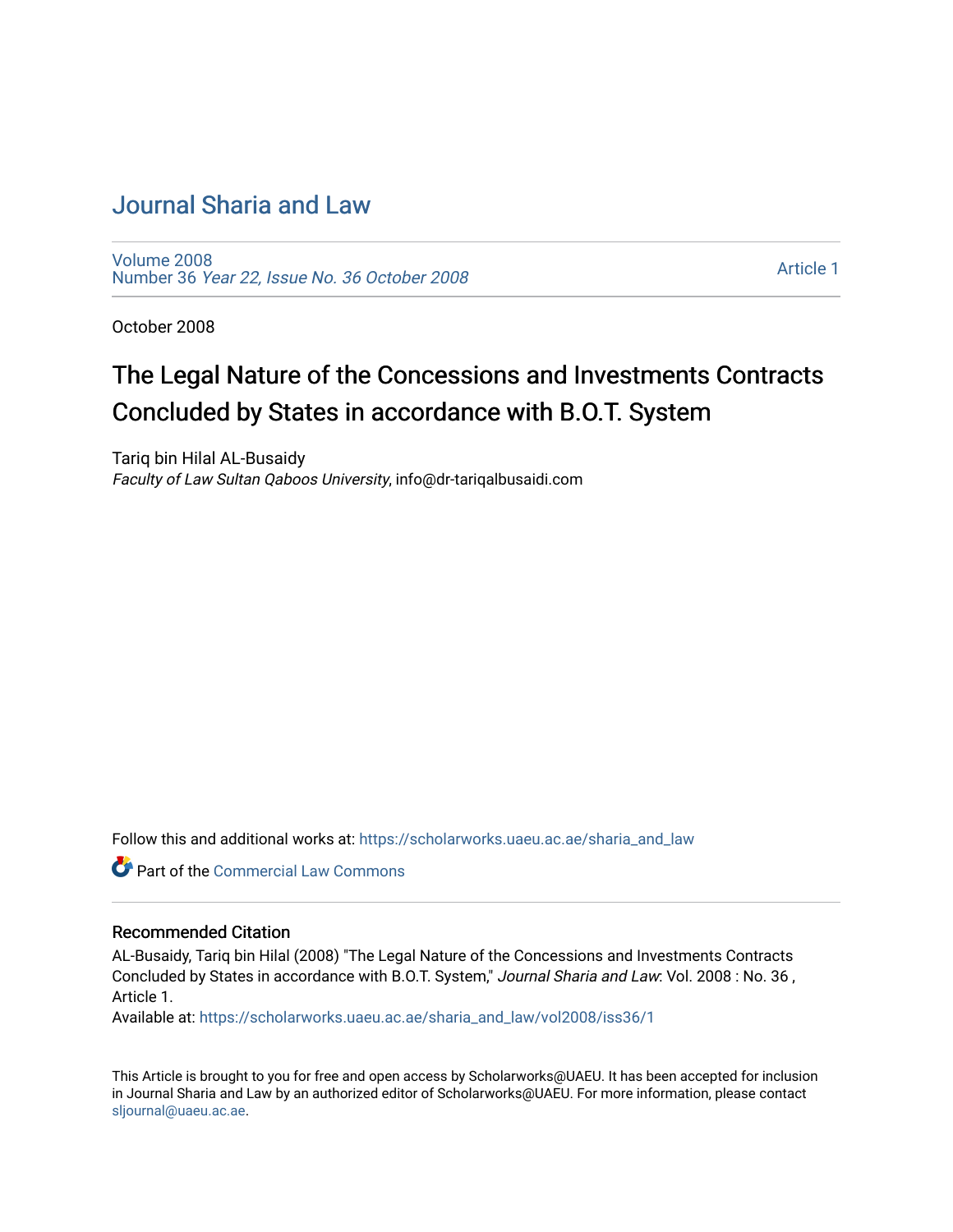### The Legal Nature of the Concessions and Investments Contracts Concluded by States in accordance with B.O.T. System

#### Cover Page Footnote

Dr. Tariq bin Hilal AL-Busaidy Chief Public Law , Faculty of Law Sultan Qaboos University

This article is available in Journal Sharia and Law: [https://scholarworks.uaeu.ac.ae/sharia\\_and\\_law/vol2008/iss36/1](https://scholarworks.uaeu.ac.ae/sharia_and_law/vol2008/iss36/1)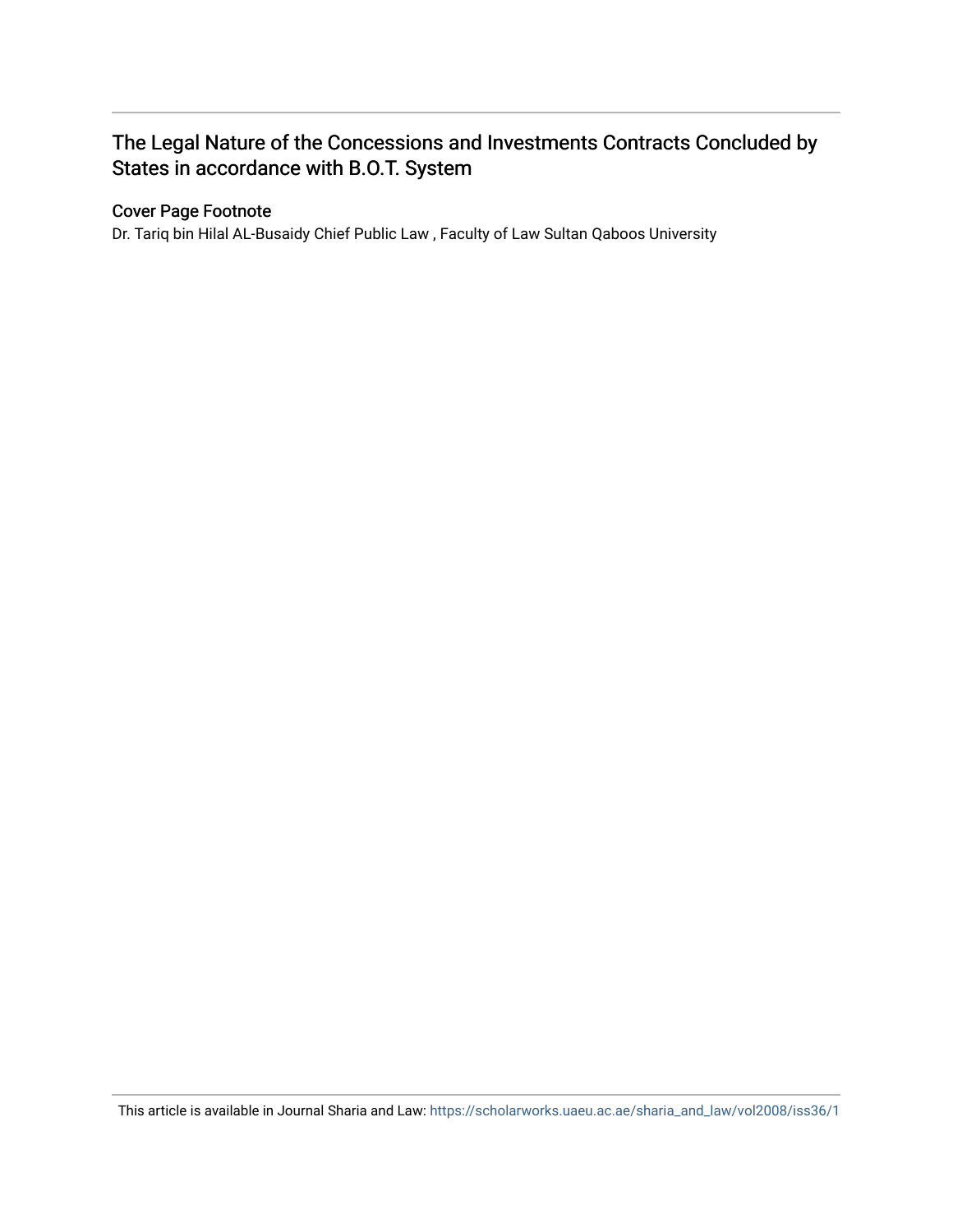الطبيعة القانونية لعقود الامتياز والاستثمار التي تبرمها الدولة وفقا لنظام B.O.T \*

إعراو

د. طارق بن هلال البوسعيدي ٔ

بلخص (لبعث

تقوم الدول المختلفة بإبرام عقود لاستغلال وتسبير المرافق العامة أو لاستثمار الأموال العامة فيها تحت مسمى عقود الامتياز أو الالتزام، ويالرغم من أنه لم يكن هناك ثمة شك \_ حول الطبيعة الإدارية لعقود الامتياز أو الالتزام، إلا أنه بسبب انتشار الالتجاء إلى أدوات أو نظم قانونية حديثة ومتنوعة، وعلى رأسها ما يسمى بنظام "البوت" وهو الاصطلاح العربي لنظام B.O.O.T أي البناء أو التشبيد والتشغيل وتحويل المشروع، ونظام B.O.O.T أي البناء والتملك والتشغيل وإعادة الملكية، وكذلك بعض الأنظمة الأخرى المقارية فقد نشب خلاف فقهي بين فقهاء القانون العام من ناحية، وفقهاء القانون الخاص من ناحية أخرى، حول الطبيعة القانونية لعقود الالتزام أو الامتياز. –بل وعقود الأشغال العامة كذلك– التي يتم إبرامها وفقا لنظام البوت، وهل هي من العقود الإدارية كما كانت دوما، أم إنها غدت من عقود القانون الخاص؟

أجيز للنشر بتاريخ ٢٠٧/٨/٢٨.<br>أستاذ مساعد بكلية القانون – رئيس قسم القانون العام– جامعة السلطان قابوس– سلطنة عمان.

مجلة الشريعة والقانون

 $\gamma \gamma$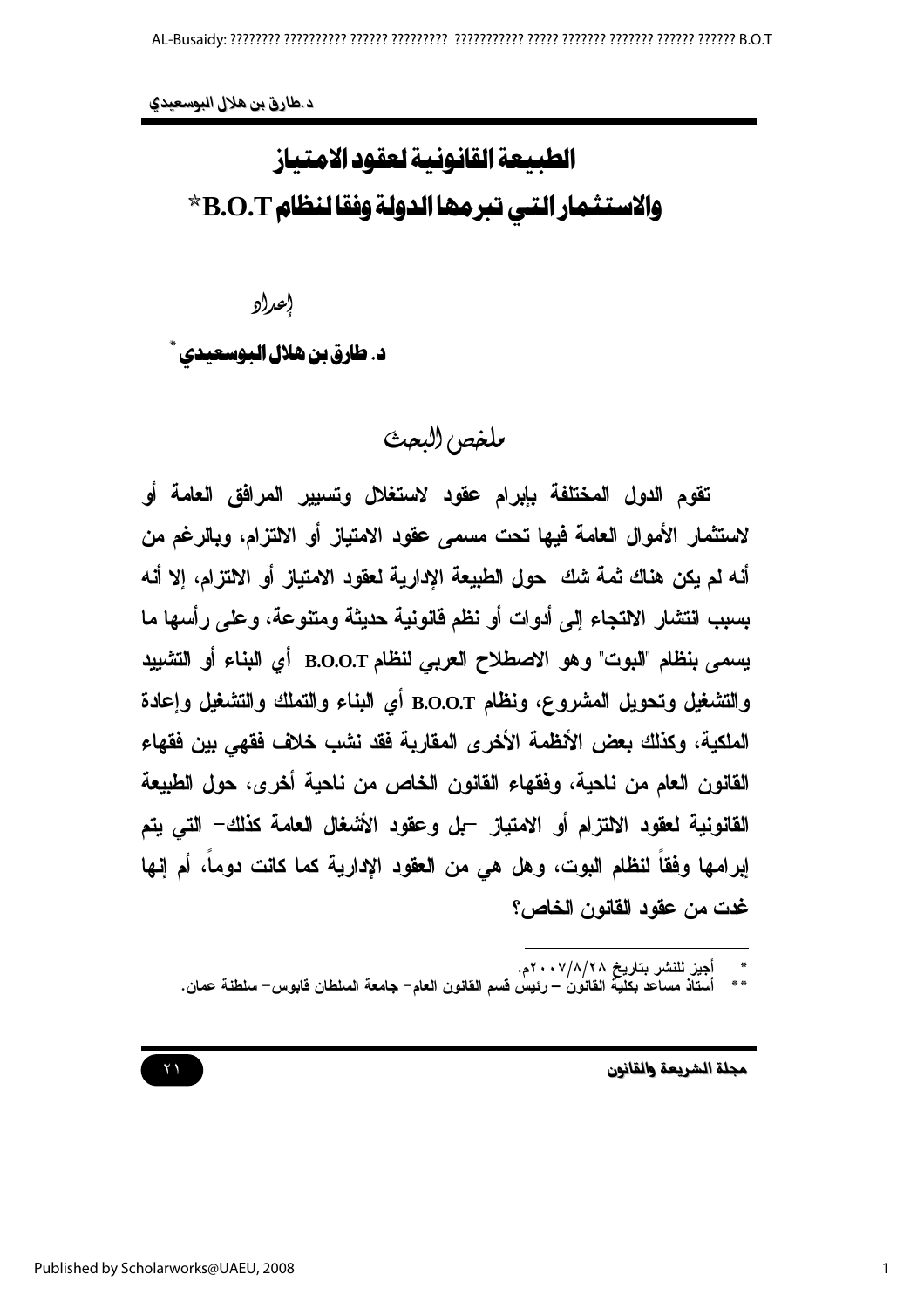وقد انتهينا في هذا البحث إلى تأكيد الطبيعة الإدارية للعقود التي تبرمها الدولة وفقا لنظام البوت تحت مسمى عقود الامتياز أو الالتزام أو الأشغال العامة، إضافة إلى التراخيص الإدارية التي يتم منحها وفقا لنظام البوت، بل إننا رجحنا في نهاية بحثنا أن اقامة وتنفيذ المشروعات الحكومية لاستثمار موارد البلاد من الأموال العامة بواسطة الأفراد يجب أن يتم من خلال أسلوب الترخيص الإداري وهو من أهم أساليب القانون العام في هذا الصدد، ولا يجوز الالتجاء إلى أسلوب التعاقد إلا استثناء على أن يكون نلك بواسطة عقد إدار ي هو عقد الالتزام الذي يتعين أن يتأسس في هذه الحالة على قانون أو قرار إداري -بحسب الأحوال- بمنح الامتياز محل هذا العقد، وبذلك يكون إبرام العقد جزءًا من عملية مركبة، وهي عملية إدارية بطبيعتها، ومن ثم يلزم أن تخضع في جميع مراحلها لأحكام وقواعد القانون الإداري، وخاصة إذا اتبعت الجهة الإدارية المتعاقدة نظام البوت بأي من أشكاله المتعدة في هذا العقد.

أما بصدد استغلل وإدارة المرافق العامة بواسطة الأفراد، فإن للإدارة الحق في الاختيار بين وسيلتي الترخيص الإداري أو العقد الإداري، وهما بالقطع من وسائل القانون العام أياً كان النظام المتبع فيهما، أي سواء كان نظام البوت في أي من أشكاله المتنوعة أو غيره، وبالتالي فإن العقد الذي يبرم في هذه الحالة هو عقد إداري بطبيعته؛ لأن موضوعه هو استغلال أو إدارة مرفق عام لحساب الدولة مادامت الجهة الإدارية المتعاقدة قد ظهرت في العقد بمظهر السلطة العامة، بغض النظر عن مسألة الشروط غير المألوفة، إذ لم يعد هناك ما هو غير مألوف أو غير معروف في عصرنا هذا، فالمهم أن يكون هناك خروج على المبادئ المستقرة في نظام عقود القانون الخاص أو أحدها، مثل ميداً سلطان الإدار ة وميداً المساو اة بين طرفي العقد وميداً أن العقد شريعة المتعاقدين.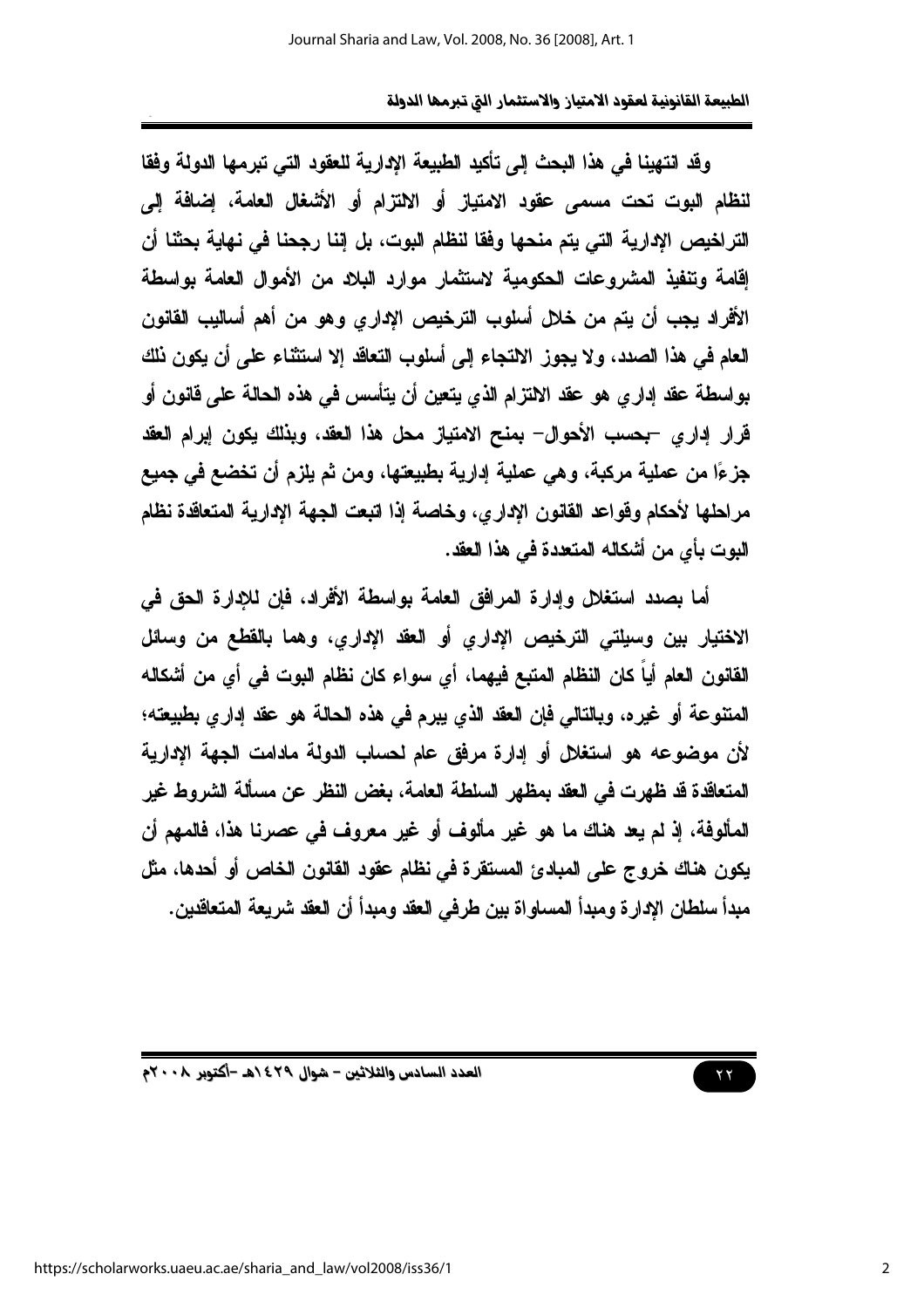مُقْ َكَمَّمْنَ:

ينص النظام الأساسي للدولة في سلطنة عمان الصادر بالمرسوم السلطاني رقم (٩٦/١٠١) في المادة (١١) منه على مجموعة من المبادئ الاقتصادية التي تعد من المبادئ الموجهة لسياسة الدولة، ومن هذه المبادئ أن الاقتصاد الوطني أساسه العدالة ومبادئ الاقتصاد الحر، وقوامه التعاون البناء المثمر بين النشاط العام والنشاط الخاص (الفقرة الأولى)، والثروات الطبيعية ومواردها كافة ملك للدولة، تقوم على حفظها وحسن استغلالها، بمراعاة مقتضيات أمن الدولة وصالح الاقتصاد الوطني، ولا يجوز منح امتياز أو استثمار مورد من موارد البلاد العامة إلا بموجب قانون ولفترة زمنية محددة، وبما يحفظ المصالح الوطنية (الفقرة الثانية)، وللأموال العامة حرمتها وعلى الدولة حمايتها وعلى المواطنين والمقيمين المحافظة عليها (الفقرة الثالثة).

ومفاد هذا النص أن على الدولة حفظ الثروات الطبيعية وموارد الدولة وحمايتها باعتبارها من الأموال العامة، وعليها حسن استغلالها ولها في ذلك أن تمنح امتيازا أو استثماراً لأي مورد من موارد البلاد العامة بموجب فانون ولفترة زمنية محددة، بما يحفظ المصالح الوطنية أو بالأحرى المصلحة العامة للدولة، وذلك في إطار مبادئ الاڤتصاد الحر ، ومن خلال التعاون البناء المثمر بين النشاط العام والنشاط الخاص، وهو ما يتم في معظم الأحوال بواسطة الأداة القانونية المناسبة لذلك والتي تتمثل في العقود أو الانفاقيات التي تبرمها الدولة، ممثله في السلطة الإدارية غالباً، وهي تصرفات لها الطبيعة الإدارية كقاعدة عامة، ومن ثم تخضع لنظام فانونى متميز ومختلف عن العقود التي يبرمها الأفراد فيما بينهم، كما تخضع لرفابة جهة فضائية متخصصة في نظر الخصومات الإدارية في الدولة التي تعتنق النظام القضائي المعروف باسم "القضاء المزدوج"، ومنها سلطنة عمان ومصر وفرنسا.

مجلة الشريعة والقانون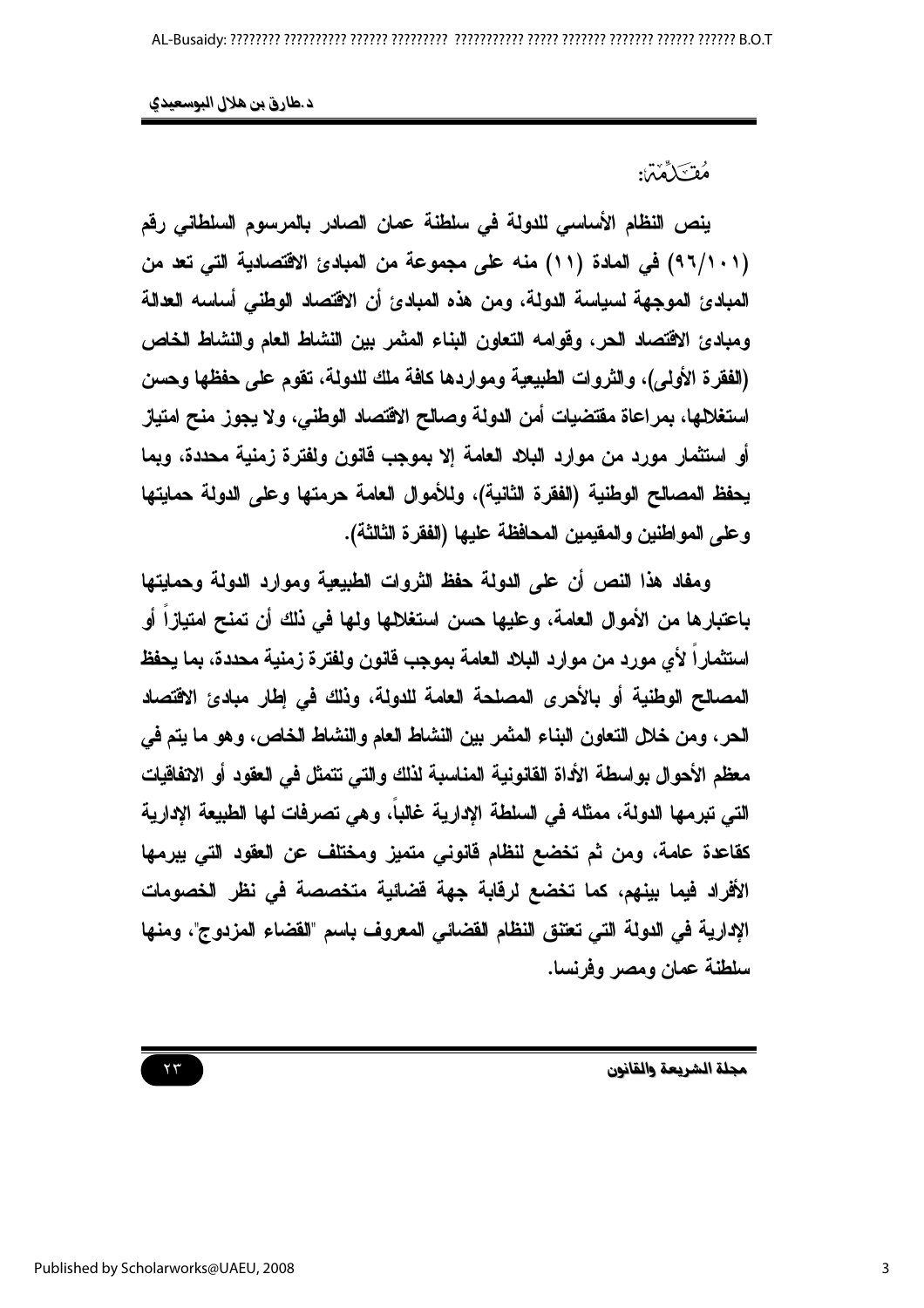وبموجب النظام القضائي المزدوج، يتوزع الاختصاص القضائي الولائي بين جهتين فَضائيتين –أو أكثر – بحيث تختص إحدى الجهتين بالفصل في المنازعات التي تثور بين الأفراد بعضهم وبعض أو بينهم وبين الإدارة عندما تتعامل معهم كفرد عادى، فتطبق هذه المنازعات أحكام القانون الخاص، بينما تختص الجهة الأخرى بالفصل في المنازعات أو الخصومات التي تثور بين الأفراد والإدارة عندما تنصرف تجاههم بوصفها سلطة عامة، فتطبق على هذه الخصومات قواعد القانون أو بالأحرى القانون الإدارى.

وتأخذ سلطنة عمان بهذا النظام القضائي المزدوج، حيث صدر المرسوم السلطاني رقع (٩٩/٩٠) بإصدار فانون السلطة القضائية ونص في المادة الثامنة منه على ولاية محاكم هذه السلطة مستبعداً منها "الخصومات الإدارية" كما صدر المرسوم السلطاني رقم (٩٩/٩١) بِلِنشاءِ محكمة القضاءِ الإداري وإصدار فانونها، فنصت المادة الأولى من المرسوم على إنشاء هيئة فضائية مستقلة للفصل في الخصومات الإدارية تسمى "محكمة القضاء الإداري" ثم أورد المشرع في المادة السادسة من القانون المنازعات التي تختص المحكمة بالفصل في الخصومات الناشئة فيها، ومن بينها في البند السابع "الدعاوي المتعلقة بالعقود الادارية".

ويعتبر الاختصاص بالفصل في الخصومات أو الدعاوى المتعلقة بالعقود الإدارية اختصاصاً شاملاً جامعاً غير محدد بنوع معين من العقود الإدارية، وعلاوة علم أنه اختصاص مانع لغير جهة القضاء الإداري من التصدي للفصل في أيه منازعة أو دعوى تتعلق بعقد إداري وما يتفرع عنها من خصومات أو طلبات، وهو الأمر الذي يبرز الحاجة إلى معيار يميز بين العقود الإدارية من ناحية، وعقود الإدارة الخاصة من ناحية أخرى، أى تلك التي تبرمها الإدارة ومع الغير ولا تظهر منها بمظهر السلطة العامة، وبالتالي لا تخضع بشأنها لاختصاص محكمة القضاء الإداري، ولا يطبق عليها قواعد وأحكام القانون الإداري، إذ تخضع المنازعات المتصلة بها لاختصاص محاكم القضاء العادي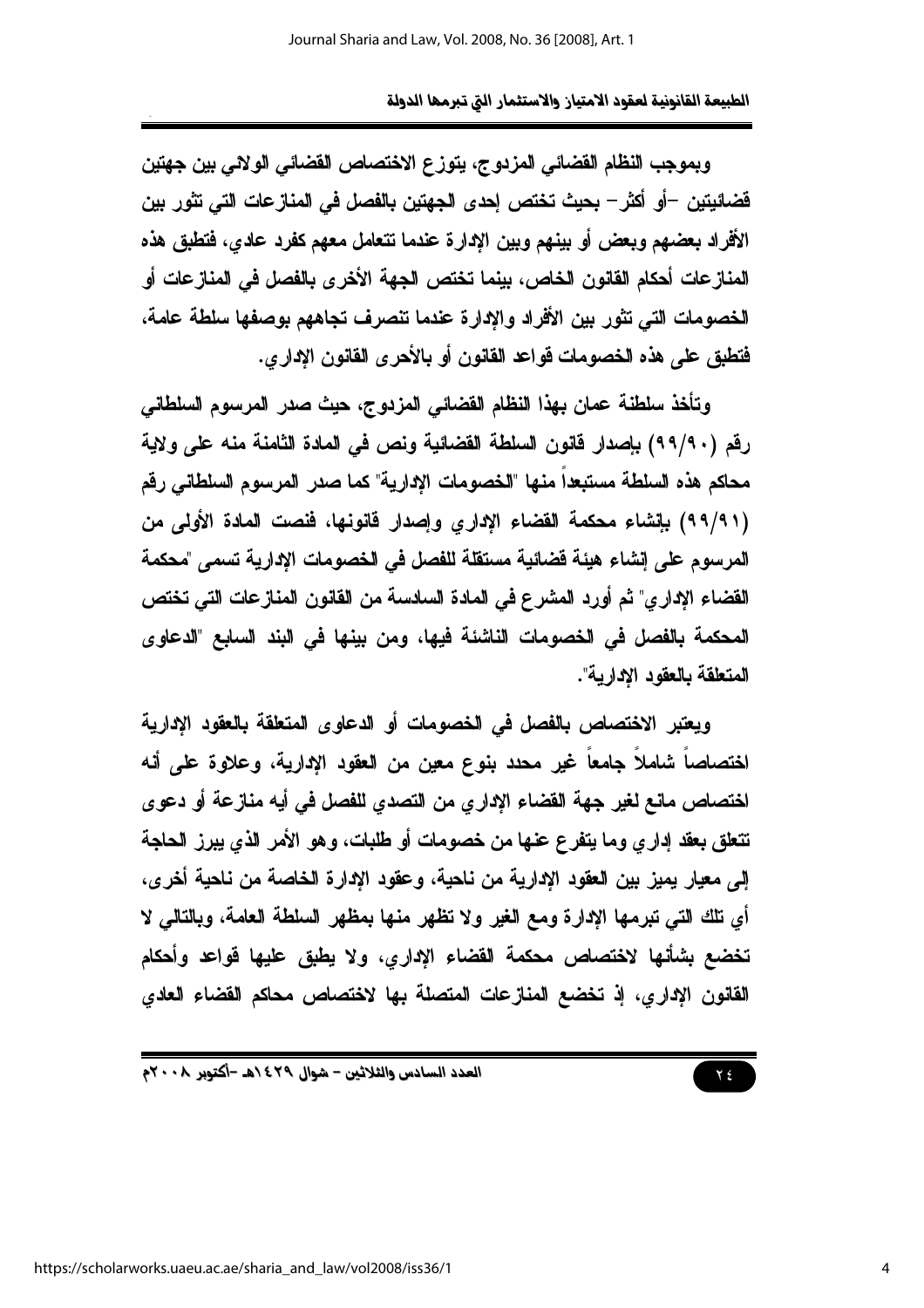د طارق بن هلال البوسعيدي

وتطيق عليها قواعد ونصوص القانون الخاص مثل القانون المدني أو التجاري أو العمل بحسب الأحو ال.

ومن الملاحظ في بعض الدول مثل مصر أن المشرع عندما تطرق إلى تحديد اختصاص محاكم القضاء الإدارى بصدد العقود الإدارية، حرص على إضفاء الطبيعة الإدارية على بعض العقود التي تبرمها الدولة أو جهة الإدارة على نحو قاطع لا يسمح بالجدل أو الاختلاف حولها، وهي عقود الامتياز أو الالتزام وعقود الأشغال العامة وعقود التوريد، وذلك وفقاً للمادة (١١/١٠) من قانون تنظيم مجلس الدولة في مصر رقم (٤٧) لسنة ١٩٧٢م، ومن ثم فهي عقود لا يحتاج القضاء الإداري إلى إثبات توافر معيار تمييز العقود الإدارية عليها للحكم باختصاصه بالفصل فى الخصومات أو المنازعات المتعلقة بها، إذ هي عقود إدارية بنص القانون، وبالتالي فإنها تخضع للنظام القانوني للعقود الإدارية وليس لنظام العقود المدنية أو الخاصة.

وبالرغم من أنه –وفقاً لما تقدم– لا مجال للنقاش الفقهي حول الطبيعة الإدارية لعقود الامتياز أو الالتزام، إلا أنه بسبب انتشار الالتجاء إلى أدوات أو نظم فانونية حديثة ومتنوعة، وعلى رأسها ما يسمى بنظام "البوت" وهو الاصطلاح العربي لنظامB.O.O.T أي البناء أو التشييد والتشغيل وتحويل المشروع، ونظام B.O.O.T أي البناء والتملك والتشغيل وإعادة الملكية، وكذلك بعض الأنظمة الأخرى المقاربة فقد نشب خلاف فقهي بين فقهاء القانون العام من ناحية، وفقهاء القانون الخاص من ناحية أخرى، حول الطبيعة القانونية لعقود الالتزام أو الامتياز. –بل وعقود الأشغال العامة كذلك– التي يتم إبرامها وفقًا لنظام البوت، وهل هي من العقود الإدارية كما كانت دوماً، أم إنها غدت من عقود القانون الخاص؟

مجلة الشريعة والقانون

 $Y \circ$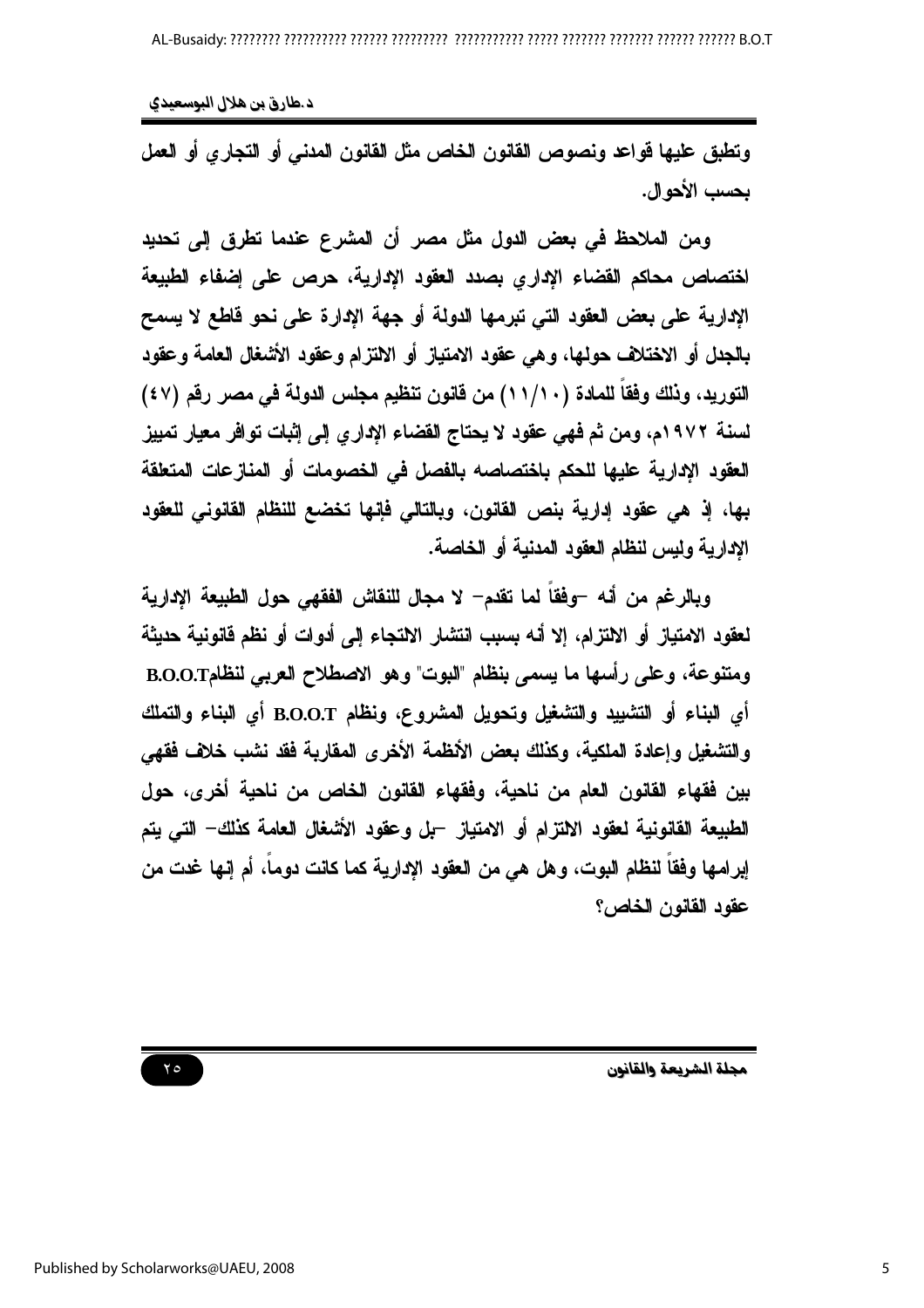وإذا كان الأمر كذلك في مصر التي ينص فيها القانون صراحة على اختصاص القضاء الإدارى فيها بالفصل في المنازعات الخاصة بعقود الالتزام... أو بأى عقد إدارى آخر ، بما مفاده أن عقود الالتزام أو الامتياز هي عقود إدارية بطبيعتها، فماذا عن سلطنة عمان التي لم يحدد فيها المشرع الطبيعة الإدارية لأي عقد من العقود التي تبرمها الإدارة باسم الدولة أو لحسابها، مما يؤكد الحاجة الملحة إلى الاستقرار على معيار التمييز بين العقود الإدارية وعقود الإدارة الأخرى، حتى يتسنى تطبيق هذا المعيار على عقود الامتياز وكذلك عقود الاستثمار التي تبرم وفقاً لنظام البوت.

غير أنه تجدر الإشارة إلى أن المشرع في عمان لا يحصر نظم الامتياز أو الالتزام و استثمار الأموال العامة في نطاق العقود كأداة فانونية لتحقيق الأهداف المبتغاة من هذه النظم، وإنما أجاز كذلك الالتجاء إلى التر اخيص الادارية كأداة بديله للعقود الادارية، وحيث إن الترخيص الإداري هو بإجماع الفقه والقضاء صورة من صور القرارات الإدارية، والتي لا خلاف على طبيعتها الإدارية، فمن ثم تنحصر مشكلة البحث في تحديد طبيعة العقود المبرمة بواسطة الدولة وفقا لنظام البوت، وبها بتحدد نطاق البحث.

وعليه فإنه بإزم علينا أن نعرض لهذا الموضوع على النحو التالي:

أولاً: المبحث الأول، وفيه نحدد معيار تحديد العقود الإدارية وطبيعة عقود الالتزام والاستثمار وفقاً له.

ثانياً: المبحث الثاني، ونخصصه للبحث في مدلول نظام البوت وأشكاله وطبيعته، وأثر ه على الطبيعة القانونية لعقود الالتزام والاستثمار المبرمة وفقاً له.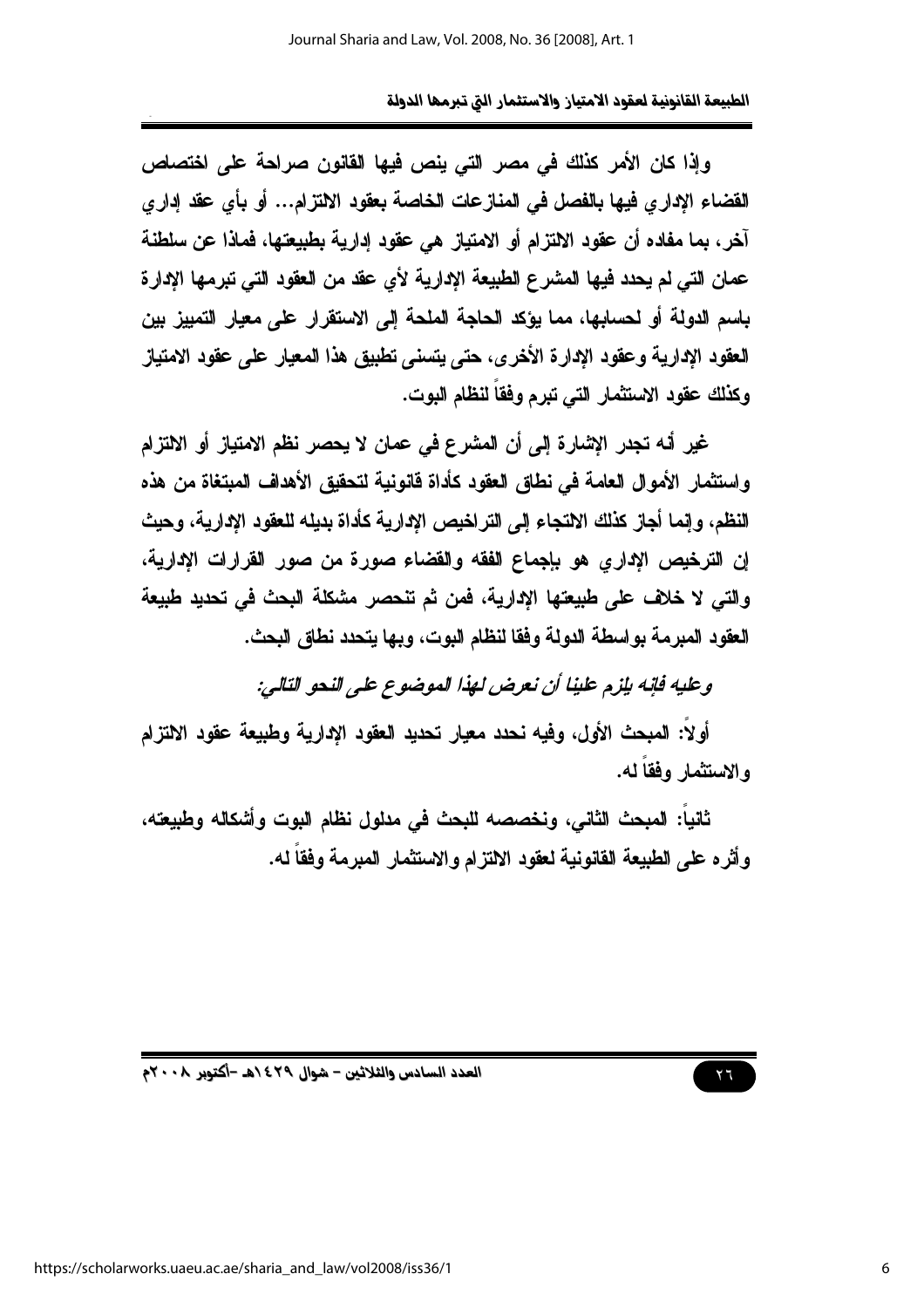المحث الأول معيار تميير العقود الادارية

من المستقر لدى معظم الفقه المصرى والفرنسي أن العقد الإداري هو العقد الذي يبرمه شخص معنوى عام بقصد تسبير مرفق عام أو تنظيمه، وتظهر فيه نية الإدارة في الأخذ بأساليب وأحكام القانون الإداري بأن يتضمن العقد شروطا استثنائية غير مألوفة في القانون الخاص'')، فإذا تحققت هذه الشروط اختص القضاء بالفصل في المنازعات المتصلة بهذا العقد وهو اختصاص شامل ومانع كما أوضحنا سلفاً.

ويعتنق القضاء الإداري في عمان ومصر نفس التعريف وعناصره وفي ذلك تقول محكمة القضاء في سلطنة عمان "إن اختصاص محكمة القضاء الاداري قد جاء عاماً ومطلقا فيما يتعلق بالدعاوى المتعلقة بالعقود الإدارية... وينبغي في هذا المقام تحديد المعايير المميزة للعقود الإدارية.. وإذ استقر الفقه والقضاء الإداري علم تعريف العقد الإداري بأنه العقد الذي يبرمه شخص معنوى من أشخاص القانون العام بقصد إدارة مرفق عام أو بمناسبة تسييره، وأن تظهر نيته في الأخذ بأسلوب القانون العام، وذلك

(١) الدكتور سليمان محمد الطماوي: الأسس العامة للعقود الإدارية – دار الفكر العربي – الطبعة الخامسة – ۱۹۹۱ – ص۹۰ وما بعدها. الدكتور ثروت بدوي: المعيار المميز للعقد الإداري – مجلة القانون والاقتصاد – السنة٢٧ – عدد ٣،٤ – ۱۹*۰۷ ص ۱۱*۰. الدكتور جمال عثمان جبريل: العقود الإدارية – إبرام العقد الإداري وصحته – الطبعة الثانية – ١٩٩٩ - ص۱۳. الدكتور محمد سعد أمين: دارسة مقارنة في فكرة العقود الإدارية وأحكام إبرامها – ١٩٩٤ – ص٢٨. الدكتورة سعاد الشرقاوي: العقود الإدارية – دار النهضة العربية – ١٩٩٩/١٩٩٨– ص١٧. الدكتور انس جعفر: العقُّود الإدارية – الطبعة الثالثة – ٢٠٠٣ – ص ١٣. الدكتور ماجد راغب الحلو: العقود الإدارية والتحكيم– دار الجامعة الجديدة للنشر – الإسكندرية – ٠٠٤ - ص ١٥. JACQUES Geargel, contras de l'administration...,J.C.P,1971 f502 Prospar Weil, La critére du

contrat administratif en crise, M. Waline, 1974, tome2, Paris, P837. C.E12/7/1949, Perez, L.350.

مجلة الشريعة والقانون

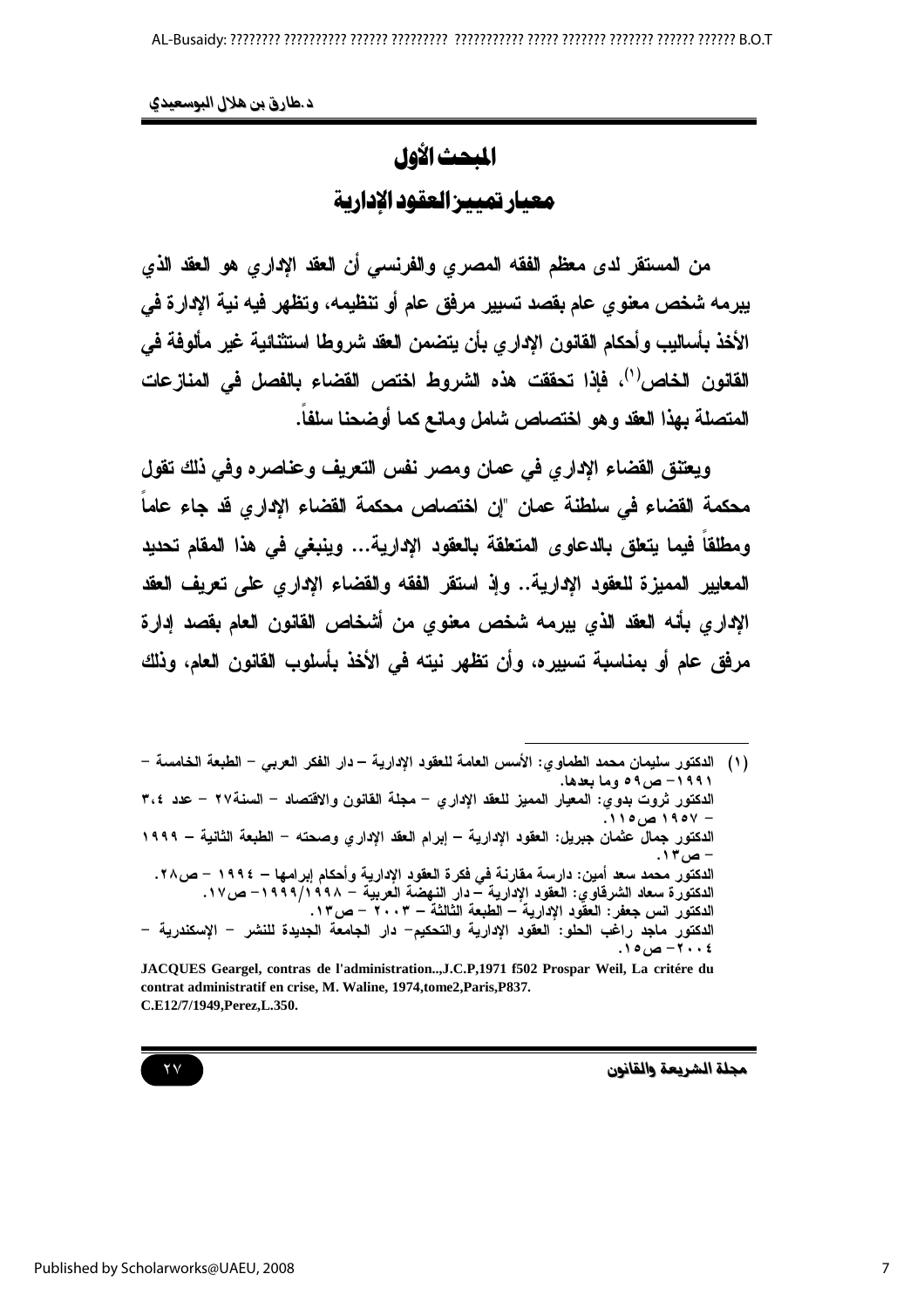بتضمين العقد شرطاً أو شروطاً غير مألوفة في عقود القانون الخاص، وانه من خلال التعريف المتقدم تبرز العناصر الممبزة للعقود الادارية وتتمثل في:

١ – أن بكون أحد أطراف العقد شخصاً من أشخاص القانون العام. ٢ – أن يهدف ادارة تسبير أحد المرافق العامة. ٣- أن يأخذ بأسلوب القانون العام بتضمينه شرطاً أو شروطاً استثنائية غير مألوفة في القانون الخاص<sup>(٢)</sup>.

ووفقاً لهذا القضاء يتعين أن تتوافر الشروط الثلاثة المشار إليها مجتمعة، ويمثل الشرط الأول منها -وهو وجود الإدارة طرفاً في العقد- الجانب العضوى في المعيار المميز للعقد الادار ي، بينما يتعلق الشرطان الثاني والثالث بالجانب الموضوعي في ذلك المعيار، ويصدده يذهب رأى جانب من الفقه إلى الاكتفاء بأحدهما لتتوافر صفة العقد الإداري دون حاجة لاجتماعها معا فيه، وعليه نعرض لهذه الشروط بقدر من التفصيل لنوضح بعد ذلك مدى تحققها بصدد عقود الامتياز أو الالتزام وعقود الاستثمار التي تبرمها الدولة أو جهة الإدارة منها، ومن ثم تمتعها –أو عدم تمتعها– بطبيعة وصفة العقد الاداري<sup>(٣)</sup>.

العدد السادس والثلاثين – شوال ٢٩٤/هـ -أكتوبر ٢٠٠٨م

<sup>(</sup>٢) محكمة القضاء الإداري في عمان بتاريخ ٢/٦/٢٨م الدعوى الابتدائية ٣٧لسنة٣ق، مجموعة المبادئ القانونية الّتى فَررتها المحكمة، الجّزء الثّانى ص ٨١٨.

وفي تقديرنا أن الأصل في العقود التي تبرمها الإدارة أنها من العقود الإدارية، ومن ثم فإنها تخضع<br>للنظام القانوني لهذه العقود وخاصة من حيث اختصاص القضاء الإداري بالفصل في الخصومات  $(\tilde{r})$ المتصلة بها، تأسيساً على أنه لا يجوز للإدارة أن تلجأ إلى قواعد القانون الخاص في صدد تسيير المرافق العامة واستثمار آلأموال العامة أو الإنفاق منها إلا آستثناء إذا كانت المصلحة العامة تقتضى ذلك، وكليه فإننا لا نتفق مع ما ذهب إليه فضاء المحكمة الدستورية العليا في مصر من أن الأصل في العقود هو طبيعتها المدنية الّتي يجوز الخروج عليها إلا في الأحوال الاستثنائية التي تفصح الإدارة فيها عن نيتها في انتهاج وسائل الْقانون العام في شأن العقود التي تبرمها " – حكمها في ١٩٩٧/١٠/٤ الدعوى السُّنة ١٨قَّ. تنازع. يؤيد رأينا أن القضاء الإداري يقضي باختصاصه بالفصل في المنازعات المتصلة بالقرارات الإدارية<br>المتصلة بالعقود التي تبرمها الإدارة وتقبل الانفصال عنه بآثارها القانونية ولذلك يقتضي المنطق أن يختص القضاء الإدارَى كأصل عَام بالمنازعات الناشئة عن هذا العقد ليكون اختصاصه شاملًا للخصوِّمات المتصلة بالعقود التي تبرمها الإدارة، بغض النظر عما إذا كانت من العقود الإدارية بطبيعتها أم من عقود الإدارة الخاصة، على أن يطبق القاضي الإدار ي على كل منها النظام القانوني الخاص بها.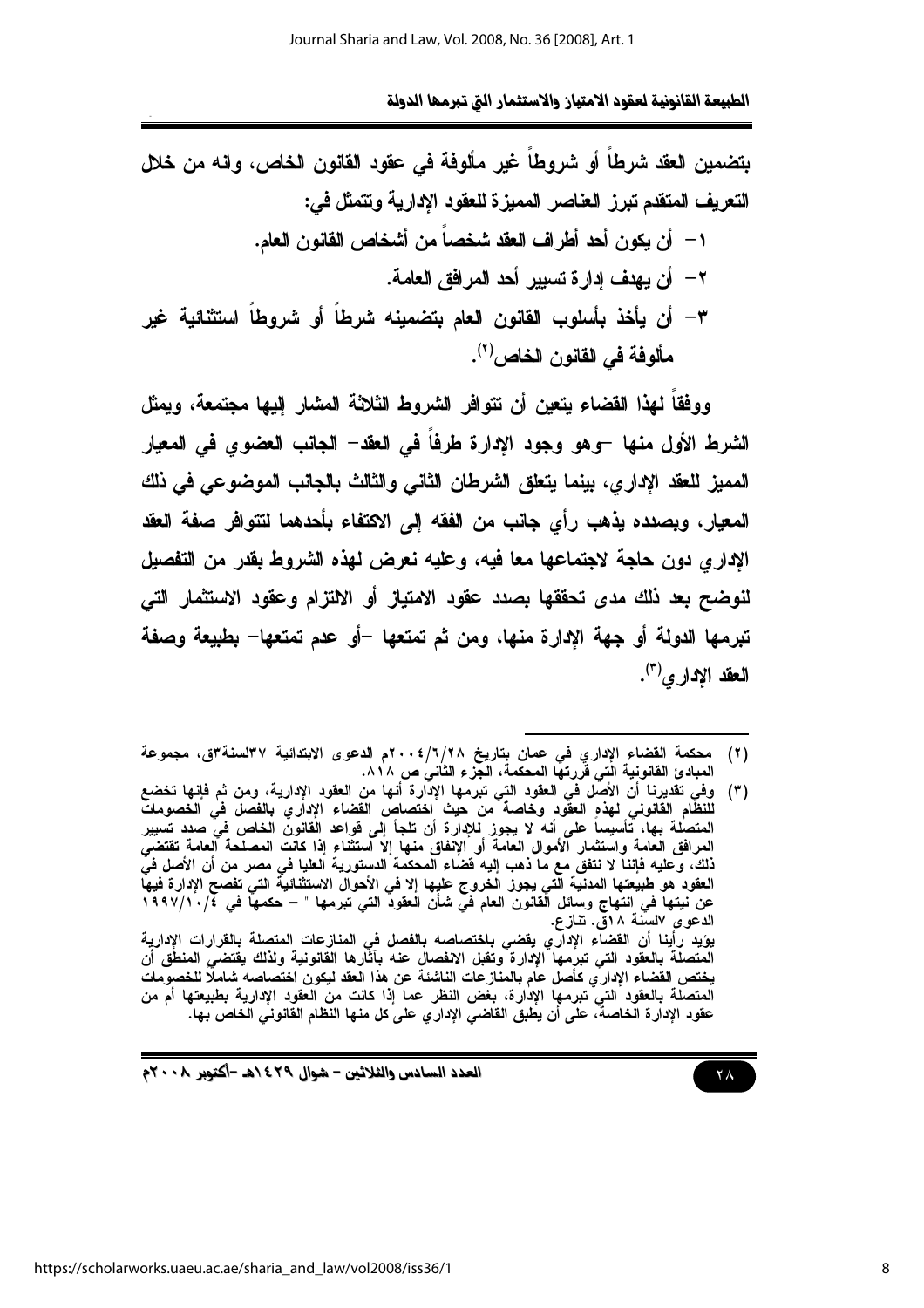المطلب الأول الجانب العضوي في العقد الإداري

يتعين علينا أولاً أن نوضح أن مشكلة تحديد العقد الإدار ي تتعلق في الأصل بالعقود التي تبرمها الإدارة، حيث من المستقر أن هذه العقود لا تخضع جميعها لنظام قانوني واحد، فبعضها يخضع لنظام القانون الخاص، المدنى أو التجاري أو العمل، كما تخضع المنازعات بشأنها لاختصاص المحاكم العادية، على حين تخضع فقط عقود الإدارة ذات الطبيعة الادارية للقانون الاداري ورقابة القضاء الاداري، ولذلك بلزم أن يكون البحث عن معيار تمييز العقود الإدارية تبرمها الإدارة عن العقود الخاصة التي تبرمها كذلك جهة الإدارة، مما مقتضاه أن شرط أن يكون احد أطراف العقد شخصا من أشخاص القانون العام هو شرط للتمييز بين عقود الإدارة وعقود الأفراد العاديين فيما بينهم، وبذلك يتحقق هذا الشرط فى جميع العقود التى تبرمها الإدارة سواء كانت عقوداً خاصة أم عقوداً إدارية بحسب طبيعتها الذاتية.

ولذلك فإن صحة هذا الشرط أن تكون جهة الإدارة طرفاً في العقد بوصفها سلطة عامة، وكما تقول المحكمة الدستورية العليا في مصر، فإنه "يتعين لاعتبار العقد عقداً إدارياً أن يكون أحد طرفيه شخصاً معنوياً علمًا ،يتعاقد بوصفه سلطة علمة، وأن يتصل العقد بنشاط مرفق عام بقصد تسبيره أو تنظيمه ،وأن يتسم بالطابع المميز للعقود الإدارية وهو انتهاج أسلوب القانون العام فيما تتضمنه هذه العقود من شروط استثنائية بالنسبة إلى روابط القانون الخاص"<sup>(٤)</sup>، وهو ذات الأمر الذي نشترطه المحكمة الإدارية العليا ف*ي* مصر في عديد من أحكامها وفيها تقول "إن العقد الاداري شأنه شأن العقد المدنى من حيث العناصر الأساسية لتكوينه، ولا يعدو أن يكون توافق إرادتين بإيجاب وقبول لإنشاء التزامات تعاقدية تقوم على التراضى بين طرفين أحدهما الدولة أو أحد الأشخاص

<sup>(</sup>٤) حكمها بتاريخ ١٩٨٠/١/١٩ الدعوى رفَّم السنة ١ق ( تنازع)، المجموعة الجزء الأول ص ٢٤٤.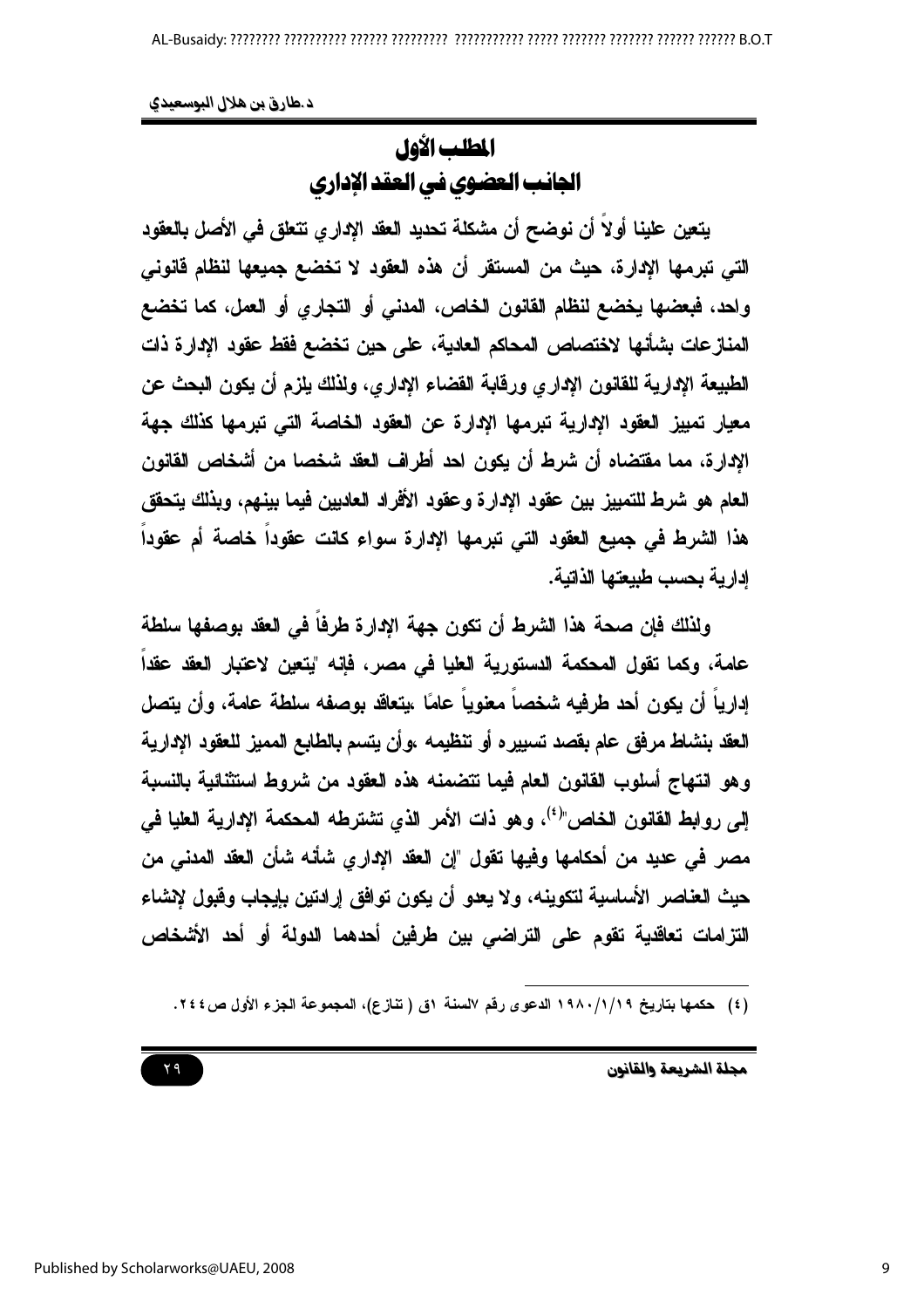الإدارية، بيد أنه يتميز بأن الإدارة تعمل في إبرامها له بوصفها سلطة عامة تتمتع بحقوق وامتيازات لا يتمتع بمثلها المتعاقد معها، وذلك بقصد تحقيق نفع عام أو مصلحة مرفق من المرافق العلمة..."<sup>(٥)</sup>.

وعليه فمن المسلم كأصل عام أن العقد المبرم بين أشخاص القانون الخاص لا يعد عقداً إدارياً حتى ولو كان أحدهم ملتزماً بأداء مهام متصلة بمرفق عام<sup>(٦)</sup>، كما أن وجود الإدارة للمختص، للتوقيع على العقود والالتزامات التي تبرم بين حكومة السلطنة أو أي من الوزارات أو الوحدات الحكومية أو الهيئات العامة، وكذلك المؤسسات العامة فيما يتعلق بعقود ننفيذ المشروعات الإممائية التى يتم تمويلها بقروض أو مساهمة حكومية، ويين أي من الأشخاص الوطنيين أو الأجانب داخل السلطنة أو خارجها أو أية حكومة أو منظمة أو وكالة متخصصة، مما مؤداه استبعاد وكالة احد الأشخاص الخاصة في إبرام العقد الإدار ي نيابة عن أشخاص القانون العام في السلطنة طرفاً في عقد ما لا يجعله مباشرة عقداً إدارياً، ما لم تبرم الإدارة هذا العقد بوصفها سلطة عامة، علاوة على توافر الجانب الموضوعي في معيار تحديد العقود الإدارية.

واستثناءً مما تقدم يذهب القضاء الإداري إلى اعتبار العقد إداريا رغم عدم وجود السلطة الإدارية كطرف في العقد، وذلك إذا تم إبرام العقد بواسطة أحد أشخاص القانون الخاص باسم ولمصلحة الإدارة. بحسب المحكمة الإدارية العليا في مصر، فإنه بالرغم من أنه "من البديهي أن العقد الذي لا تكون الإدارة أحد أطرافه لا يجوز بحال أن يعتبر من العقود الادارية... إلا أنه من المقرر أنه متى استبان أن تعاقد الفرد أو الهيئة الخاصة إنما

العدد السادس والثلاثين - شوال ٢٩٤/هـ -أكتوبر ٢٠٠٨م



<sup>(</sup>٥) المحكمة الإدارية العليا في مصر بتاريخ ١٩٦٣/٣/٢٥، الطعن ٩٥لسنة ٧ق، المجموعة السنة ٨ ص ۲*۹۰* ۱.

<sup>(</sup>٦) المحكمة الإدارية العليا في مصر بتاريخ ١٩٦٤/٣/٧، الطعن ٥٥٨السنة ٧ق، المجموعة السنة ٩ ص ۲۲۳.

PREVOST (Jean Francois), A La recherche du critere du contrat Administratif - La qualité des contractants, R.D.P.1977, P.821.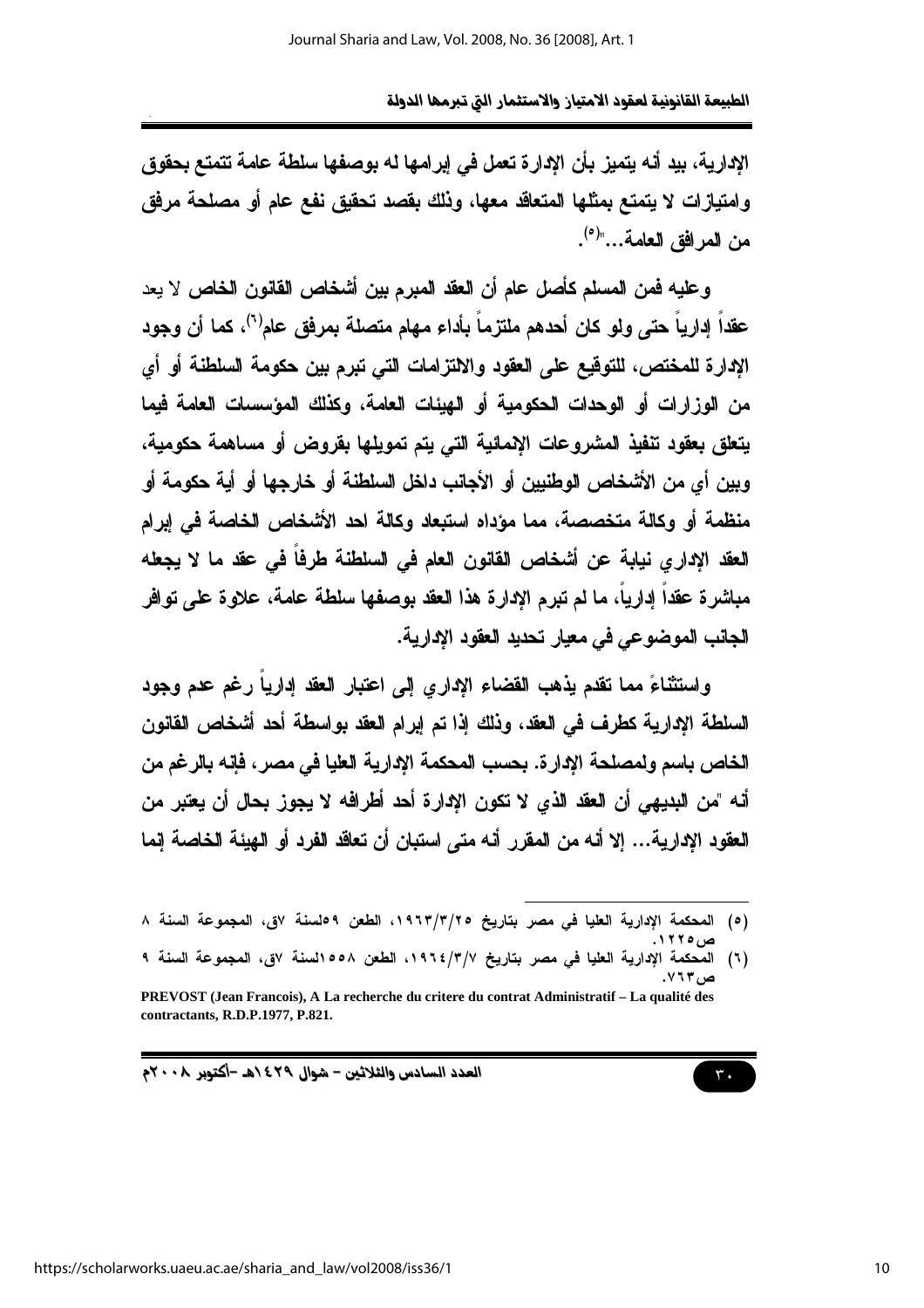كان في الحقيقة لحساب الإدارة ومصلحتها، فإن هذا التعاقد يكتسب صفة العقد الإداري إذا ما توافرت فيه العناصر الأخرى التي يقوم عليها معيار تمييز العقد الإداري"<sup>(٧)</sup>.

وتجدر الاشارة في هذا الصدد إلى أن التوجيهات الأوربية الخاصة بإبرام العقود الإدارية الصادرة عام ٢٠٠٤م تشير إلى أن السلطات المتعاقدة المسئولة Les Pouvoirs adjudicateurs" تشمل الدول ومؤسساتها ووكيل الشخص المعنوي العام<sup>(٨)</sup>، بما مفاده انه يمكن لأشخاص القانون الخاص من خلال وكالة صريحة أو ضمنية من جانب أشخاص القانون العام أو الأشخاص الإدارية، ايرام العقد الإداري.

أما في سلطنة عمان، فإنه وفقاً للمرسوم السلطاني رقم (٧٦/٤٨) بشأن توقيع المعاملات المالية الخارجية والداخلية لا يجوز لغير السلطات الادارية المشار إليها في المرسوم، وهي صاحب الجلالة السلطان والوزراء ورؤساء الوحدات الحكومية ورؤساء مجالس ادارة الهيئات والمؤسسات العامة ووكلاء الوزارات ومدبرو عموم الهيئات و المؤسسات العامة، كل في حدود النصاب المالي المقرر له، أو من يفوضه، ويالطبع لا يجوز التفويض إلا لجهة إدارية مرؤوسة للمختص، التوقيع على العقود والالتزامات التي تبرم بين حكومة السلطنة أو أي من الوزارات والوحدات الحكومية أو الهيئات العامة، وكذلك المؤسسات العامة فيما يتعلق بعقود تنفيذ المشروعات الاممائية التي يتم تمويلها بقروض أو مساهمة حكومية، وبين أي من الأشخاص الوطنيين أو الأجانب داخل السلطنة أو خارجها أو أية حكومة أو منظمة أو وكالة متخصصة، مما مؤداه استبعاد وكالة أحد الأشخاص الخاصة في إبرام العقد الإداري نيابة عن الأشخاص القانون العام في السلطنة.

J.O. du 30/4/2004



<sup>(</sup>٧) حكمها في ٣/٣/ ١٩٦٤ سالف الإشارة.

C.E.30 mai 1973, Societé d'équipment de La région Montpelliéraire, A.J.D.A.1973,P.345. (۸) راجع المرسوم رقم ۶۰۰۸/۱۸۰۸ الخاص بتنسيق إجراءات إبرام عقود الأشغال والخدمات والتوريد،<br>والمرسوم رقم ۶۰۰۶/۱۸ الخاص بتنسيق إجراءات إبرام عقود الأشغال والخدمات والتوريد،<br>والمرسوم ۲۰۰۶/۱۷ الخاص بإجراءات إبرام عقود المياه و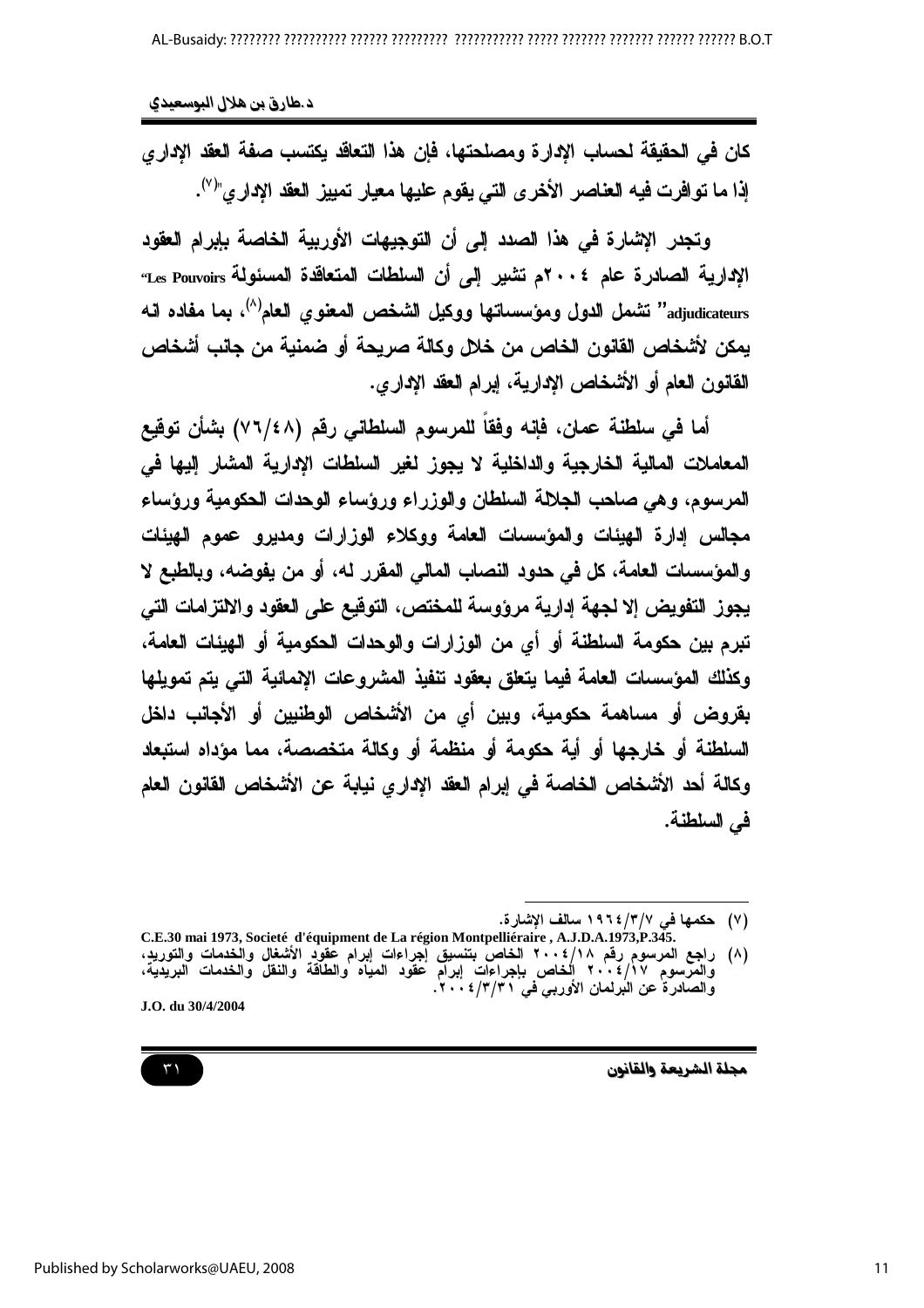# المطلب الثاني الجانب الموضوعي في العقد الإداري

وفقاً للمستقر في القضاء الإداري المصري والعماني، فإنه يشترط في العقد الإداري من الناحية الموضوعية اجتماع شرطين معا هما:

- ١ أن يستهدف العقد إدارة أو تسبير أحد المرافق العامة.
- ٢ أن يبرم العقد وفقاً لأساليب القانون العام، بأن يتضمن شرطاً أو شروطاً استثنائية غير مألوفة في القانون الخاص.

وبدوره يلتقي القضاء العادي مع القضاء الإداري في اعتناق ذات المعيار، فقد جرت أحكام محكمة النقض المصرية على أنه "وإن لم يعرف القانون العقود الإدارية ولم يبين الخصائص التي تميزها والتي يهتدي بها في القول بتوافر الشروط اللازمة لها لحصانتها وصيانتها من تعرض السلطة القضائية لها بالتعطيل أو بالتأويل، إلا أن إعطاء العقود التي تبرمها جهات الإدارة وصفها القانوني الصحيح باعتبارها عقوداً إدارية أو مدنية يتم على هدي ما يجرى تحصيله منها ويكون مطابقاً للحكمة من إبرامها. ويذلك فإن العقود التي تكون الدولة أو إحدى الجهات التابعة لها طرفاً فيها لا تعتبر – على ما جرى به قضاء هذه المحكمة— عقوداً إدارية إلا إذا اتصلت بتنظيم مرفق عام أو تسبيره، وأظهر الشخص المعنوى نيته في الأخذ بإحكام القانون العام بتضمنه شروطاً استثنائية غير مألوفة في القانون الخاص أو يحيل فيه إلى اللوائح القائمة، كأن يتضمن امتيازات للإدارة لا يمكن أن يتمتع المتعاقد الأخر، أو يخول المتعاقد مع الإدارة سلطات استثنائية في مواجهة الغد "(٩).

<sup>(</sup>٩) أحكامها في ١٩٩٤/٥/٢٩ ام الطعن ٤٤٥لسنة ٣٠ق، وفي١٩/١٧/١٧/١٩ الطعن ٢٢١٦لسنة ٥٣ق، وفي ١/٢/٦/٢/٢ ١٩٩١لطعن ١٢٥٨لسنة ٨٥ق، وفي ١/١/١٩٩١الطعن ١٨٩لسنة ٥٥ق، وفي ٢٨/ ٢/ ٢٩٣٩م الطعن ٢١٧٨ لسنة ٥٨.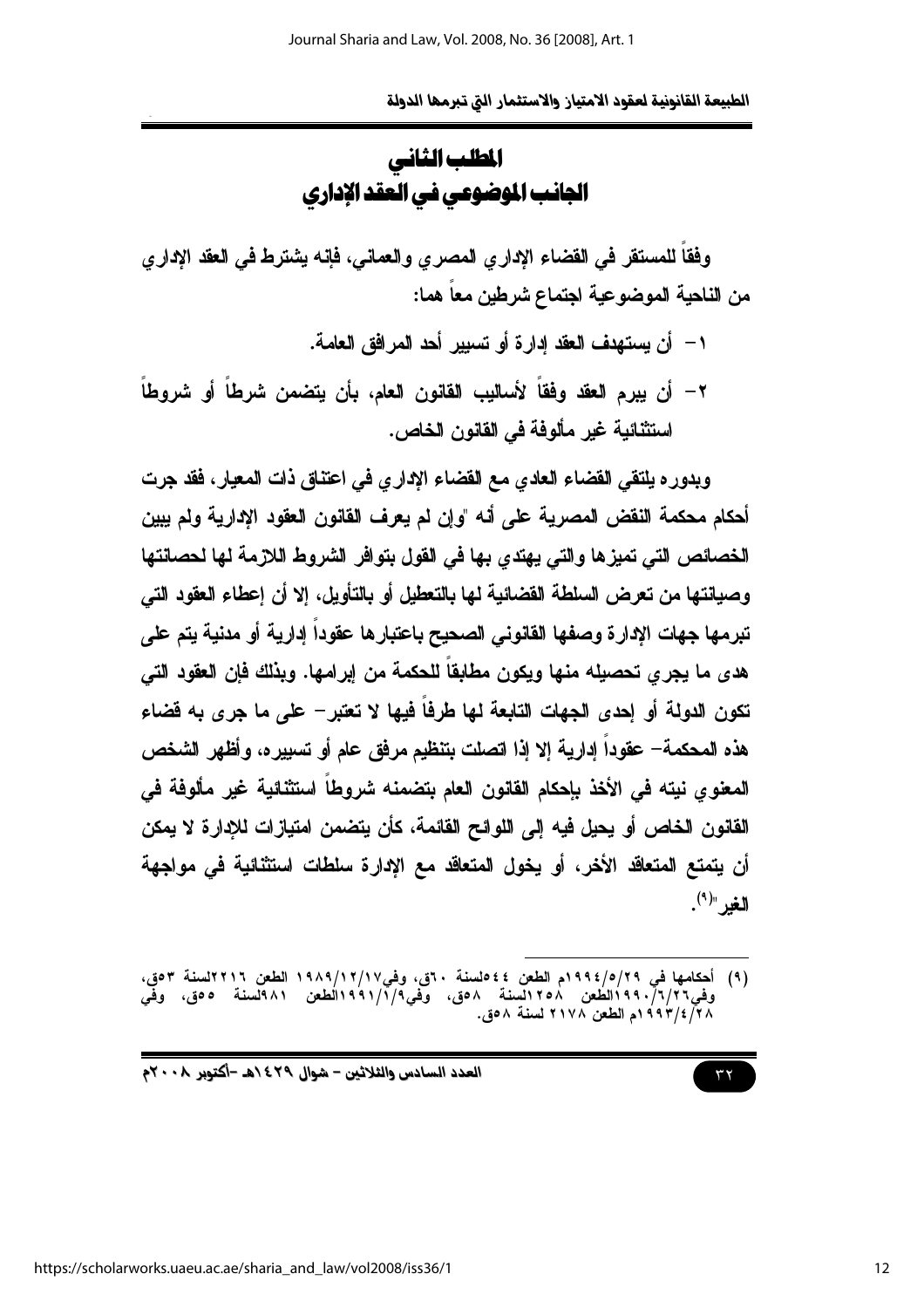وعلى خلاف ما تقدم يذهب القضاء الإداري في فرنسا إلى الاكتفاء بأحد الشرطين المشار إليهما لاعتبار العقد الذي أبرمته جهة الإدارة من العقود الإدارية، فالأعمال التي يكون موضوعها تنظيم المرفق العام هي من الأعمال الادارية سواء كانت فردية أو تعاقدية<sup>(١٠)</sup>، على أساس أن هذه المرافق العامة تتطلب أن تتعامل الإدارة بشأنها بوسائل غير مألوفة في المعاملات التي تتم بين الأفراد العاديين<sup>(١٠)</sup>، وإذا كان موضوع العقد هو إدارة المرفق العام ذاته فلا حاجة إلى استلزام شرط آخر بأن يحتوى العقد على شروط استثنائية غير مألوفة(\* ').

وفي تقدير نا أنه بمكن حقاً أن نكتفي بصدد الجانب الموضوعي في العقد الإدار ي أن يكون موضوع العقد متصلاً بنشاط مرفق عام، بما مؤداه خضوع هذا العقد للنظام القانوني المتميز للعقود الإدارية، وحيث إن مقتضيات إدارة وتسبير المرافق العامة بانتظام واطراد هي وحدها التي تبرر ما يضمه النظام القانوني الخاص، وذلك بشرط أن يتحدد مفهوم الجانب العضوي في العقد الإداري وفقاً لما سبق شرحه، بأنه يعني ظهور الإدارة في هذا العقد بمظهر السلطة العامة.

والواقع أن تحليل أحكام القضاع الاداري والعادي بصدد معيار تمييز العقود الادارية تشير إلى أن الجانب الموضوعي في هذا المعيار يتمثل في "نية الإدارة في انتهاج وسائل القانون العام في شأن العقود التي تبرمها" وأن هذه البنية تتبلور في أحد أمرين يستدل بأي منهما على توافر ها، وهما:

١– اِبِرام العقد وفقاً لأساليب القانون العام مثل المناقصات والمزايدات التي يحدد نظامها القانون الإداري.



 $(1 \cdot)$ C.E 14/1/1998, Syndicat national du personnel des affaires sanitaires et soclales, J.C.P.1998,P.97.  $(11)$ Laurent Richer, Déroit des contrats administratif. 3éme édition.1999 Paris, L.G.D.J., P.95.

C.E 20/4/1956, Epoux Bertin, D.1956, P433, note Delaubadére, et R.D.P.1958, P.869, note Walin.  $(11)$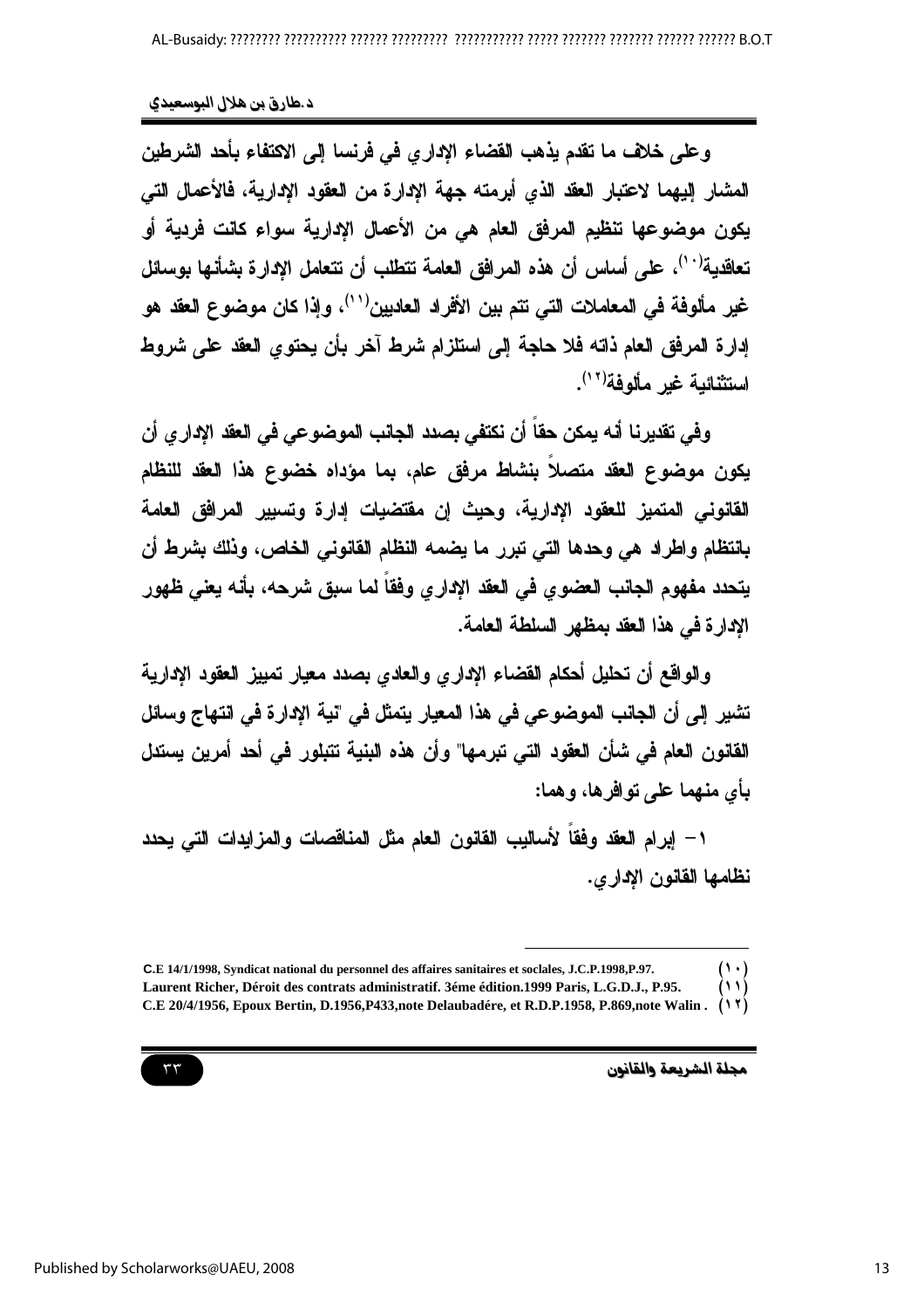٢ – تضمين العقد شروطاً استثنائية غير مألوفة في القانون الخاص، أو على الأقل الإحالة إلى اللوائح أو النظم القائمة التي تقرر هذه الشروط، وهي إما أن نتمثل في بعض الامتيازات التي لا يجوز فانوناً أن يتمتع بها المتعاقد الآخر، أو أن تخول المتعاقد مع الإدارة سلطات استثنائية في مواجهة الغير تخرج بطبيعتها من تلك التي يتعامل بها الأفر اد فيما ببنهم.

وبالتمعن في شرط "النية" على هذا النحو يتبين لنا أنه لا يخرج عن الشرط العضوى في العقد الإداري وهو ظهور الإدارة في العقد بمظهر السلطة العامة وقد ذهبت المحكمة الدستورية العليا في مصر بحق إلى الأخذ بهذا المعنى، إذ فضت بأن العقد لا يكون إدارياً "ما لم يكن أحد طرفيه شخصاً معنوياً عاماً، وكان في موضوعه متصلاً بتسيير أو بتنظيــم أو بتطوير مرفق عام، ومتضمناً شروطاً استثنائيـــة تخرج بطبيعتها عن تلك التي ألفها الأفراد فيما يدخلون فيه من عقود القانون الخاص، فلا يكون إيراد هذه الشروط في العقد، <u>إلا تعبيراً عن خصائص السلطة العامة</u>، وانتهاجاً لوسائل القانون العام التي لا تتكافأ بها في العقود مصالح أطرافها بكل تكسون المصلحة العامة موطئها وغايتها، وبها ترجح الحقوق التي تقارنها أو تتصل بها على ما دونها" ("')، وعليه فإنه إذا كانت الشروط الاستثنائية غير المألوفة دليل على اتباع أساليب القانون العام، "مما يعني إن إرادة السلطة الإدارية قد اتجهت إلى الظهور بمظهر السلطة العامة فيما تبرمه من عقود متصلة بإدارة وتسبير المرافق العامة تحقيقاً للصالح العام"، فإنه يمكن الاكتفاء بالجانب العضوى في معيار تحديد العقد الإداري، والذي يتطلب ظهور الإدارة في هذا العقد بمظهر السلطة العامة في مواجهة المتعاقد معها سواء في مرحلة إبرام العقد أو في مرحلة تنفيذه"<sup>(٢٠)</sup>، مما يؤدي إلى تمتع الإدارة كطرف في العقد الإداري بمركز فانوني

العدد السادس والثلاثين - شوال ٢٩٤/هـ -أكتوبر ٢٠٠٨م

 $\mathbf{r}$  {

حكمها في ١٩٩٧/١٠/٤ الدعوى السنة ١٨ق .تنازع.  $\binom{1 \space \tau}{1 \space \epsilon}$ 

تؤكد المعّكمةُ الإدارية العليا في مصر على هذا المّعلى في كثير من أحكامها المتعلقة بالعقود الْإِدارِية إِذْ فَضتُ فِيهَا بِأَنه "يتعين لاعتبار العقد إداريا أن تكون الْإِدارة بوصفها سلطة عامةً طرفا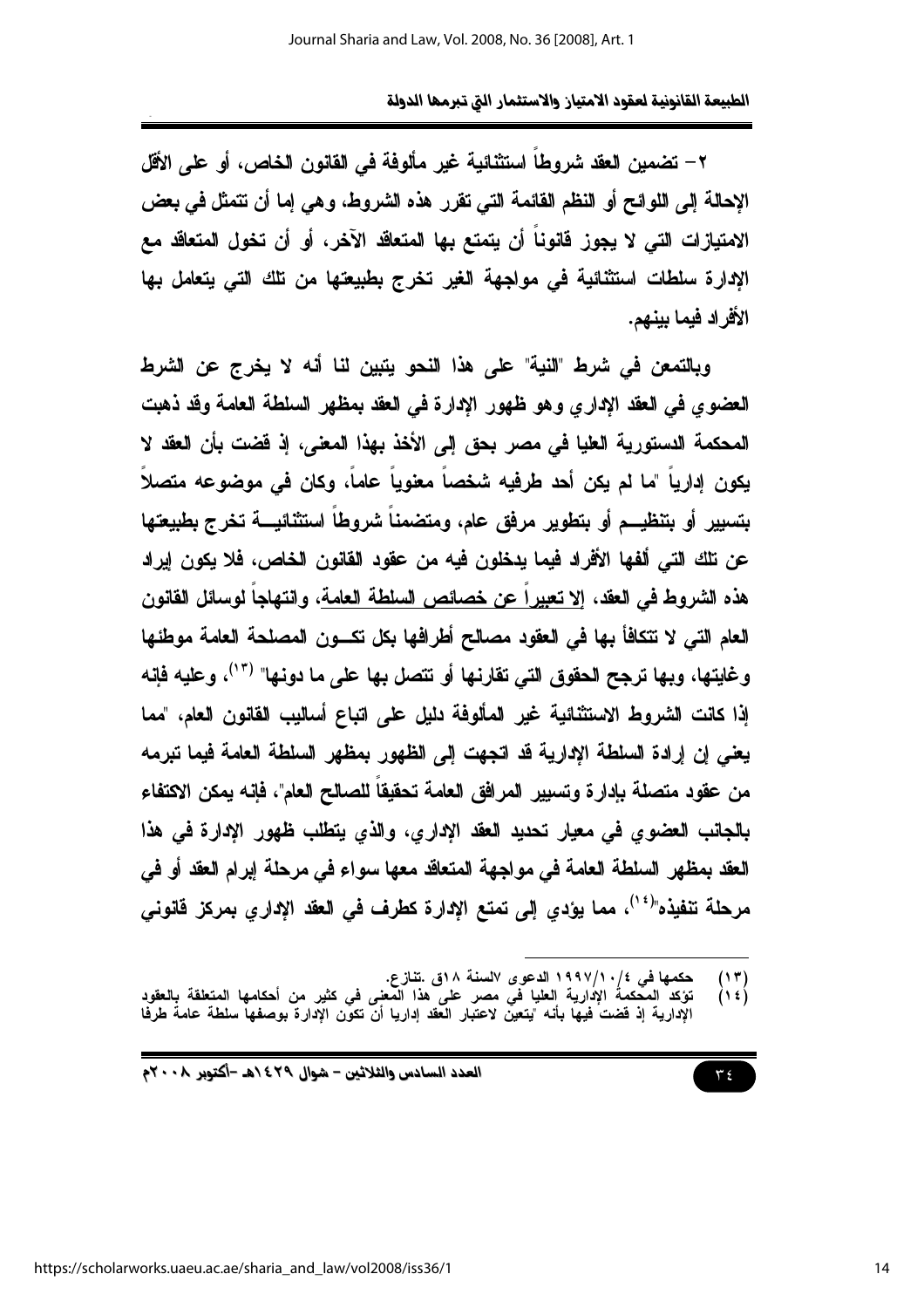أسمى من مركز المتعاقد معها، وذلك خلافاً لمبدأ المساواة بين أطراف العقد الذي يحكم العقود الخاصة التي ينظمها القانون الخاص.

والخلاصة انه استناداً إلى أن الفقه الاداري بري أن تضمين العقد شروطاً استثنائية غير مألوفة هي مجرد وسيلة مثلي للكشف عن نية الإدارة في اختيار وسائل القانون العام، وبالتالي رغبتها في الظهور بمظهر السلطة العامة وإخضاع العقد لقواعد القانون الإداري"<sup>(١٠)</sup>، فإننا نرى دمج هذا الشرط فى الجانب العضوى فى معيار تمييز العقد الإداري، ومن ثم يقتصر الجانب الموضوعى في هذا المعيار على شرط أن يتصل موضوع العقد بمرفق عام بقصد تسبيره أو تنظيمه أو تطويره أو تنفيذه أو استغلاله.

غير أنه يلزم ملاحظة أن مفهوم المرفق العام كموضوع للعقد الإداري يتسع ليشمل بعض الأشطة التي قد تبدو غير ذات صلة مباشرة بمشروع ينطبق عليه وصف المرفق العام، مثل عقود إنشاء وتشييد الطرق العامة وعقود شغل الدومين العام، وهي عقود من الجلى أن الدولة تتولى تمويلها من خلال الأموال العامة، مما يستتبع حتماً احتفاظ الإدارة بسلطة الرقابة على إبرامها وتنفيذها. ويمعني آخر فإن استثمار واستغلل الأموال العامة، هو بطبيعته من الموضوعات المتصلة بالمرافق العامة، سواء كانت تدار بأسلوب الاستغلال المباشر أو بأسلوب الاقتصاد المختلط أو بأسلوب الامتياز، إذ الهدف الوحيد من هذا الاستثمار أو الاستغلال توفير الحاجات والخدمات الأساسية والضرورية لأفراد المجتمع، تحقيقا للنفع العام والمصلحة العامة، سواء كان المال العام مخصصا لخدمة مرفق عام بصورة مباشرة، أم مخصصاً لخدمة أفراد المجتمع مباشرة، ففي الحالتين يكون المال العام مخصصا للمنفعة العامة ومستهدفا تحقيق الصالح العام.

فيه، وأن يتصل العقد بنشاط مرفق عام بقصد تسييره أو تنظيمه، وأن يتميز بانتهاج أسلوب القانون<br>العام فيما يتضمنه من شروط إستثنائية غير مألوفة من روابط القانون الخاص" حكمها في<br>٢٩/١/٢/٢٤لطعن ٥٥٩ لسنة ١١ ق، المجموعة السنة ١٣ ص ٥٥

مجلة الشريعة والقانون

 $50$ 

الدكتور عمرو احمد حسبو: النطور الحديث لعقود النزام المرافق العامة طبقا لنظام ألــــB.O.T - دار  $(10)$ النهضَة العربية - ٢٠٠١ - ص ٥٠.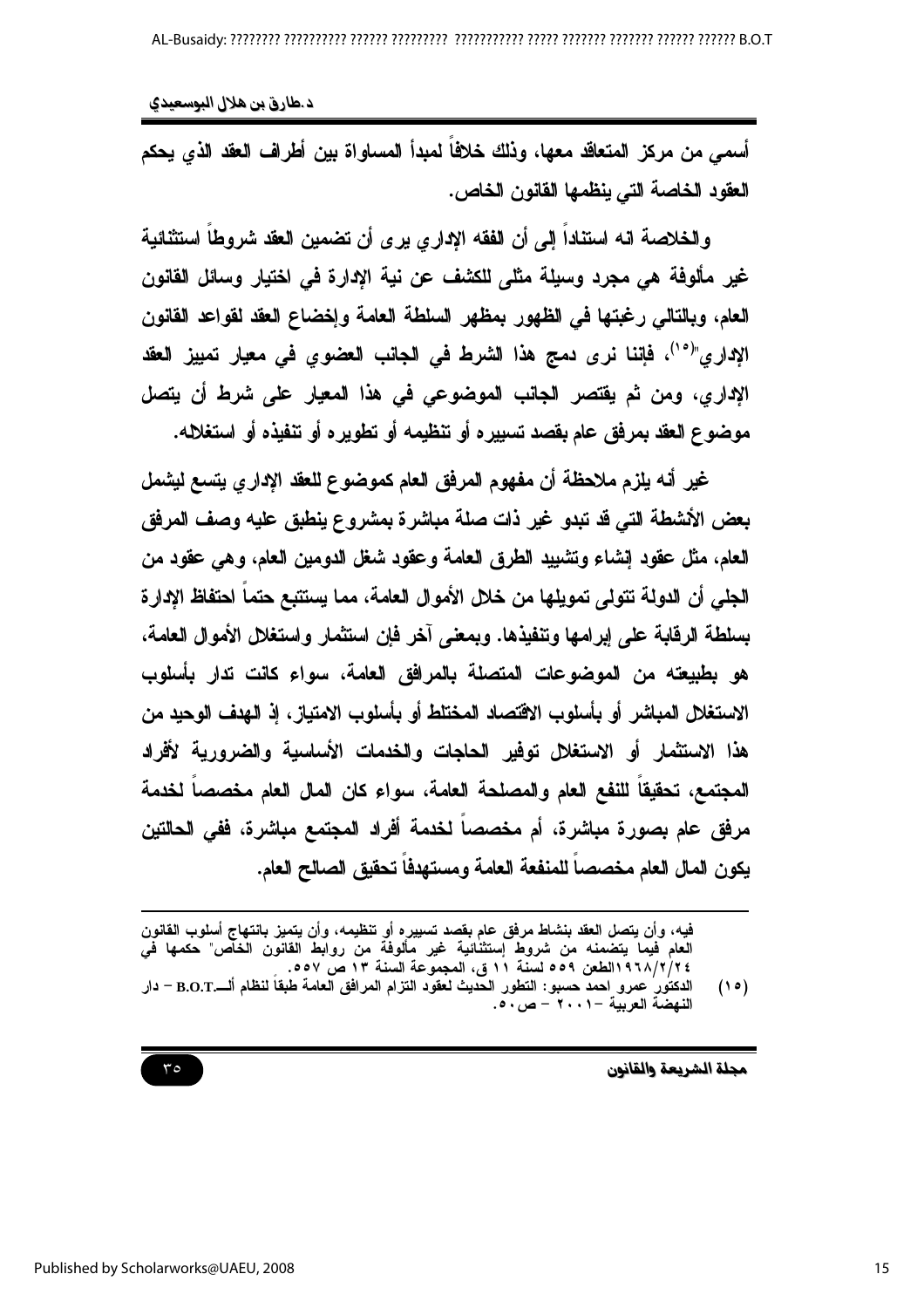المطلب الثالث الطبيعة الإدارية لعقود الالترام والاستثمار

سيق أن أشرنا إلى أنه وفقاً للمادة (٢/١١) من النظام الأساسي للدولة في سلطنة عمان، فإنه "لا يجوز منح امتياز أو استثمار مورد من موارد البلاد العامة إلا بموجب قانون ولفتر ة زمنية محددة ويما يحفظ المصالح الوطنية".

والمقصود بالامتياز أو بالأحرى حق الامتياز، أن تخول الدولة لأحد أشخاص القانون الخاص، فرداً كان أم شخصاً معنوياً خاصاً كالشركات الخاصة، الحق في استثمار أو استغلال مرفق عام ذي طبيعة اقتصادية، مقابل رسوم يتقاضاها من المنتفعين بخدمات المرفق، تحقيقاً للصالح العام. أما استثمار مورد من موارد البلاد العامة، وهو ما يعني استثمار أحد الأموال العامة، فهو لا يخرج في مدلوله عن الامتياز حيث إن المرافق العامة هي مشروعات يتم تمويلها بواسطة الأموال العامة كما أسلفنا، ومن ثم فهي نوع من أنواع استثمار الأموال العامة، غير أن الغالب في حالة استثمار موارد الدولة وعلى رأسها الثروات الطبيعية كالنفط والمعادن النفيسة، أن تتحقق عوائد مالية من وراء استغلال هذه المواد واستثمارها، بحيث يتم الاتفاق بين الدولة والمستثمر على اقتسام هذه العوائد بنسب محددة، وفقاً للنظام أو الأسلوب الذي يقع عليه الاختيار في هذا الشأن.

وبحسب النظام الأساسي للدولة في السلطنة، يتم منح الحق في الامتياز أو الاستثمار بموجب قانون وليس بأداة أدنى من ذلك، ومثال ذلك قانون تنظيم وتخصيص الكهرباء والمياه المرتبطة به الصادر بالمرسوم السلطاني رقم (٧٨) لسنة ٢٠٠٤م، وكذلك فانون تنظيم الاتصالات الصادر بالمرسوم السلطاني رقم (٣٠) لسنة ٢٠٠٢م، و الغالب أن تحول مثل هذه القوانين السلطة الإدارية في الدولة مهمة منح حقوق الامتياز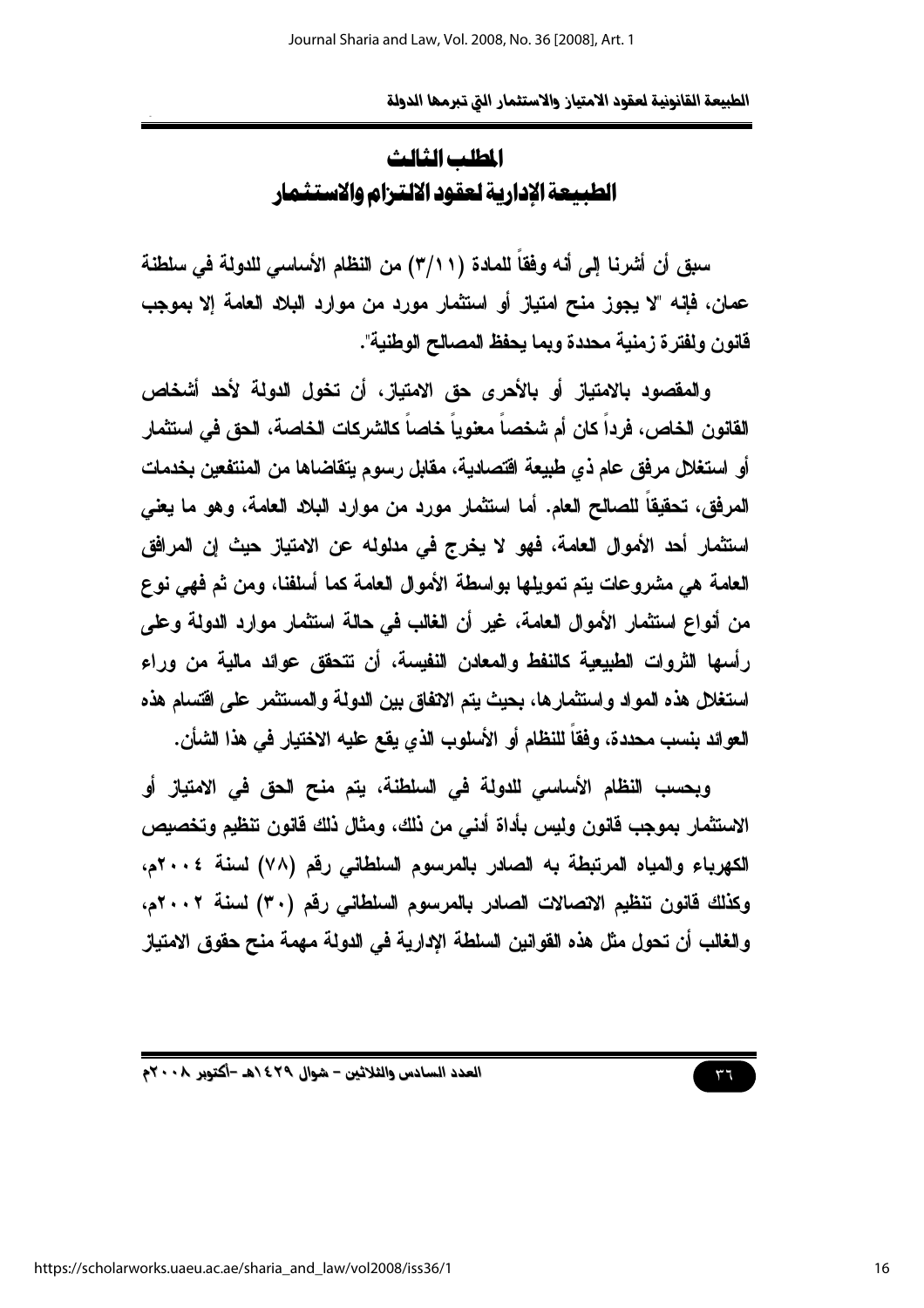د طارق بن هلال البوسعيدي

والاستثمار وتحديد الوسيلة القانونية المناسبة لذلك، والتي لا تخرج عن أحد احتمالين هما:

١ – منح الامتياز أو حق الاستثمار بوسيلة الترخيص الإدار ي.

٢ – منح الامتياز أو حق الاستثمار بوسيلة العقد الإدارى.

والأصل في التراخيص الإدارية أنها من القرارات الإدارية، أي أنها تخضع لنظام القانون للقرارات الإدارية والرقابة عليها، ما لم يتبين للقضاء أن الترخيص قد أخذ الطابع التعاقدي، فيعد في هذه الحالة من العقود الإدارية<sup>(١٦)</sup>.

والغالب أن تلجساً الإدارة إلى وسيلسة الترخيص الإداري، إذا كانت مدة الإستغلل أو الاستثمار فصيرة ونفقـــات الإشاء والتشغيل فليلـــة نسبيــــاً، بحيث تكفي المدة القصيرة لتغطيهـــا مـع هامش معقـــول للربـح، وعقد الالتزام بطبيعتـــه من العقود المؤقتة، مهما طال أجلها، وهي لا تزيد في كل دول العام على ٩٩ سنة، ومن ثم استثمــــار أحد موارد البلاد. إلا أن عقود الالتزام تخضع لأحكــــام مغايرة للأحكام التي تصدر بناء عليهـــا التراخيص وفي مصر اتجه القضاء الإداري إلى أن الأصل في استغلل أو استثمــــار المرافق العامـــــة والأموال العامـة هو إبرام عقود الالتزام، ففي حكم للمحكمــــــــــة الإداريـــة الـعليـــــــــا في مصر ذهبت المحكمـــــــة إلى أن "التفرقة في الأحكام المنطبقـــــة على كل من عقــــود التزام المرافق العامـــــة والتراخيص المؤقتة، ولو أن كليهما خاص باستغلال المرافق العامة، وهو أمر عرفه المشرع، ووضع في شأنه نصوصاً صريحة في القوانين الخاصة.... فقد أجازت المادة الرابعة لوزير المواصلات منح تراخيص بالاستغلال إذا ما تعذر منح الامتياز ، ونصت المادة السادسة على أنه يجب

مجلة الشريعة والقانون

 $\mathsf{r}\mathsf{v}$ 

راجع في مصر حكمي المحكمة الإدارية العليا في ١٩٦٦/١١/٢٦ الطعن ١٣٦٢لسنة ٥٠ق،<br>المجموعة السنة ١٢ص٢٨٢ – وفي ١٩٦٩/٤/١٢ الطعن ١١٤٦ لسنة ٥٠ق، المجموعة السنة  $(11)$ ٤ ١ص ٦٩، ٥.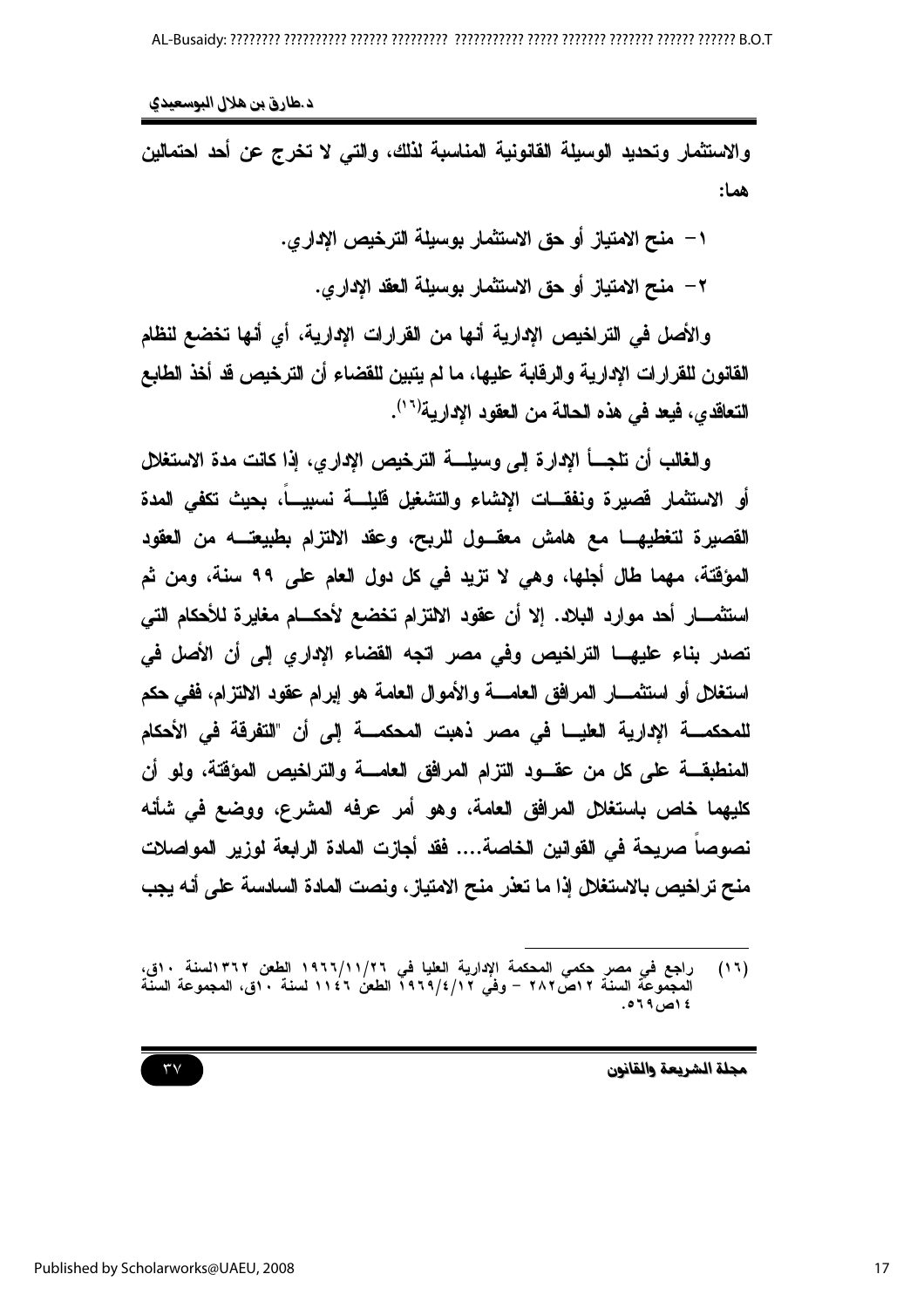أن يشتمل الترخيص المشار إليه على شروط مطابقة للشروط التي تحصل المزايدة على أساسها في حالة الالتزام... كما أوجبت المادة التاسعة ألا يمنح الالتزام إلا بعد فترة يحددها وزير المواصلات لا تجاوز السنة، ويكون استغلال النقل طوال المدة السابقة على منح الالتزام والسير في تنفيذه بطريق الترخيص'``.

وعلى ذلك انتهى الفقه الإداري في مصر إلى أن استغلال المرافق العامة عن طريق التراخيص لا يكون إلا على سبيـــل الاستثنــــاء في حالة تعنر منح الاستغلال عن طريق عقــد الالتزام أو لمواجهــــة ظروف استثنائيــــة، أو إذا اشترط القانــــون استغلال المرفق العـــام لمدة فصيرة محددة عن طريق الترخيص قبل أن يجرى استغلاله عن طريق  $\mathbb{M}^{(\wedge)}$ الالتز ام

أما في عمان ففي تقديرنا أن المشرع ساوي بين وسيلتي عقد الالتزام والتراخيص، ففي فانون التخصيص الصادر بالمرسوم السلطاني رقع (٧٧) لسنة ٢٠٠٤، والذي يسرى طبقاً للمادة الثانية من مواد إصداره على المرافق العامة التي يتم تخصيصها أو إعادة هيكلتها تمهيداً لتخصيصها، نصت المادة الثالثة من القانون على أن يتم التخصيص وفقاً لأساليب مختلفة أولها منح القطاع الخاص حق الإشاء والملكية والإدارة أو حق الامتباز أو ترخيص الاشاء أو الادارة أو التأجير لمشروعات التخصيص، أو أية أساليب أخرى تراها اللجنة الوزارية المختصة، كما أن فانون الاتصالات سالف الإشارة يقوم أساساً على أسلوب التراخيص، فبحسب المادة (٢٠) من هذا القانون "لا يجوز لأي شخص إنشاء أو تشغيل نظام اتصالات أو تقديم خدمات اتصالات إلا بعد الحصول على ترخيص طبقاً للأحكام المنصوص عليها في هذا القانون..."، كما تقضي المادة (٢١) من

> حكمها في ١٩٧٠/١/١٧ الطعن ٤٠ £لسنة١١ق، المجموعة السنة١٥ص ١٤٠.  $(1V)$

 $(\lambda)$ الدكتور سليمان محمد الطماوي: المرجع السابق – ص١٠٧. الدكتور سعاد الشرقاوي: المرجِّع السابقِّ – صْ٥٩ وما بعدها. الدكتور عمرو حسبو: آلمرجع السابق – ص٧٨ وما بعدها.

العدد السادس والثلاثين – شوال ٤٢٩ ١هـ -أكتوبر ٢٠٠٨م

$$
\tau\wedge
$$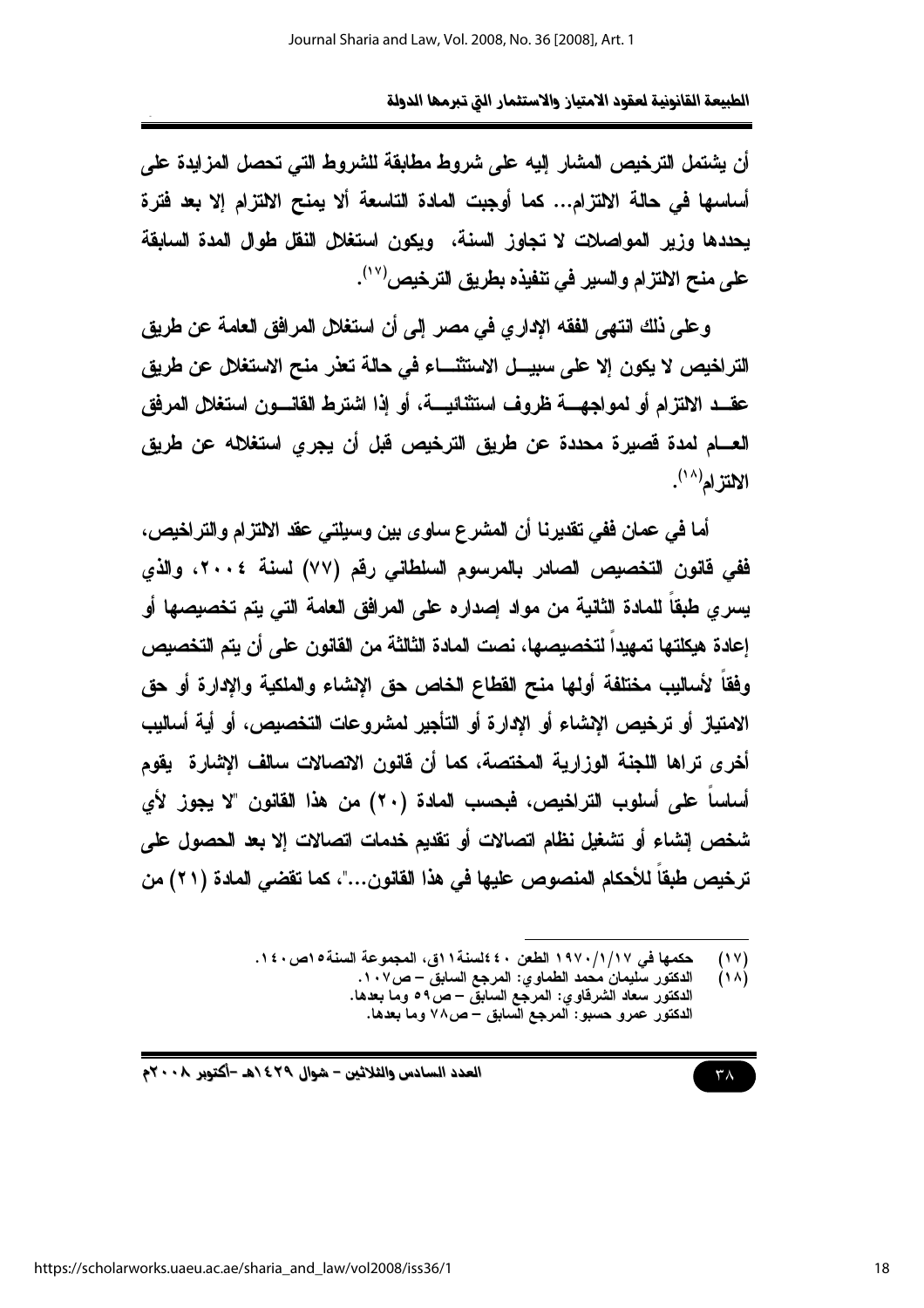هذا القانون بوضوح بأن "يكون تقديم خدمات الاتصالات العامة الأساسية بترخيص من الفئة الأولى يصدر بمرسوم سلطاني بناء على اقتراح الوزير بعد موافقة الهيئة، ويحدد المرسوم مدة الترخيص.

ويكون تقديم خدمات الاتصالات العامة الإضافية بترخيص من الفئة الثانية يصدر بقرار من الوزير بعد موافقة الهيئة لمدة لا تجاوز خمس سنوات ويكون تقديم خدمات الاتصالات الخاصة غير المتصلة بالشبكة العامة بترخيص من الفئة الثالثة يصدر بقرار من الهيئة لمدة لا تجاوز خمس سنوات... ".

ولا يختلف الأمر بصدد قطاع الكهرباء والمياه، فوفقا لقانون تنظيم وتخصيص هذا القطاع سالف الإشارة، تنص المادة الرابعة منه على أنه "لا يجوز لأى شخص مباشرة أي من الأشطة الخاضعة للتنظيم المنصوص عليها...، بدون الحصول على رخصة... وفقاً للشروط والمدد والضوابط الواردة بهذا القانون وطبقاً لما ورد بالرخصة.. " ومع ذلك يلزم ملاحظة أنه وفقاً للمادة (١٣) من هذا القانون "تكون وزارة الاقتصاد الوطني هي المختصة بعد التنسيق مع وزارة المالية بتنفيذ سياسة الحكومة بشأن تخصيص قطاع الكهرباء والمياه المرتبطة به في سلطنة عمان، ويكون لها بوجه خاص.. القيام بكل ما يستلزمه تخصيص قطاع الكهرباء والمياه... للسماح للقطاع الخاص بتشييد وتملك ونشغيل وصيانة وتمويل ونطوير مشروعات تباشر أنشطة خاضعة للتنظيم وفقا لأحكام هذا القانون و الاستثمار فبها".

وعلى ذلك فإننا نرى أن المشرع لم يستلزم الالتجاء إلى وسيلة التعاقد لمنح حقوق امتياز المرافق العامة أو استثمار موارد الدولة وأموالها العامة، بل إنه يكاد أن يحبذ وسيلة الترخيص الإداري على وسيلة العقد الإداري في هذا الشأن" "("')"، مما يعني

مجلة الشريعة والقانون

تجدر الإشارة إلى أنه وفقاً للمادة الأولى من القانون رقم ٢١ لسنة ١٩٥٨ في شأن منح الامتيازات<br>المتعلقة باستثمار موارد الثروة الطبيعية والمرافق العامة في مصر ، يكون منح الامتيازات المتعلقة  $(19)$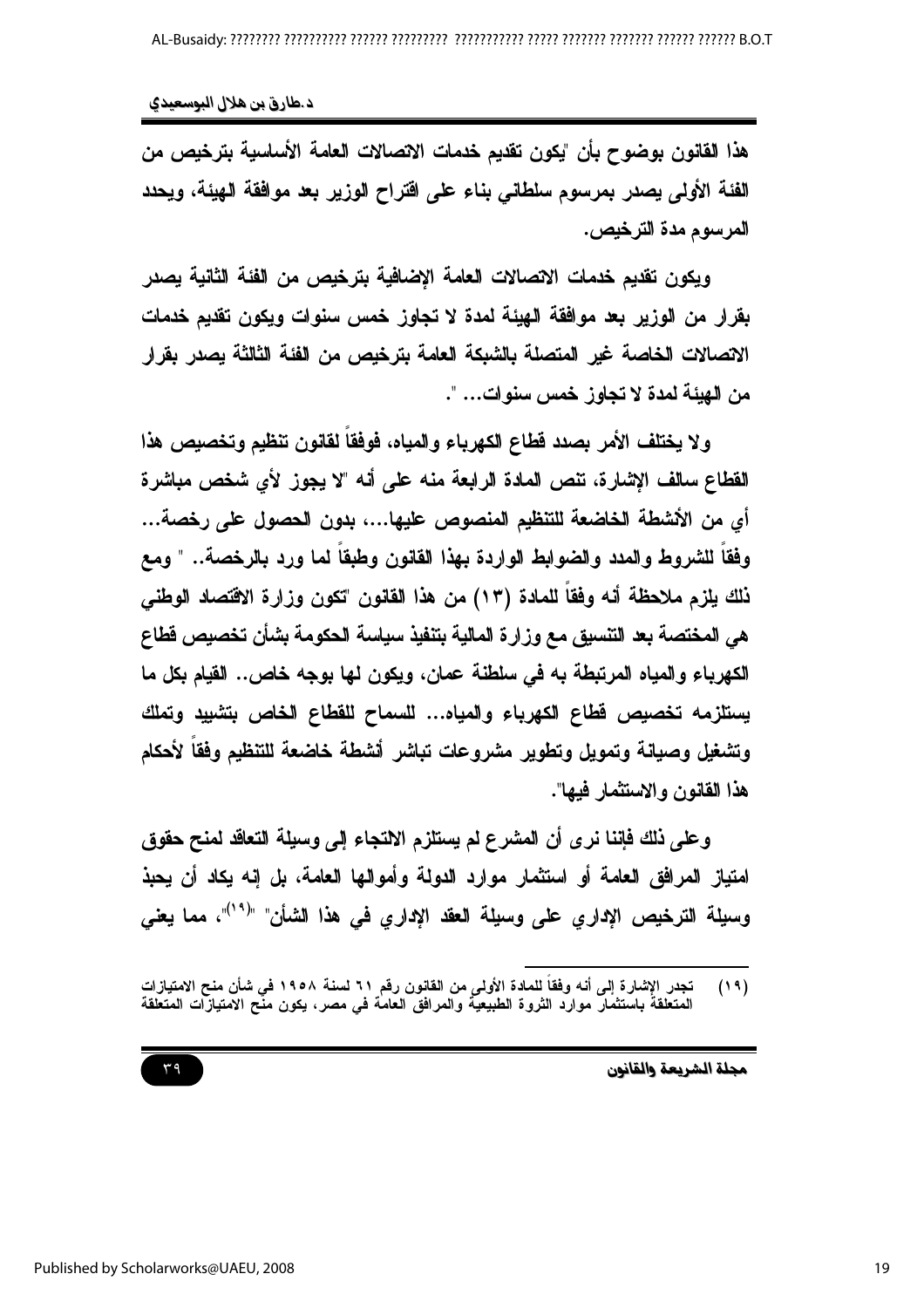خضوع هذه الوسيلة أي الترخيص للنظام القانوني الخاص بالقرارات الادارية، وخاصة من حيث الرقابة القضائية عليها، حيث لا خلاف أو تنازع حول اختصاص محكمة القضاء الإداري في سلطنة عمان بالمنازعات أو الخصومات المتصلة بها سواء من جانب المر خص له أم من المنتفعين بخدمات هذه المر افق. أما إذا لجأت السلطة الإدارية لوسيلة التعاقد، فإن العقد يكون في هذه الحالة من العقود الادارية والتي يطلق عليها غالباً اصطلاح عقد الالتزام، بمعنى أن عقد الالتزام هو الوسيلة القانونية لإبرام العقود التي يكون محلها حق الامتياز لأحد المرافق العامة أو حق الاستثمار لأحد الموارد العامة للدولة، دون أن يحول ذلك دون تسمية العقد أحيانا بعقد الامتياز أو عقد الاستثمار، أو أي مسمى أخر مثل "عقد التنمية الاقتصادية" <sup>(٢٠)</sup>.

وكما أشرنا سلفاً فليس ثمة خلاف أو جدل في بعض الدول حول الطبيعة الإدارية لعقد الالتزام، وذلك إذا تدخل المشرع وفرر ذلك صراحة، مثلما فعل المشرع المصرى في قانون تنظيم مجلس الدولة (القضاء الإداري) هناك، حيث من المستقر فقهاً وقضاءً وتشريعاً أن عقود الالتزام في مصر هي عقود إدارية بطبيعتها، فالمادة (١٢٣) من الدستور المصري الصادر عام ١٩٧١م تنص على أن "يحدد القانون القواعد والإجراءات الخاصة بمنح الالتزامات المتعلقة باستغلال موارد الثروة الطبيعية والمرافق العامة" "<sup>(٢١</sup>)"، والمادة (٦٦٨) من القانون المدنى المصرى نشير إلى أن "التزام المرافق العامة عقد الغرض منه إدارة مرفق ذي صفة اقتصادية، ويكون هذا العقد بين جهة الإدارة المختصة بتنظيم هذا المرفق وبين فرد أو شركة يعهد إليها باستغلال المرفق فترة معينة من الزمن"

باستثمار موارد الثروة الطبيعية والمرفق العامة، وكذلك أي تعديل في شروط الامتياز يتعلق بشخص صاحب الامتياز أو مدة الامتياز… بقرار من رئيس الجمهورية بعد موافقة مجلس الأمة…"، مما يقودنا إلى استنتاج أن الأصل أن يتم منح حق الامتياز أو الاستثمار في مصر بقرار إداري (ترخيص) وليس بعقد الالتزام.

- الدكتور ماهر معمد حامد: النظام القانونى لعقود الإنشاء والتشغيل وإعادة المشروع ٢٠٠٥  $(1 \cdot)$
- لازال القانون رقم ٢١ لسنة ١٩٥٨ المعدل بالقانون ١٥٢ لسنة ١٩٦٢ في شأن منح الامتيازات  $(11)$ سالف الإشارة سارياً في مصر حتى اليوم وذلك في ظل الدستور الحالي الصادر عام ١٩٧١.

العدد السادس والثلاثين - شوال ٢٩٤/هـ -أكتوبر ٢٠٠٨م

 $\epsilon$ .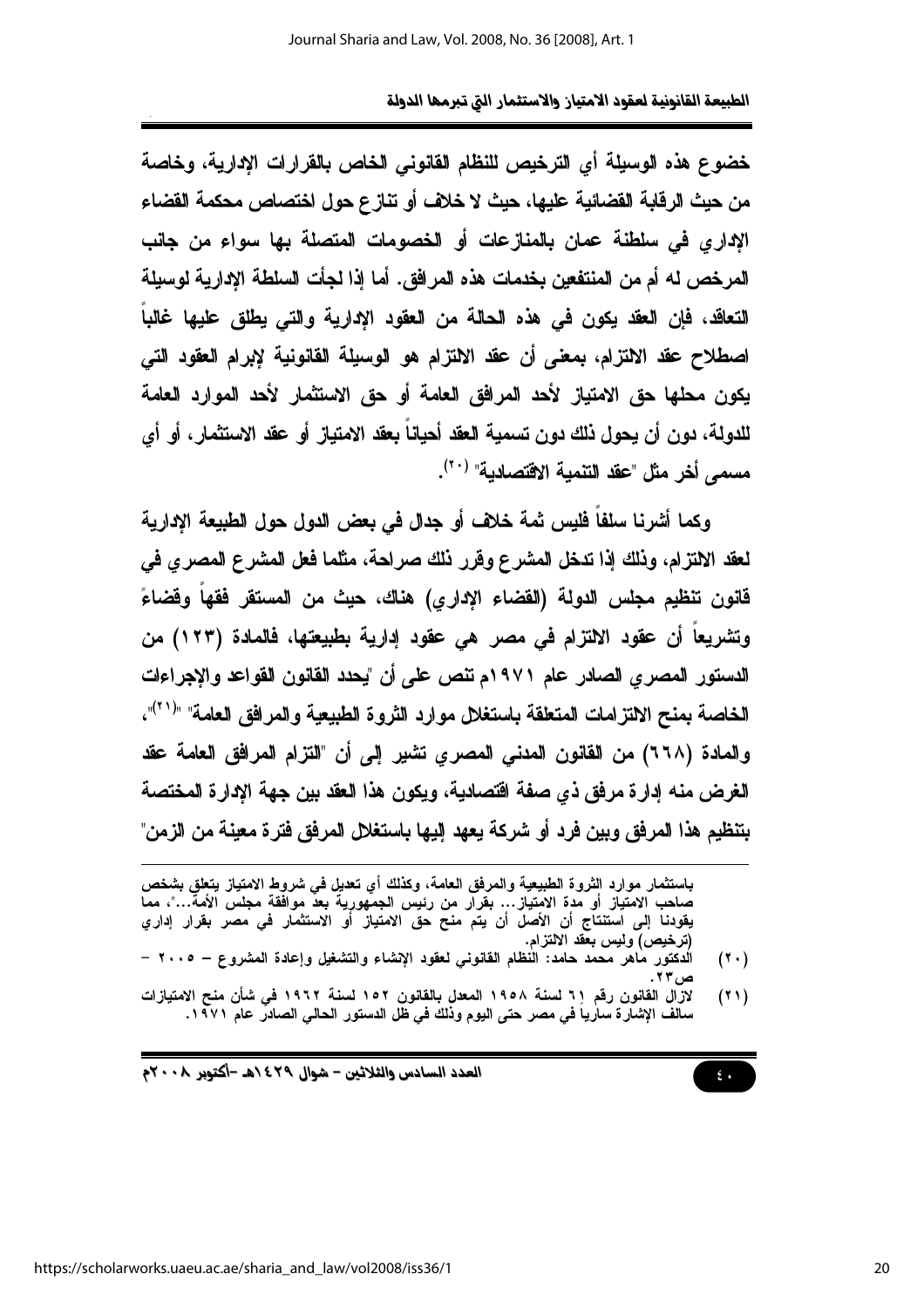بينما تقضى المادة (١١/١٠) من قانون تنظيم مجلس الدولة المصرى باختصاص القضاء الإدار ي بالمنازعات الخاصة بعقود الالتزام أو الأشغال العامة أو التوريد أو بأي عقد اداري آخر ".

ولذلك استقر القضاء الإداري المصري على أن التزام المرافق العامة ليس إلا عقدا اداريا بتعهد أحد الأفراد أو الشركات بمقتضاه بالقبام على نفقته وتحت مسئوليته المالية بتكليف من الدولة أو إحدى وحداتها الإدارية، وطبقاً للشروط التي توضح له بأداء خدمة عامة للجمهور، وذلك مقابل التصريح له باستغلال المشروع لمدة محددة من الزمن واستيلائه على الأرياح. فالالتزام عقد إداري ذو طبيعة خاصة، وموضوعه إدارة مرفق عام، ولا يكون إلا لمدة محددة، ويتحمل الملتزم بنفقات المشروع وأخطاره المالية، ويتقاضى عوضاً في شكل رسوم يحصلها من المنتفعين<sup>(٢٢</sup>).

وبدوره سلم القضاء العادي في مصر بالطبيعة الإدارية لعقود الالتزام ، ففي حكم لمحكمة النقض المصرية فضت المحكمة بأن "البند الحادي عثىر من المادة العاشرة من قانون مجلس الدولة قد نص على اختصاص القضاء الإداري بالمنازعات الخاصة بعقود الالتزام أو الأشغال العامة أو التوريد أو بأي عقد إداري أخر، ولا خلاف في أن عقود الالتزام وعقود الأشغال العامة عقود إدارية بطبيعتها وفقا لخصائصها الذاتية، فلا تحتاج لاعتبار ها عقوداً ادارية البحث عن عناصر أخرى فبها(\*\*).

مجلة الشريعة والقانون



<sup>(</sup>٢٢) محكمة القضاء الإداري في مصر بتاريخ ٢/٣/٢٥٦، المجموعة السنة ١٠ ص٢٥٩. ويعيب هذا التعريف الوارد في الحكم انه أشار إلى أن إبرام العقد يتم "بتكليف من الدولة، أي بقرار أو<br>أمر من الدولة أو وحداتها الإدارية، على حين انه من المسلم أن العقود الإدارية مثلها في ذلك مثل كل العقود تقوم على التراضي بيّن طرفيها بصدد إبرام العقد، حتّى ولو تم الاتفّاق بينهما علىّ إهدار بعض<br>المبادئ مثل مبدأ أن العقد شريعة المتعاقدين أو مبدأ المساواة بين طرفي العقد.

محكمة النقض المصرية (مدنى) بتاريخ ١٢/٤/٤/١٩٧الطعن٥ السنة ا َّاق.  $(55)$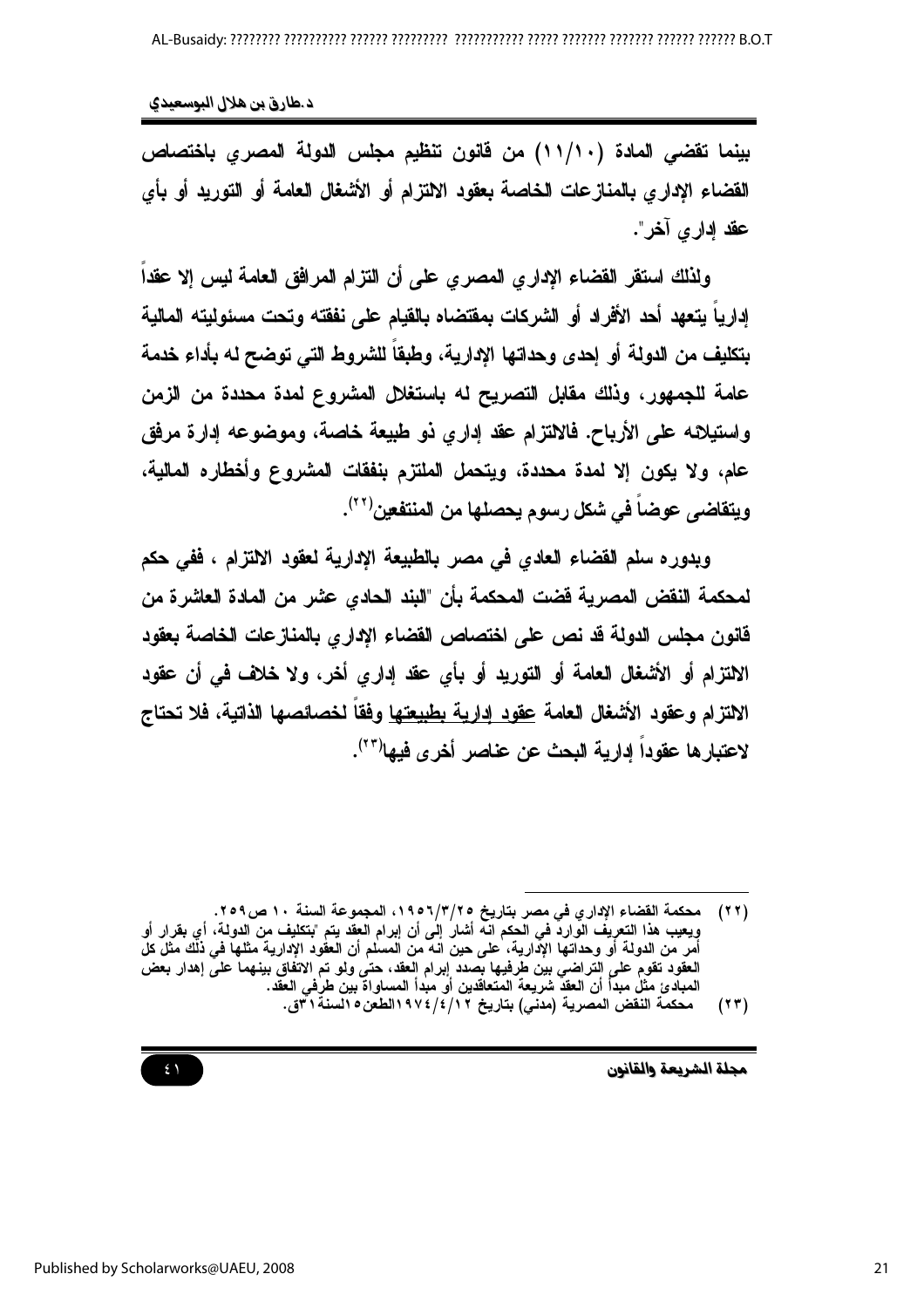أما عن الفقه الإداري فإنه يكاد أن يجمع على أن عقد الإلتزام هو عقد إداري بطبيعته<sup>(٢٤)</sup>، ولكنه ذو طبيعة خاصة إذ يتضمن نوعين من النصوص، الأول*ى* تعاقديه تتصل بعلاقة الملتزم وحقوقه المالية تجاه السلطة مانحة الالتزام، وهي نصوص الأصل فيها أنه نبس نلادارة المساس بها، فإن قامت بتعبلها وجب عليها التعويض عن الأضرار الناجمة عن التعيل، والثانية نصوص تنظيمه يمتد أثرها إلى المنتفعين بخدمات المرفق مثل شروط الانتفاع بالخدمة وتحديد رسوم تقديمها، وهي تخضع لحق الإدارة في تعديلها كلما تغيرت الظروف واقتضت المصلحة العامة ذلك، والمعيار المميز بين هذين النوعين من النصوص يتمثل في أن النصوص التعاقدية هي التي يمكن الاستغناء عنها في حالة إدار ة المرفق العام بأسلوب الاستغلال المباشر ، فإن لم تكن كذلك فهي نصوص ت**نظيميه**(° <sup>۲</sup>).

فإذا انتقلنا إلى سلطنة عمان، فإن المشرع كما نوهنا سلفاً لم يحدد على نحو قاطع طبيعة عقود الالتزام والاستثمار، ومن ثم يتعين علينا البحث في مدى توافر شروط العقد الإداري فيها للتسليم بطبيعتها الإدارية، رغم أنها بحسب الظاهر ووفقا لخصائصها الذاتية تتمتع بهذه الصفة أو تلك الطبيعة القانونية.

وقد سبق أن انتهينا سلفاً إلى أن شروط العقد الإداري نتمثل في أمرين:

عامة.

العدد السادس والثلاثين – شوال ٢٩٤ ٥هـ -أكتوبر ٢٠٠٨م

<sup>(</sup>٢٤) يذهب البعض إلى نكييف عقد الالتزام على أنه عمل قانوني يصدر من جانب واحد وهو الإدارة ، وأن حقوق المتعاقد مع الإدارة لا تستمد من عقد يبرمه باتفاق مع جهة الإدارة ، وإنما مصدرها العمل القانوني الصادر من الإدارة وحدها– أشارة إلى ذلك الدكتور جابر جاد نصار : عقود البوت B.O.T والتطور الحديث لعقد الالتزام – ٢٠٠٢ – دار الَّنهضة العربيَّة حصٌّ ٧٩ وما بعدها.

الدكتور سامي جمال الدين: أصول القانون الإداري – منشأة المعارف – الإسكندرية – ٢٠٠٤ –  $(50)$ الدكتور محمد انس جعفر : المرجع السابق – ص٢٦ وما بعدها. المحكمة الإدارية العليا في مصر بتاريخ ١٩٧٧/١٢/٣٠ الطعن ١١٠ لسنة ١٣ق، المجموعة السنة ۲۳ ص ۲۷.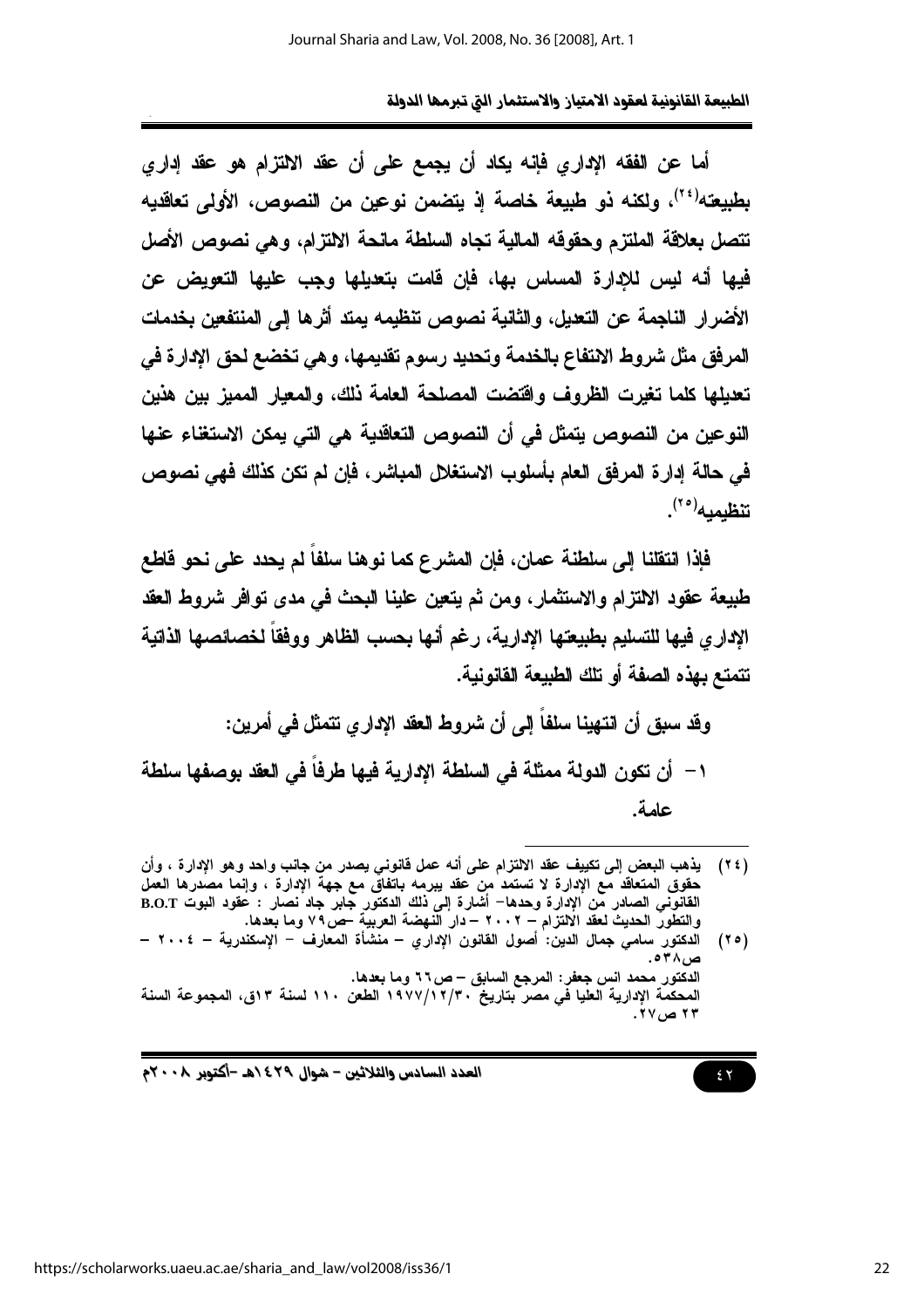٢ – أن يتصل موضوع العقد باستغلال مرفق عام أو استثمار أحد موارد الدولة من الأموال العامة وبالتالي يلزم علينا التحقق من توافر الشرطين بصدد عقود الالتزام أو الاستثمار .

فبالنسبة إلى الشرط الأول، ووفقا لما انتهينا إليه في المطلب السابق فإن ظهور جهة الإدارة في العقد بمظهر السلطة العامة، يستدل عليه إما بأن يكون إبرام العقد قد تم وفقاً لأساليب القانون العام، وخاصة باتباع طريق المناقصات والمزايدات الحكومية، أو بأن يتضمن العقد شروطا استثنائية غير مألوفة في القانون الخاص.

ويمراجعة فانون ونظام المناقصات الحكومية في عمان الصادر بالمرسوم السلطاني رفَم (٨٤/٨٦)، يتبين من نص المادة الأولى منه أنه يسرى أساساً على "المناقصات الخاصية بشر اء الأصناف والمهمات اللازمة للوحدات الحكومية، وتنفيذ مشاريعها"، يما مفاده أن أحكام النظام الوارد في هذا القانون نتعلق بعقود التوريد الحكومية وعقود الأشغال العامة، وهو الأمر الذي يستفاد من المواد (٧ و ٨ و ١٢ و ١٣ و ٢٨) وغيرها من نصوص القانون.

غير أن قانون التخصيص الصادر بالمرسوم رقم (٧٧) لسنة ٢٠٠٤م، والذي يسرى كما أشرنا سابقاً على المرافق العامة التي تم تخصيصها أو إعادة هيكلتها تمهيداً لتخصيصها وفقاً لأسلوب منح القطاع الخاص حق الإشاء والملكية والإدارة أو حق الامتياز أو ترخيص الإشاء أو الإدارة أو التأجير لمشروعات التخصيص، والتي يدخل في إطارها بالتالي عقود الالتزام والاستثمار، نص في المادة (١٢) منه على أن "يتم طرح المشروع وفقآ لقانون ونظام المناقصات الحكومية الصادر بالمرسوم السلطاني رقم ٨٤/٨٦ وتعديلاته ومع ذلك يجوز وفقاً لذات النص" لمجلس المناقصات الموافقة على طرح المشروع وفقاً لقواعد وإجراءات أخرى تكون ملائمة للمشروع مع مراعاة مبدأ العلنية والشفافية والوضوح في إجراءات الطرح.

مجلة الشريعة والقانون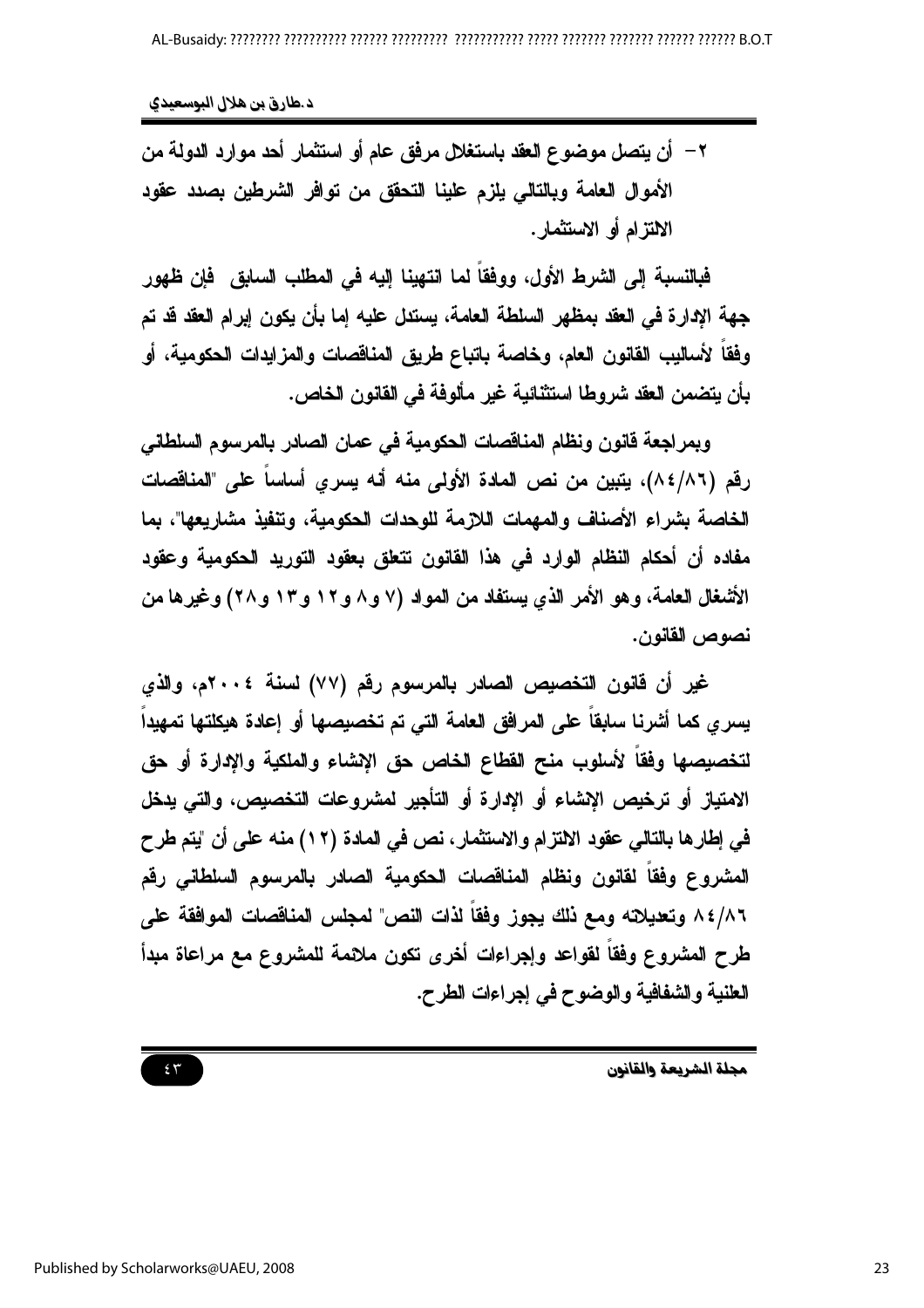وعليه فإنه إذا تم إبرام العقد وفقاً لقانون ونظام المناقصات الحكومية، فقد توافر الشرط الأول بغير جدال، أما إذا رأى مجلس المناقصات طرح المشروع وفقاً لقواعد وإجراءات أكثر ملاعِمة للمشروع، فان الأمر يحتاج إلى إثبات أن إبرام العقد قد تضمن شروطاً استثنائية غير مألوفة في القانون الخاص، وهو الأمر الذي يمكن استخلاصه من بعض نصوص قانون التخصيص مثل المادتين (٢٢ و٢٣) وبمقتضاهما تلتزم شركة المشروع بإبرام عقود عمل مع العاملين فيها على ألا تقل أجورهم ومزاياهم المالية عما كانوا يحصلون عليه عند نقلهم للشركة، مع عدم الاستغناء عنهم لمدة خمس سنوات من تاريخ نقلهم.

أما بصدد الشرط الثاني، فليس ثمة جدال في أن موضوع عقود الالتزام بتمثل في إدارة أو تسبير أو تنظيم أو تطوير أو تنفيذ أو استغلال مرفق عام، أو استثمار أحد موارد الدولة من الأموال العامة، مما مؤداه في النهاية توافر صفة وطبيعة العقد الإدارى في عقود الالتزام والاستثمار التى تبرمها الدولة ممثلة فى حكومة السلطنة أو أي من الوزارات أو الوحدات الحكومية أو الهيئات العامة، إضافة إلى عقود والتزامات المؤسسات العامة لتنفيذ المشروعات الإنمائية التي يتم تمويلها بقروض أو مساهمة حكومية.

وقد سلمت محكمة القضاء الإداري في عمان بالطبيعة الإدارية لعقود الالتزام أو الامتياز ، ففي حكمها بتاريخ ٢/٦/٢٦ . ٢٠م قضت بأن "الغاية من تنوع أساليب إدارة المرافق العامة هي ضمان تقديم الخدمات للجمهور وسد حاجاته على اختلاف أنواعها على أكمل وجه، وللدولة التي تمثلها جهاتها الإدارية المختلفة أن تختار من أساليب إدارة هذه المرافق ما تراه أكفل بتحقيق الهدف من إنشائها، فلها أن تدير ها مباشر ة أي بطريق الاستغلال المباشر ، أو تعهد بإدارتها إلى شركة أو فرد وذلك بمنحه <u>التزام استغلام</u>ها، أو أن تدير ها بأي طريق أخرى من طرق إدارة المرافق العامة"، وقد انتهت المحكمة في هذا

 $\xi$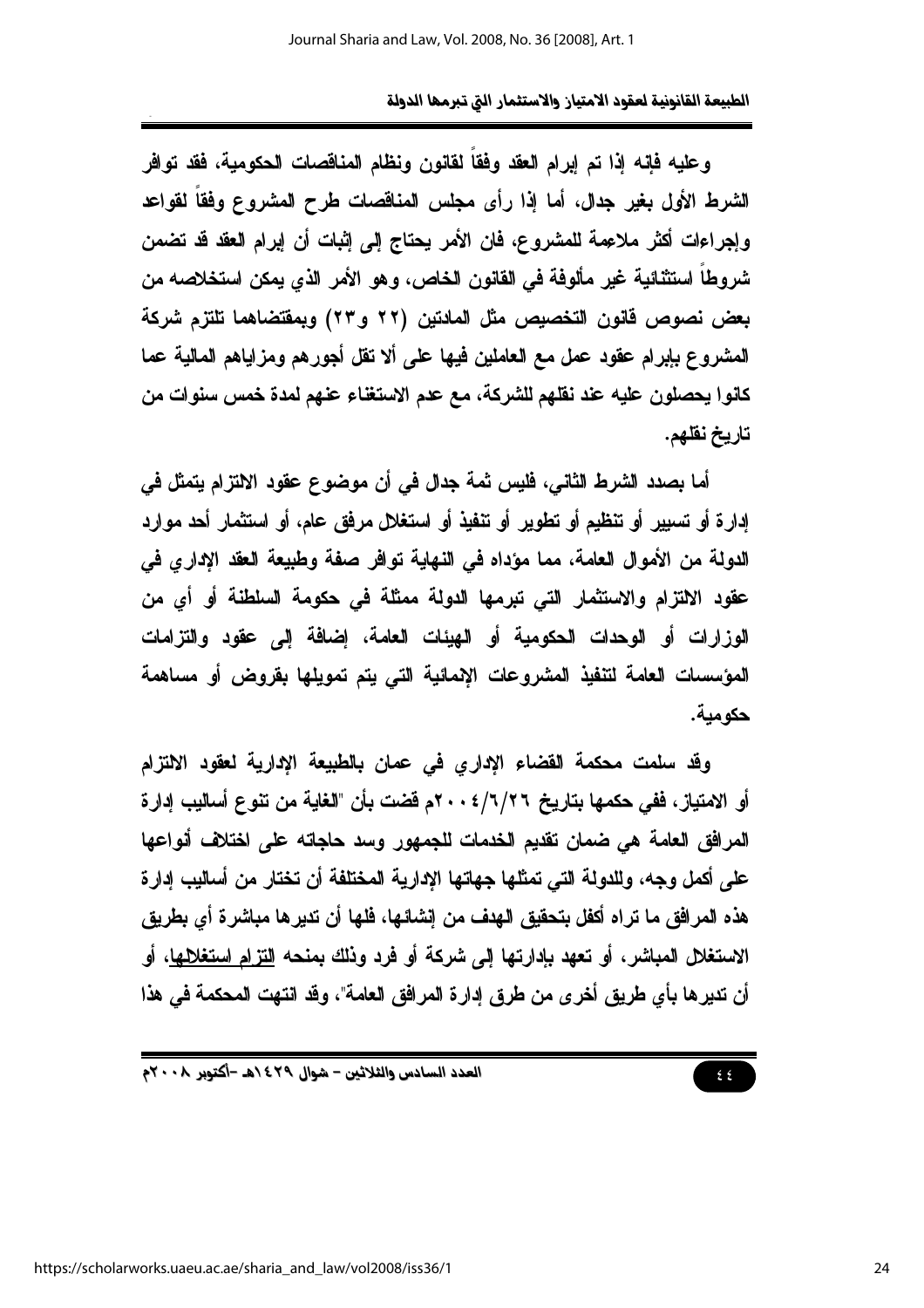الحكم إلى أن عقود إدارة المرافق العامة، وخاصة في عقود الامتياز قد تنتهي نهاية طبيعية وذلك بانتهاء مدة سريانها المنصوص عليها في العقد، أو نهاية غير طبيعية قبل انتهاء هذه المدة بطرق مختلفة أشهرها الفسخ<sup>(٢٦)</sup>.

وفي حكمها بتاريخ ٢٠١/١١/١١ م أخذت المحكمة بتعريف عقد الامتياز "وفقا لما استقر عليه فقه القضاء الإداري المقارن بأنه عقد إداري يتعهد أحد الأفراد أو الشركات بمقتضاه بالقيام على نفقته ومسئوليته الخاصة، بتكليف من الدولة أو إحدى وحداتها الإدارية وطبقا للشروط المتفق عليها، بأداء خدمة عامة للجمهور مقابل التصريح له باستغلال المشروع لمدة محددة من الزمن واستيلائه على الأرباح''').

والخلاصة أنه وفقاً لقضاء محكمة القضاء الإداري في عمان، فإن عقود الالتزام والتي بمقتضاها بتم منح أحد أشخاص القانون الخاص حق امتياز استغلال المرافق العامة أو استثمار أحد موارد الأموال العامة في الدولة هي عقود إدارية بطبيعتها ووفقا لخصائصها الذاتية. ولكن يبقى السؤال عما إذا كانت جميع هذه العقود تبقى على طبيعتها الإدارية أيا كان النظام الذي تعتنقه الدولة أو الإدارة في تنظيم موضوع أو محل العقد، وخاصة إذا لجأت إلى نظام البوت، وهذا ما سنتعرض له في المبحث الثاني.

مجلة الشريعة والقانون

 $\epsilon$  0

<sup>(</sup>٢٦) حكمها بتاريخ ٢٦/٢٦؛ ٢٠٠ه في الاستئناف رقم (٢) لسنة ٣ق.س، المجموعة الجزء الثاني ص٣٢٣. (٢٧) حكمها بتاريخ ٢٠١/١١/١١م في الدعوى الابتدائية رقم (٣٠) لسنة ٣ق، المجموعة الجَّزء الثـــانى ص ٢٤ ه . ويلاحظ على ُهذا النعريف انـه أشار إِنّـى فكّرة " تُكلُّيف" الدولة أو إحدى وحداتها الإدارية لأحد<br>الأفراد أو الشركات بإبرام العقد، وهي فكرة منتقده في تقديرنا على نحو ما سبق الإشارة إليه سلفاً.<br>الأفراد أو الشركات بإ كما تجدر الإشارة إلى أن هِذا الحكم قد انتهى إلى بطلان العقد لإبرامه من جهة لم يخول القـــانون لهـــا إبرام مثل هذه العقود، وفقا لما جاء في المادة (١١) من النظام الأساسي للدولة، بمعنى عدم دســـتورية إبرام العقد في هذه الحالة.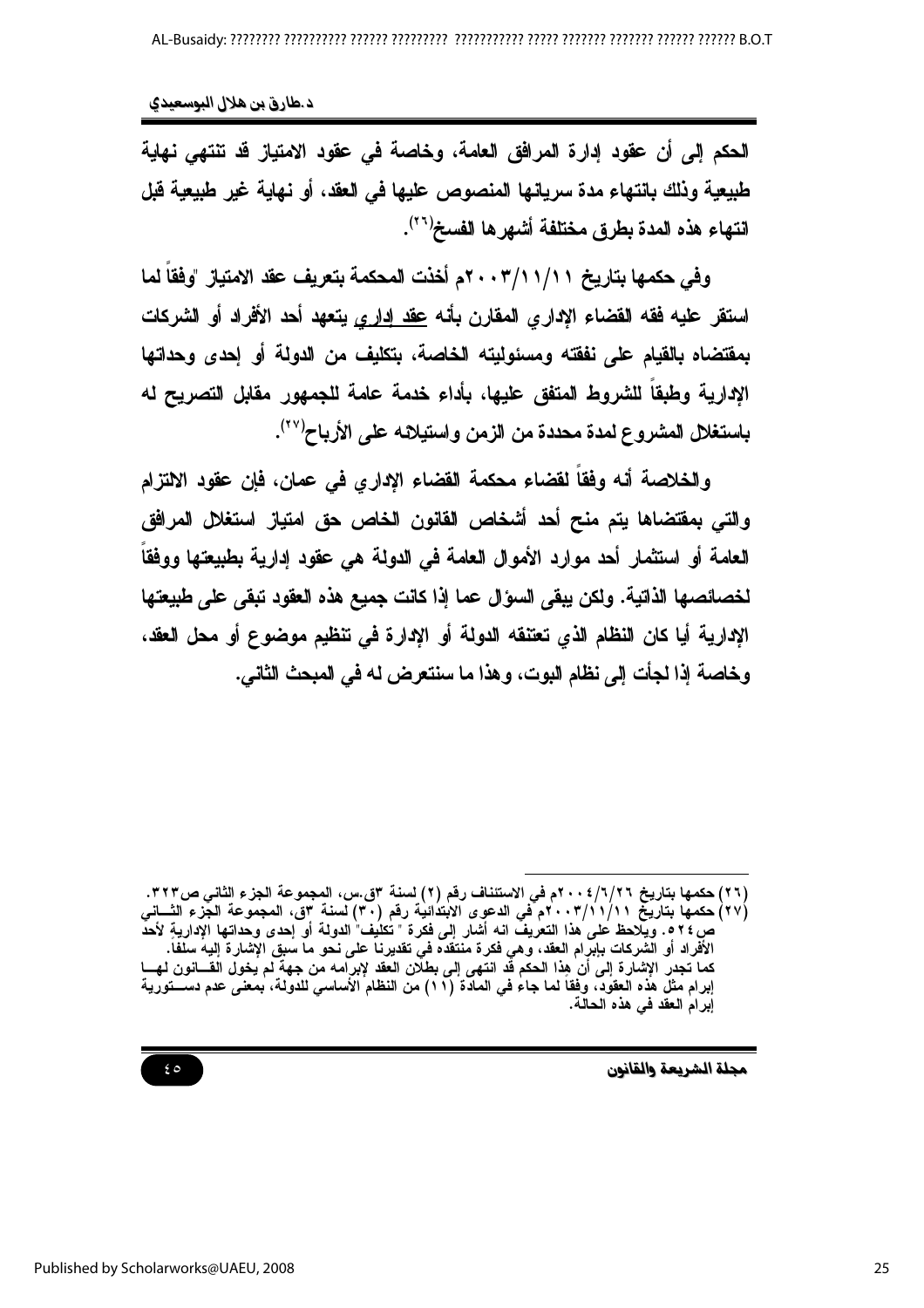## المحث الثاني التعريف بنظام البوت B.O.T وطبيعة العقود الإدارية المبرمة وفقاله

مصطلح البوت B.O.T هو اختصار لكلمات الإنشاء BUILD ثم OPERATE ثم النقل أو الإعادة أو التحويل TRANSEFER، ويفسر الشراح هذه الاصطلاحات بأنها تعني أن الحكومة أو إحدى الوزارات أو الجهات الإدارية في دولة ما، تعهد إلى أحد أشخاص القانون الخاص سواء كان من الأشخاص الطبيعية أو الاعتبارية بإنشاء أو بناء أو تشبيد مرفق عام أي مشروع يؤدي خدمة أساسية أو يشبع حاجة عامة لأفراد المجتمع، على نفقته الخاصة <sub>(BUILD</sub>)، على أن يحوزه لمدة معينة يتولى خلالها إدارة وتشغيل المشروع وأداء الخدمة المطلوبة لجمهور المنتفعين، بحيث يسترد منها تكاليف إقامة المشروع وتشغيله OPERATE)، ثم يقوم في نهاية المدة المتفق عليها بتحويل أو تسليم المشروع إلى الجهة الإدارية المتعاقدة معه في حالة جيدة فابلة للاستمرار في تقديم الخدمة التي يؤديها (TRANSFER)، مع ملاحظة أن مدلول هذه الاصطلاحات قد يتغير في أشكال أخرى لنظام البوت، مثل نظام B.O.O.T.

وفَّد أشار المشرع العماني في عديد من التشريعات إلى هذا النظام أو مفتضاه، ففي فانون التخصيص سالف الذكر ، يؤكد المشرع في المادة الثالثة على أساليب منح الفطاع الخاص حق الإشاء والملكية والإدارة وحق الامتياز وترخيص الإشاء أو الإدارة أو التأجير لمشروعات التخصيص وإبرام عقود المشاركة في رأس المال والإدارة أو إحداهما"، وفي قانون ننظيم الاتصالات نشير المادة (٢٠) منه إلى ترخيص" إنشاء أو تشغيل نظام اتصالات أو تقديم خدمات اتصالات"، كما تؤكد المادة (٢٢) منه على 'تشجيع المستثمرين الوطنيين والأجانب للاستثمار في فطاع الاتصالات"، وتلزم المادة (٤٤) منه كل مرخص له "بان يوفر على نفقته الخاصة جميع الإمكانات الفنية من أجهزة ومعدات

 $57$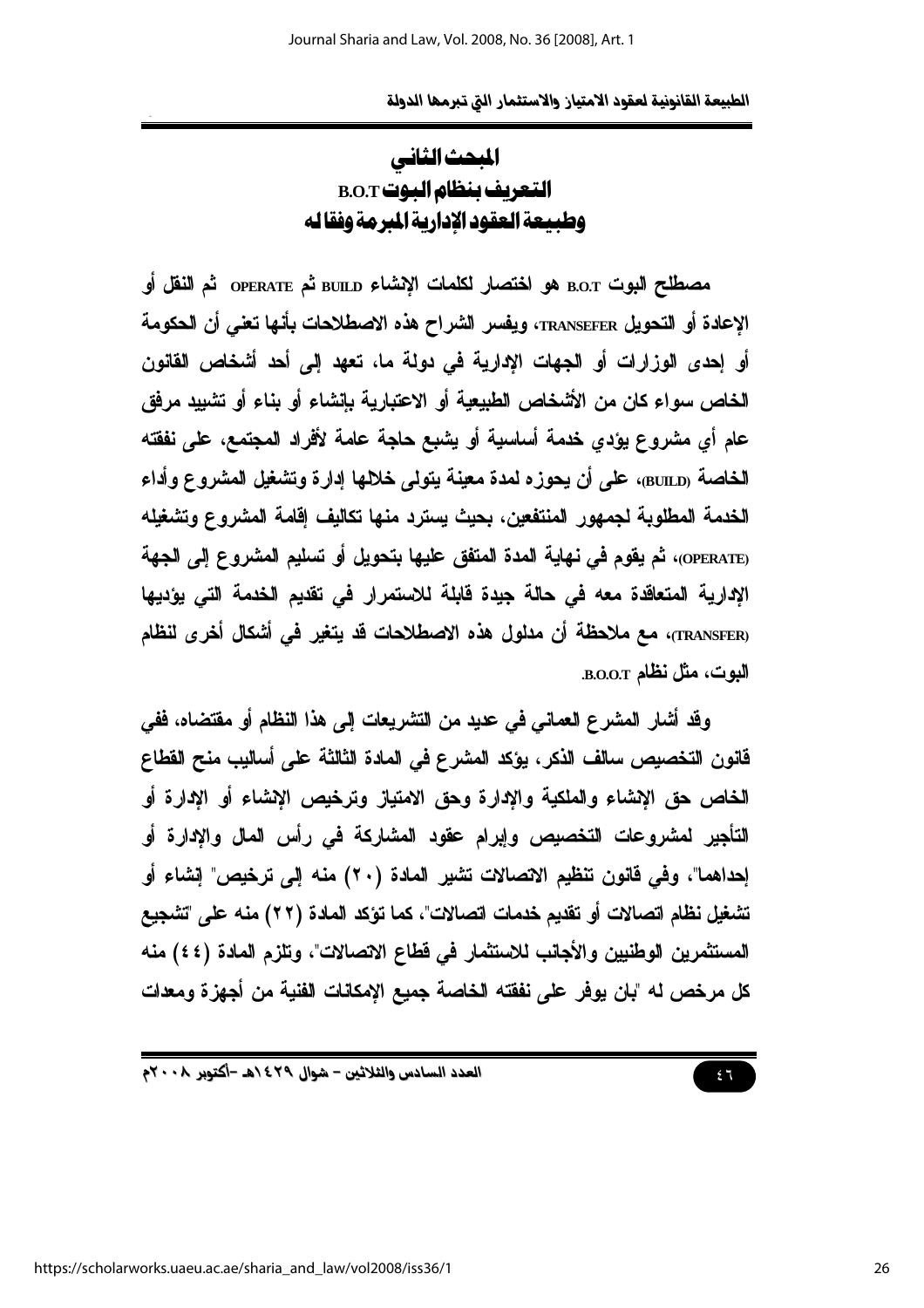ونظم وبرامج الاتصالات.. ومراعاة التقدم الفني"، كذلك الحال في فانون تنظيم وتخصيص فَطاع الكهرباء والمياه المرتبطة به، حيث تخول المادة (١٣) منه وزارة الاقتصاد الوطني "لسماح للقطاع الخاص بتثبيد وتملك وتشغيل وصيانة وتمويل وتطوير المشروعات التي تباشر الأشطة الخاضعة لهذا القانون، والاستثمار فيها"، كما تجيز المادة (٢٤) منه لشركة الكهرياء القابضة "إنشاء شركات جديدة أو تكليف شركة فآئمة للقيام بتملك وتشغيل وصيانة أي من الأصول أو التشغيل من المنشات أو الشبكات أو الأصول عند عودتها للشركة العمانية أو للحكومة".

ويستلزم التعرف على نظام البوت على نحو دقيق أن نحدد أولاً الأشكال المختلفة لهذا النظام والنظم المشابهة له، ثم نبين بعد ذلك طبيعة البوت القانونية في أشكاله المتعدة، وأخيراً نوضح أثر هذا النظام على طبيعة عقود الالتزام والاستثمار المبرمة وفقا له.

## المطلب الأول أشكال وصور اليوت وعناصره

البوت في جوهره طريق لتحقيق المشاركة بين الدولة أو السلطة الإدارية منها والقطاع الخاص، في تمويل وإنشاء مشروعات البنية الأساسية والمرافق، وإفساح المجال للقطاع الخاص للمساهمة في تطوير الاقتصاد الوطني وتخفيض العبء المالي والإدار ٍ عن الموازنة العامة، مما يمكن الدولة أو الحكومة من القيام بالاستثمارات الإستراتيجية المطلوبة في مجالات الخدمات الأساسية التي لا يستطيع الفطاع الخاص القيام بها.

فوفقا لتعريف لجنة الأمم المتحدة للقانون التجاري الدولي (الانترال)، فإن البوت هو "شكل من أشكال تمويل المشروعات PROJECT، تمنح بمفتضاه حكومة ما مجموعة من المستثمرين يشار إليهم بالاتحاد المالى للمشروع، امتيازاً لتنفيذ مشروع معين وتشغيله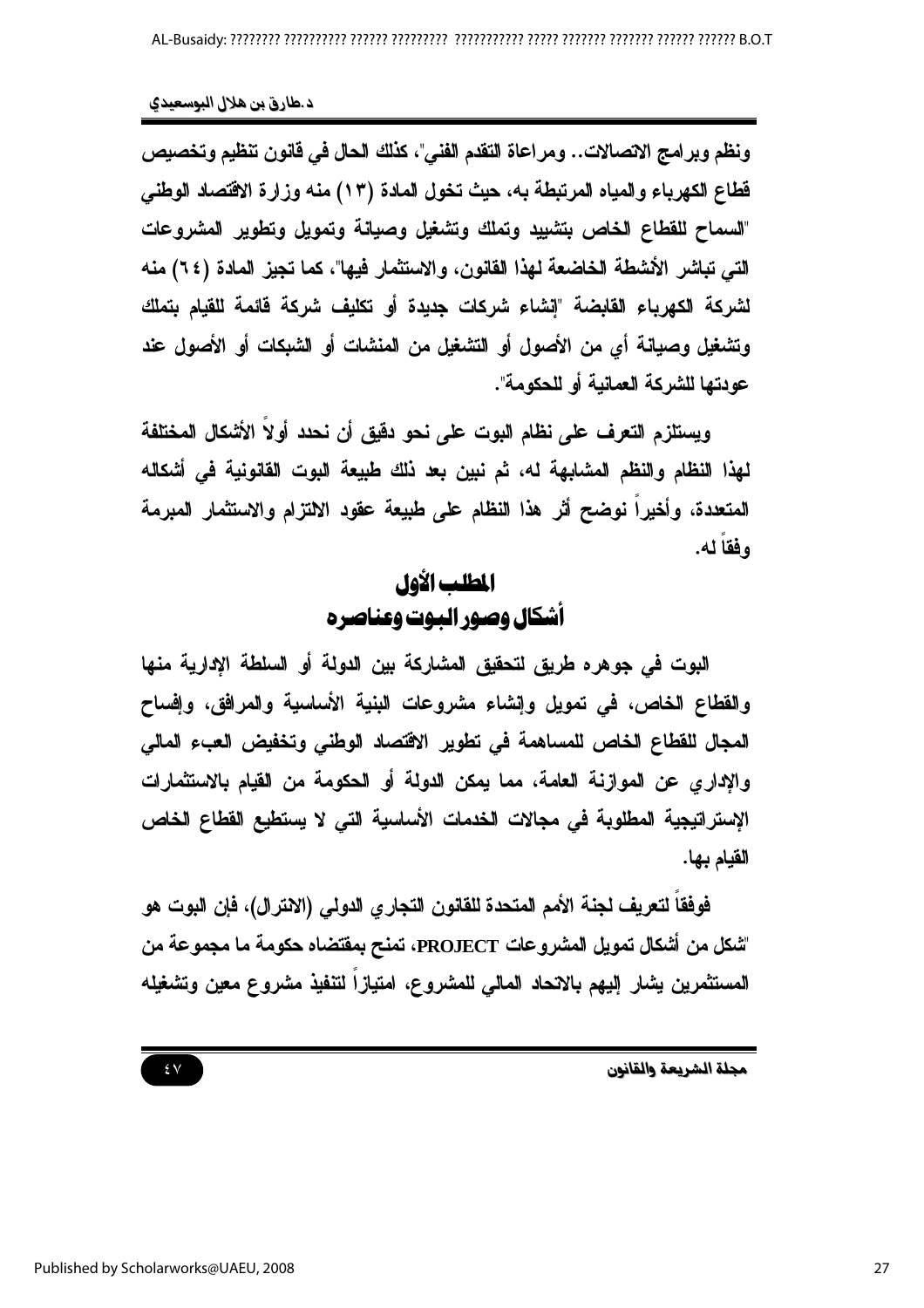وإدارته وإستغلاله تجاريا لمدة محددة من الزمن تكون كافية لاسترداد تكاليف البناء، إلى جانب تحقيق أرباح مناسبة من عائدات تشغيل المشروع، وفي نـهايـة مدة الامتياز تنتقل ملكية المشروع إلى الحكومة دون تكلفة أو بمقابل يكون قد تم الاتفـــاق عليه مسبقا خلل التفاوض على منسح امتياز المشروع<sup>(٢٨)</sup>.

غير أن الواقع العملي أثبت أن المشاركة والتمويل المشار إليهما لا يتخذان شكلاً واحدا، فبالرغم من أن شكل البوت B.O.T هو الصورة الرئيسية والشائعة عملا، إلا أن ذلك لا ينفي وجود صور أو أشكال أخرى تتشابه مع هذا الأسلوب أو الشكل الشائع، وقد حاول بعض الفقهاء حصر هذه الأشكال الأخرى<sup>(٢٩)</sup>، بينما اكتفى جانب منهم بضرب أمثلة لها<sup>(٣٠)</sup>، على حين أقام فريق منهم تقسيماً لأشكال المشاركة فيها<sup>(٣١</sup>).

فمن الأشكال المشابهة لصورة البوت ظهرت أشكال (B.O.O.T) أي البناء والتملك والتشغيل ونقل الملكية، و(B.O.O) أي البناء والتملك والتشغيل، و(B.L.T) أي البناء والتأجير ونقل الملكية و(B.T.O) أي البناء ثم نقل الملكية ثم التشغيل، و(D.B.F.O) أي التصميم والبناء والتمويل والتشغيل (B.R.O.T) أي البناء والاستئجار والتشغيل والتمويل، و(M.O.O.T) أي التحديث والتملك والتشغيل ثم نقل الملكية، وأنواع أو أشكال أخرى عديدة.

أما عن نقسيم أشكال مشاركة القطاع الخاص في تمويل وإنشاء المرافق العامة ومشروعات البنية الأساسية، فهي تتمثل في ستة أشكال هي عقود الخدمات، وعقود

- (٢٩) الدكتور عمرو حسبو: المرجع السابق ص٢٠٣وما بعدها. الدكتور ماهر محمد حامد: المرجع السابق – ص٢٩ وما بعدها.
	- (٣٠) الدكتور جابر جاد نصار : المرجع السابق ص٢ ٤ وما بعدها.
- (٣١) الدكتور. هاني صلاح سري: الصّور المختلفة لمشاركة الفطاع الخاص في تقديم خدمات البنية الأساسية وتقييم مزاياًها ومخّاطرهاً – بحث مقدم إلى مركز القاهرة الإّقليمي للتحكيّم التجاري الدولى فى المؤتمر الدولمُي عن عقود البوت وحسم المنازعات الناشئة عنها – القاهرة – ٢٨ و ٢٩ اكتوبر ٢٠٠٠ – ص٥ وما بعدها.

العدد السادس والثلاثين – شوال ٤٢٩ ٥هـ -أكتوبر ٢٠٠٨م

<sup>(</sup>٢٨) راجع تقرير هذه اللجنة في الدورة التاسعة والعشرين من ٢٨/١الى ١/٢٤عام ١٩٩٦م بعفوان "الأعمال المقبِّلة المتعلقة بمشاريع البناء والتشغيل ونقل الملكية".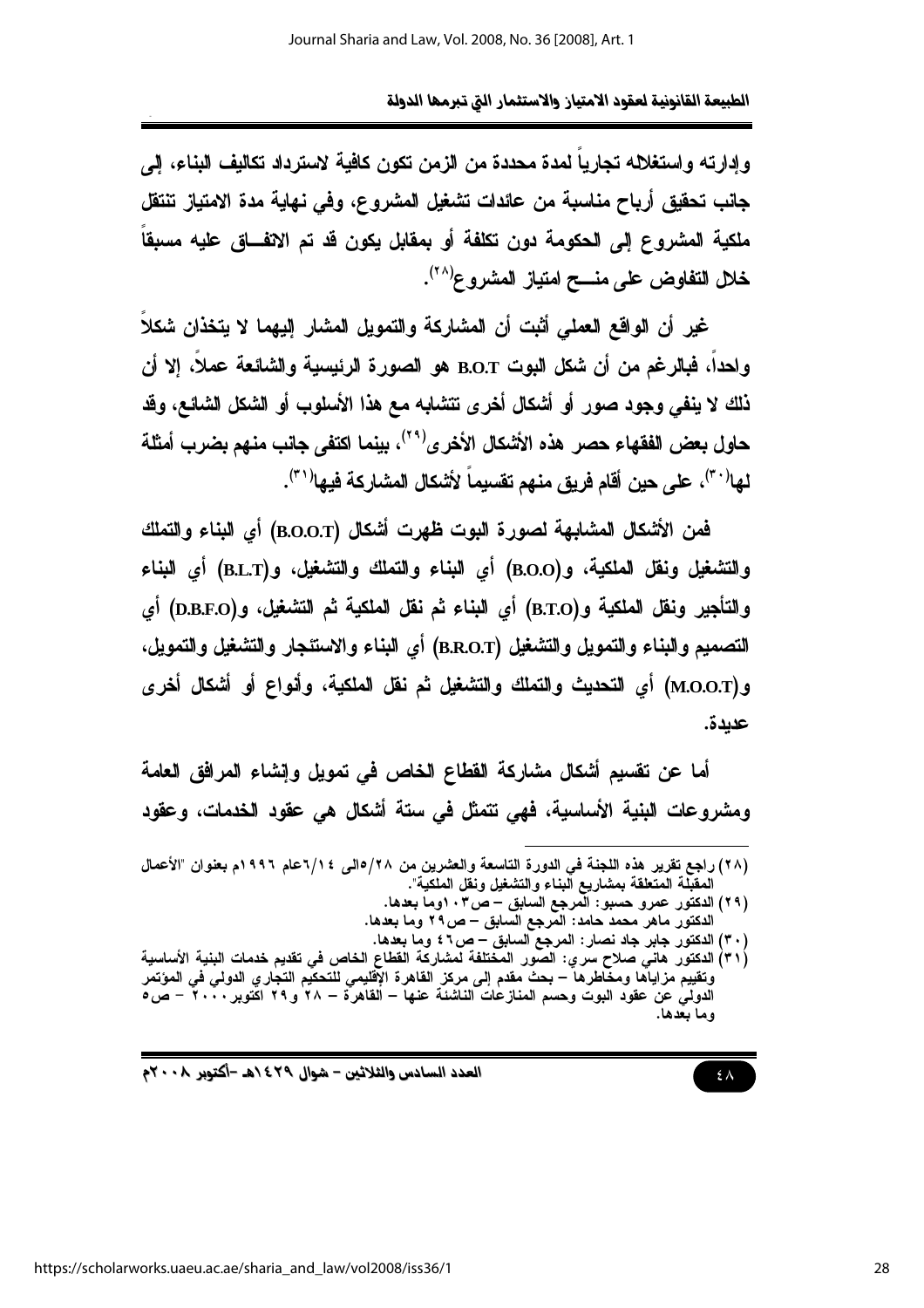د طارق بن هلال البوسعيدي

الإدارة والتشغيل والصيانة، وعقود الإيجار، وعقود التزام المرافق العامة، وعقود البناء والتملك والتشغيل ونفل الملكية، وخصخصة مشروعات البنية الأساسية.

والواقع أن الإختيار بين كل هذه الأشكال المتنوعة، هو أمر يعتمد بالدرجة الأولى على موضوع أو محل هذا النظام، وهل هو استغلال المرافق العامة أم استثمار الأموال العامة وهل يتصل بالبنية الأساسية للدولة أم بالتنمية الاقتصادية لها، وهل سبتم تمويل المشروع بأموال وطنية أو أجنبية، ومدى المخاطر الاقتصادية التي تحيط بهذا المشروع، ومن سيتحمل مسئولية الاستثمارات التمويلية وغير ذلك من أمور تؤثر في اختيار الدولة للشكل الذي يتوافق مع الظروف المحيطة بالمشروع.

وفي تقديرنا أن اختيار الشكل المناسب لنظام البوت يتطلب فحص عدة بدائل تتناول عناصر أربعة تمثل عناصر هذا النظام بصفة عامة، ونلك على النحو التالي:

*أولاً: إقامة المشروع:* في هذه المرحلة الأولية قد يتطلب الأمر اتفاق الإدارة مع المستثمر على تصميم Design وبناء المشروع المتفق عليه بما يشمله ذلك من وضع دراسات فنية واقتصادية وتصميمات ونماذج ثم إنشاء Build المشروع وتأسيسه وإمداده بِالآلات والمعدات والأجهزة والعاملين، وكل ذلك على نفقته سواء بِأمواله الذاتية أم بتمويل داخلي أو خارجي من المصارف أو البنوك.

وقد تلزم الحكومة المستثمر بتصميم معين منذ البداية مثل تصميم مطار أو ميناء أو شبكة للطرق وفقاً لشروط فنية موضوعة سلفاً بواسطة الحكومة وأجهزتها الاستشارية، بحيث يقتصر دور المستثمر في هذه المرحلة على بناء المشروع وتمويله وفقاً لهذا التصميم.

وأخيراً قد يكون المرفق العام القائم أو الموجود فعلاً في حاجة فقط إلى التحديث Modernize أو التطوير Rehabilitate أو التجديد Renewal، فيقوم المستثمر بإعادة تشبيد

مجلة الشريعة والقانون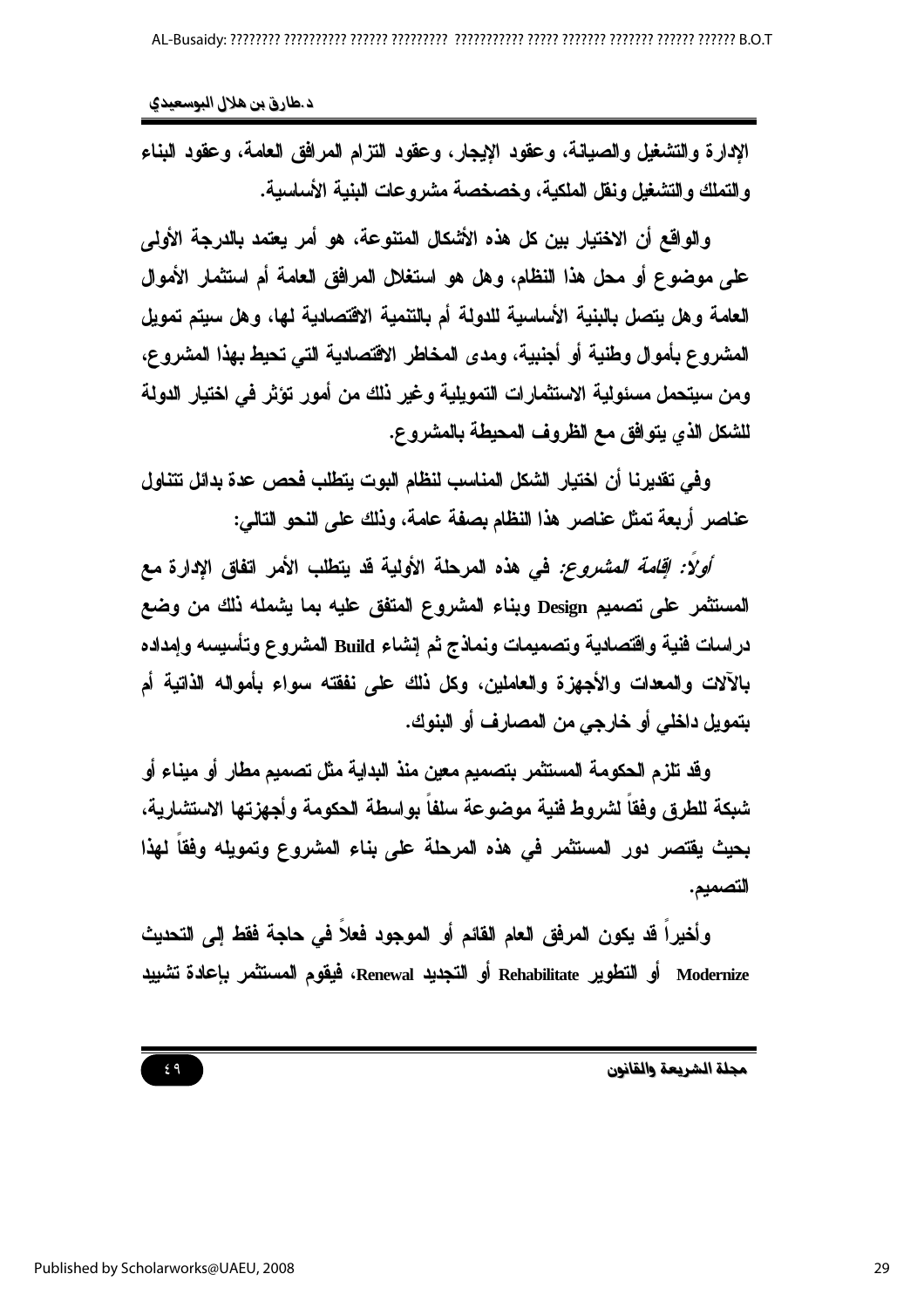المرفق أو المشروع وتطويره تكنولوجياً وفقاً لأحدث المستجدات العالمية، دون حاجة إلى بِناءِ مثل هذا المرفق أو المشروع مرة أخرى.

وهكذا قد تتمثل هذه المرحلة المتصلة بإقامة المشروع في بناء Build المشروع من الألف إلى الياء أما وفقاً لتصميم Design سبق للحكومة وضعه ، أو وفقاً لتصميم يضعه المستثمر ذاته، أو أن يفتصر الأمر على تحديث Modernize أو تجديد Renewal مشروع قائم فعلاً وتزويده بأحدث التطورات التقنية، ومن ثم يتم استبدال مصطلح "البناء" في النظام المتفق عليه لبكون "التحديث" أو "التجديد".

تُتَنِيًا: الإ*طار القانوني للمشروع*: الأصل في هذه المرحلة أن ملكية المشروع لا تنتقل بشكل نهائي إلى المستثمر من القطاع الخاص، بل تظل الملكية على ذمة الدولة طوال مدة العقد، فلا يكون للمستثمر إلا حيازة المشروع ومباشرة حق الاستغلال عليه الذي ينتهي بانتهاء مدة العقد"(٣٢)"، وعليه لا يسوغ الزعم بأن شركة المشروع أو المستثمر نتملك هذا المشروع إبان إدارته أو تشغيله، إذ لا يخرج هذا المشروع عن كونه أحد المرافق العامة أي أنه من الأموال العامة، وهي أموال لا يجوز للأفراد تملكها أياً كانت شروط الاتفاق أو صياغته، ومن ثم تظل هذه المرافق أو المشروعات مملوكة للدولة ملكية إدارية، وتبقى علاقة المستثمر بالمشروع قائمة على أساس أن يده عليه يد عارضة، فتكون له فقط حيازة قانونية للمشروع تخوله حق الانتفاع به باستعماله واستغلاله طوال الفترة المتعاقد عليها دون التصرف فيه، ووفقاً لهذا الأصل العام فان مدلول اصطلاح Transfer تعني فحسب تحويل المشروع أو إعادة حيازته وحق الانتفاع به إلى الدولة، وليس نقل ملكيته البها.

العدد السادس والثلاثين - شوال ٤٢٩ ٥هـ -أكتوبر ٢٠٠٨م

<sup>(32)</sup> FAYE LEVIN, Introduction to "B.O.T" A paper presented at the International "B.O.T" Conference, Hurghada, Egypt.1996,P.6.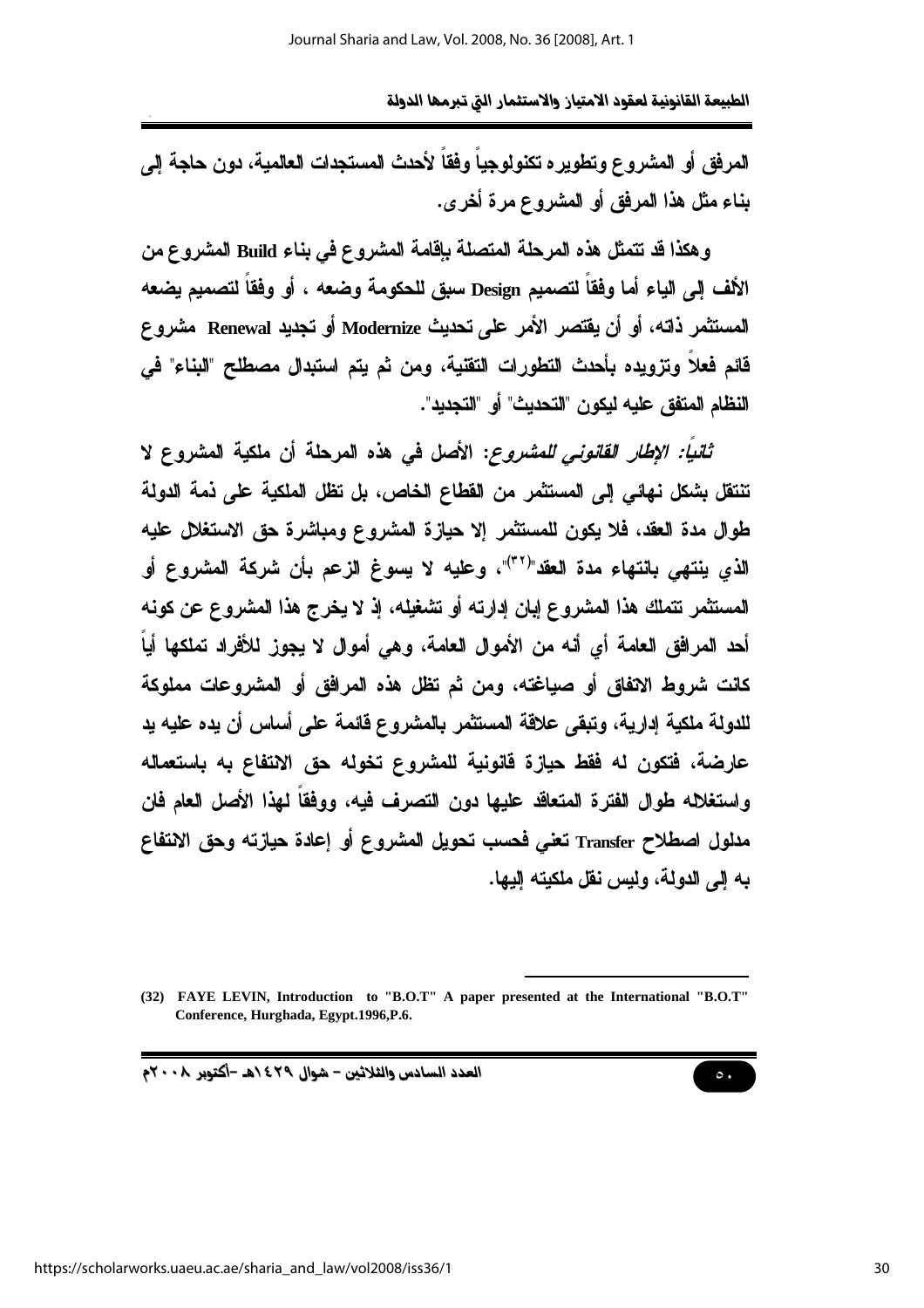ولذلك يثور التساوَل حول مدلول كلمة Ownership في الأنظمة أو الأشكال التي تتضمن هذه الكلمة مثل B.O.O.T وB.O.L.T و B.O.L.T وB.O.L.T.، وفي هذا الصدد نؤيد ما ذهب إليه بعض الفقهاء من أن الملكية المقصودة ليست هي الملكية الكاملة بعناصر ها المعروفة في القانون المدنى، والتي هي أوسع الحقوق العينية نطاقا، وهي الاستئثار بالشرع في استغلاله واستعماله والتصرف فيه، وإنما هي ملكية مشروطة مؤقتة مرحلية مقصورة على ملكية المستثمر للمعدات والأدوات الرأسمالية خلال مدة الانشاء فقط، دون الأرض التي تظل مملوكة لمالكها الأصلي، ويكون للمستثمر الحق في استغلال المشروع فقط بتحصيل عوائده، ولكن لا يجوز له التصرف فيه، والتصرف هو أهم ما يميز حق الملكية، فلا يجوز له – مثلا– أن يبيعه أو يهبه أو يوصى به أو يتنازل عنه لجهة أخر ي، دون الرجوع إلى المالك، ولا يكون الحق حق ملكية إذا منع صاحبه من التصرف فيه منعا أبديا. وهكذا تظل الملكية في نظام البوت بكافة أشكاله للدولة مانحة الامتياز باعتبار أن المشروع يبني لحسابها وان كان التمويل من القطاع الخاص، وما يتم نقله إليها عند انتهاء مدة المشروع هو حيازة المشروع وليس ملكيته، ولعل المقصود بإيراد اصطلاح "الملكية" في بعض هذه الأشكال –في تقدير هذا الرأي– هو تعيير مجازي بغرض تحفيز المستثمرين (٣٣).

غير أنه من الجائز أن ترى الإدارة تقتين هذه الحيازة أو حق الانتفاع في علاقة فانونية تتمثل في عقد إيجار Rent Lease ، بمعنى أن المستثمر بعد أن يقوم ببناء المشروع لحساب المالك أي الدولة أو الحكومة، والغالب أن يتم ذلك بتمويل من المستثمر ذاته،

 $\circ$ 

<sup>(</sup>٣٣) الدكتور ماهر محمد حامد: المرجع السابق – ص ٣١ – ٣٧. وتجدر الإشارة إلى أن هذا الفقيه هو من فقهاء القانون الخاص وقد قام بتفنيد القول بتملك المستثمر للمشروعَ في بعض أشكال البوت، وأثبت أن المستثمر لا يملك حق الانتفاع أو الاستعمال والاستغلال بصورة خالصةً حيث يتم ذلك تحت إشراف الدولة المالك الأصلي الذي يستطيع التدخل بإجباره على<br>الاستمرار في تشغيل المرفق ومشاركته في أرباح وتحديد حجم استثماراته ووقت التنفيذ دون أي ضمان او تعويض.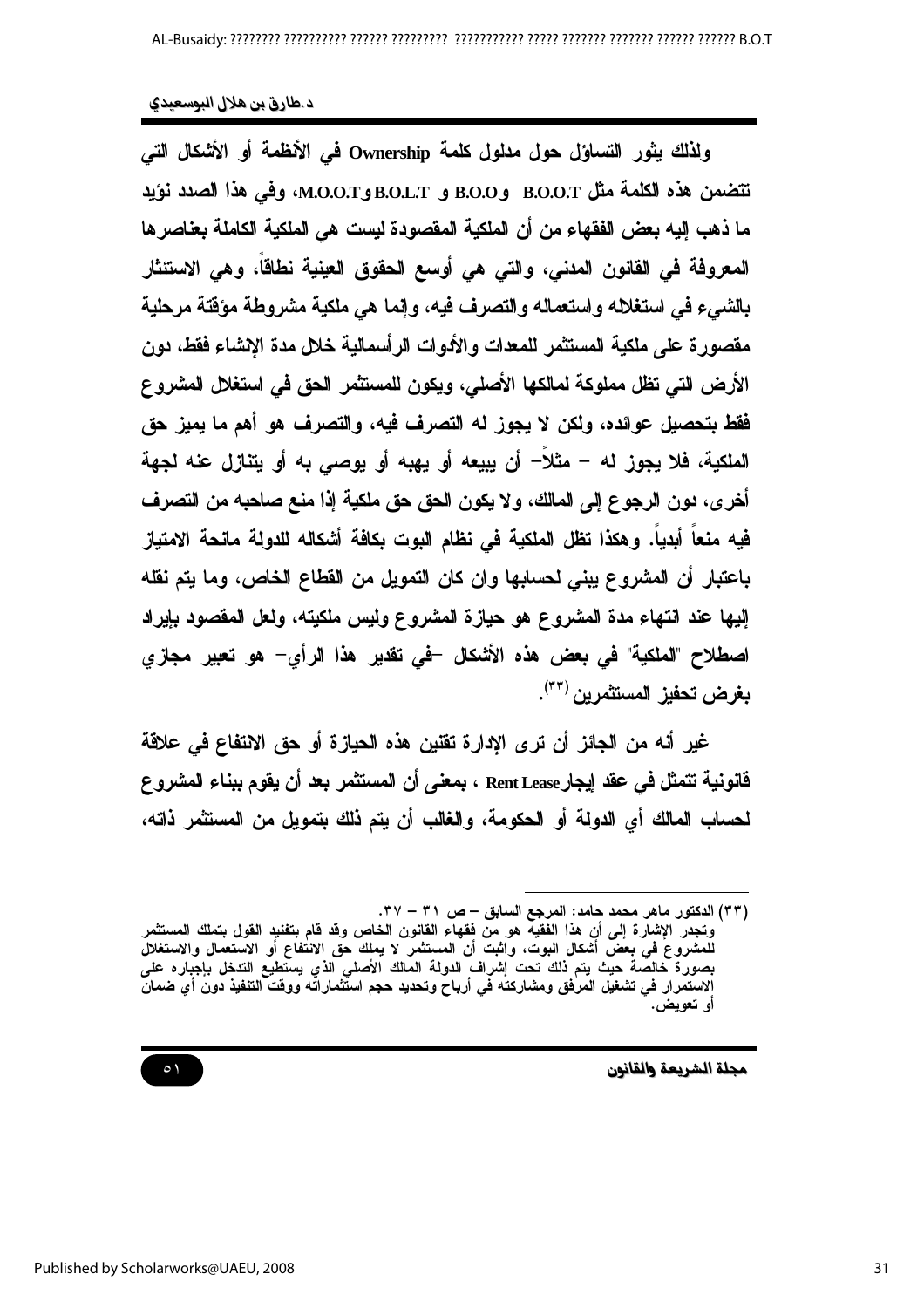يقوم باستئجار Rent المشروع لفترة معينة يحصل من خلالها على مقابل تقديم الخدمة للجمهور لتغطية نفقات الإنشاء وهامش الربح المعقول، وهو ما يحدث في مشروعات إنشاء القرى السياحية والمطارات والفنادق والمنتجعات، وقد يتحقق ذلك بصدد مشروعات قائمة فعلاً يستأجرها المستثمر ثم يقوم بعمليات التجديد والتطوير ومن ثم التشغيل والاستغلال خلال مدة الإيجار قبل إعادة المشروع لمالكه الأصلى وهو الدولمة أو الحكومة في حالتنا هذه كما أنه من الجائز الالتجاء إلى أسلوب التأجير التمويلي Lease حيث يقوم المستثمر ببناء المشروع وتملكه مؤقتاً ثم يؤجره للمالك أو للغير لإدارته وتشغيله خلال فترة العقد مقابل دخل إيجاري يكفل له استرداد تكاليف الإنشاء وأرياحه.

ث*الثًا: تشغيل المشروع*: يعتبر عنصر تشغيل Operate المشروع هو أهم عناصر نظام البوت في مختلف أشكاله، حيث يتولى المستثمر تشغيل هذا المشروع، والغالب أن يتخذ شكل الشركة التجارية، واستغلاله وإدارته بهدف الحصول على إيراد أو دخل أو عوائد مالية مناسبة وفقاً لما هو منصوص عليه فى العقد المبرم بينه وبين الدولة أو مالك المشروع، بحيث يسترد المستثمر تكاليف إنشاء المشروع من عائد التشغيل مع تحقيق ربح مناسب يمثل بالنسبة له الدافع الرئيسي على إبرام العقد، وفي الوقت ذاته يقوم بتقديم الخدمة لجمهور المنتفعين إذا تمثل المشروع في مرفق عام، أو مشاركة الدولة له في عائد الاستثمار في حالة الموارد والثروات الطبيعية أو الأموال العامة، وطوال مدة العقد يلتزم المستثمر بتطوير المشروع وتحديثه وصيانته ليعود سليماً صالحاً للاستغلال بعد انتهاء هذه المدة، ما لم يتم استهلاكه أو انتهاء عمره الافتراضى بمضى تلك المدة.

را*بعاً: تحويل المشروع*: بالرغم من إشارة كثير من الفقهاء إلى أن اصطلاحtransfer يعني نقل الملكية أو إعادتها إلى الدولة، إلا أن الراجح في معظم أشكال نظام البوت –كما سبق أن أشرنا— أن هذا الاصطلاح يعني تحويل المشروع ذاته وليس ملكيته إلى الدولة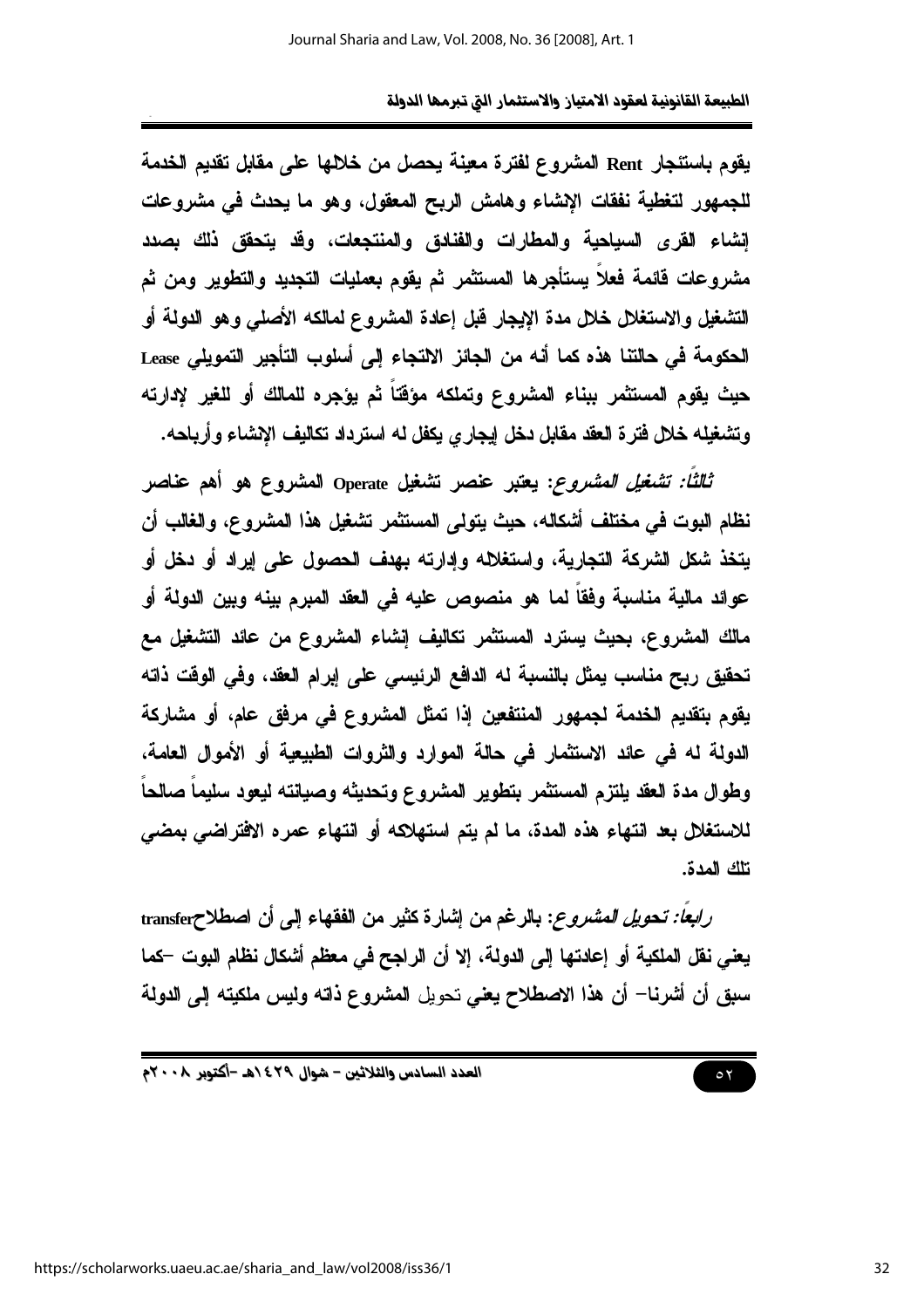أو الإدارة المتعاقدة مع المستثمر الذي قام ببناء وتمويل المشروع لحسابها من البداية، ومن ثم فإنه بانتهاء مدة التعاقد – دون تجديدها– يلتزم المستثمر بنقل أو إعادة أو تحويل حيازة المشروع إلى الجهة التي تعاقد معها بدون مقابل وفي حالة جيدة، بل وقد يلتزم بفترة ضمان محددة بعد انتهاء مدة التعاقد، وقد ترى الدولة بعد ذلك تجديد حق الامتياز لذات المستثمر ولكن بشروط جديدة أفضل، أو منح هذا الحق لمستثمر آخر بشروط أكثر تحقيقاً للمصلحة العامة، كما أنها قد ترى بيع أصول المشروع إذا استنفد الغرض من إقامته، أو أن تتولى بنفسها إدارة وتشغيل هذا المرفق بأسلوب الاستغلال المباشر .

### المطلب الثاني الطبيعة القانونية لعقود البوت

اختلفت الآراء الفقهية حول تحديد طبيعة عقود البوت، فقد ذهب بعض الفقهاء إلى وصف البوت بأنه تنظيم اقتصادى، بينما ذهب آخرون إلى اعتباره وعقد الالتزام شيئاً واحداً، على حين انتهى جانب منهم إلى أن البوت هو نظام تعاقدي وإن كنا نراه نظاماً فانونياً، ونلك على النحو التالي:

*أولاً: البوت تنظيم اقتصادي*: يذهب هذا الرأى إلى أن نظام البناء والتشغيل والتمويل ليس عقداً أو اتفاقاً، بل هو تنظيم أو مفهوم اقتصادى يلزم لتنفيذه إبرام العديد من الاتفاقيات والعقود بين أطراف مختلفة، ومن ذلك اتفاق الترخيص أو الامتياز الذي تبرمه الدولة مع المستثمر ، وما يرتبط من به من اتفاقات تكميلية، كما توجد الاتفاقات التي تبرم بين المساهمين في شركة المشروع والمستثمر لتنظيم العلاقة الداخلية، واتفاقات التمويل التي تقوم بين المستثمر ومجموعة البنوك المقرضة، وأيضاً الاتفاقات التى تبرم بين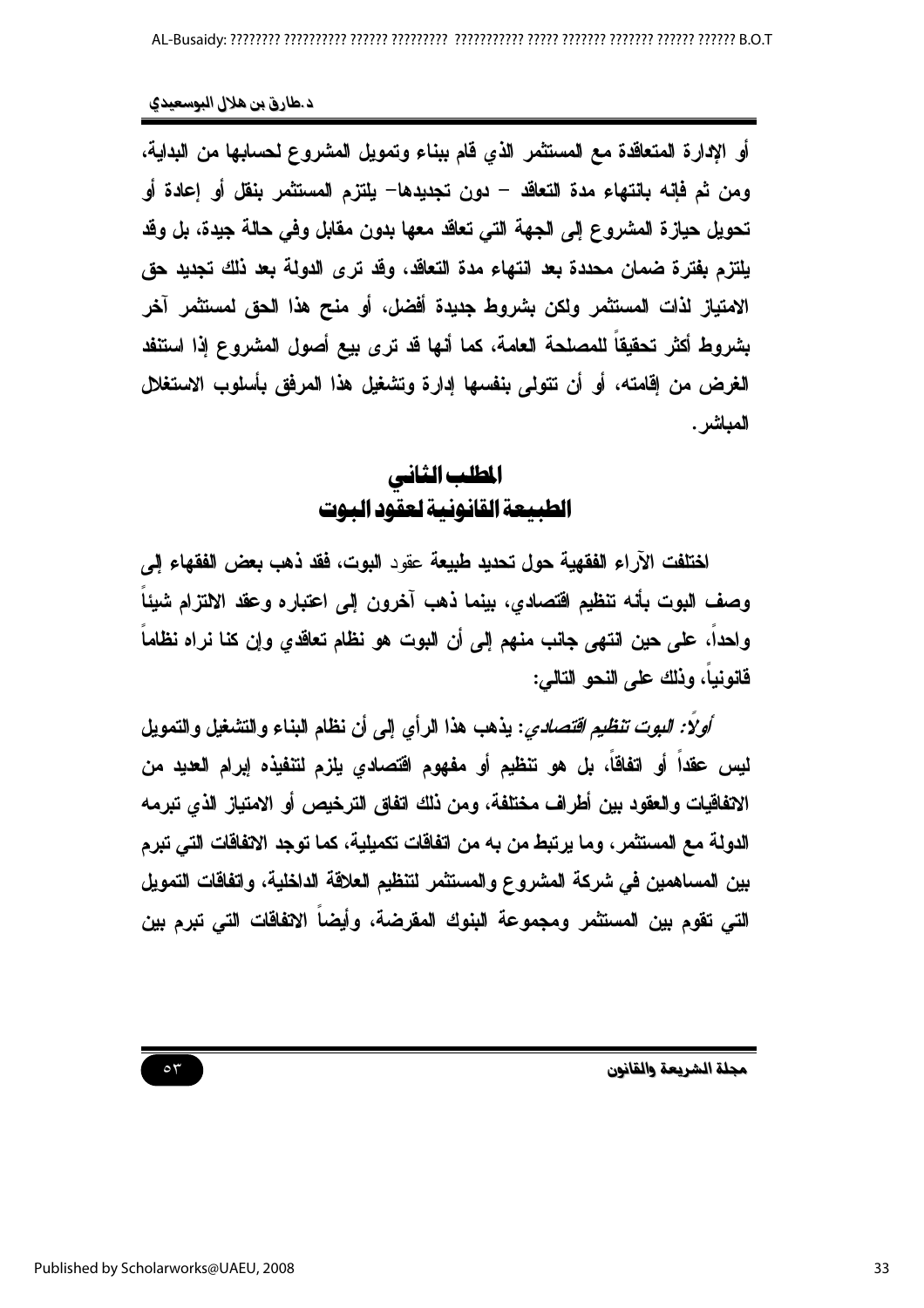المستثمر وكونسر تيوم المقاولات لتشبيد المشروع كما توجد أيضاً الاتفاقات بين المستثمر وشركة التشغيل لإدارة وتشغيل وصيانة المرفق، وغير ذلك من الاتفاقات"<sup>(٣٤</sup>)".

*ثانياً: الطبيعة التعاقدية للبوت*: ينتقد أنصار هذا الانجاه الرأى السلبق لأنه ينكر الطبيعة الاتفاقية لعقود البناء والتشغيل ونقل الملكية، ويخرج بها عن الطبيعة التعاقدية إلى الطبيعة التنظيمية بدعوى أنه يتضمن العديد من الانفاقات التي قد تتعارض فيها مصالح أطرافها، وهذا غير صحيح حيث إن هذه الاتفاقات الفرعية إنما ترتبط في وجودها بالعقد الرئيسي بين جهة الإدارة وبين شركة المشروع، أما العقود الأخرى التي تبرم تنفيذاً لهذا العقد فهي لا تؤثر في طبيعته، والتي يمكن أن تكون عقود التزام أو عقود أشغال أو عقود توريد أو عقوداً تتعلق بالتمويل، وقد تكون عقودا إدارية أو مدنية حسب الأحوال<sup>(٣٥)</sup>.

بيد أن أنصار الطبيعة التعاقدية للبوت اختلفوا في التكبيف القانوني لعقد البوت فمفتضى الرأى السالف أن البوت هو عقد رئيسى له ذاتيته المستقلة عن العقود التي تتفرع عنه أو تنبِتْق منه تنفيذاً له، والتي قد تكون عقود التزام أو عقود أشغال أو توريد أو تمويل، وهي إما أن تكون عقوداً إدارية أو مدنية حسب الأحوال، وعلى ذلك يكون عقد البوت هو الإطار العام الذي يضم كل هذه العقود المتفرعة عنه.

وعلى خلاف ذلك ذهب عديد من الفقهاء إلى القول بأن عقد البوت ليس سوى عقد النز ام أو امتياز المرافق العامة في حقيقته القانونية<sup>(٣٦)</sup>، وإن كان أنصار هذا الانجاه قد انقسموا إلى فريقين يرى أولهما أن العقد في هذه الحالة هو عقد إدارى بينما اتجه

(٣٥) الدكتور جابر جاد نصار: المرجع السابق ص٥٠.

 $\circ$  {

(٣٦) الدكتور عمرو احمد حسبو: المرجع السابق – ص٢ وما بعدها .

العدد السادس والثلاثين – شوال ٤٢٩ /هـ -أكتوبر ٢٠٠٨م

<sup>(</sup>٣٤) الدكتور هاني صلاح سري: الإطار القانوني لمشروعات البنية الأساسية التي يتم تمويلها عن طريق القطاعُ الخاصُّ بنظلَم البناءُ والنِّملكَ والتشغيلُ والنمويل في مصر – مجلَّة القانون والاقتصاد – العدد ٢٩ – ۱۹۹۹– ص۱۷۳ وما بعدها.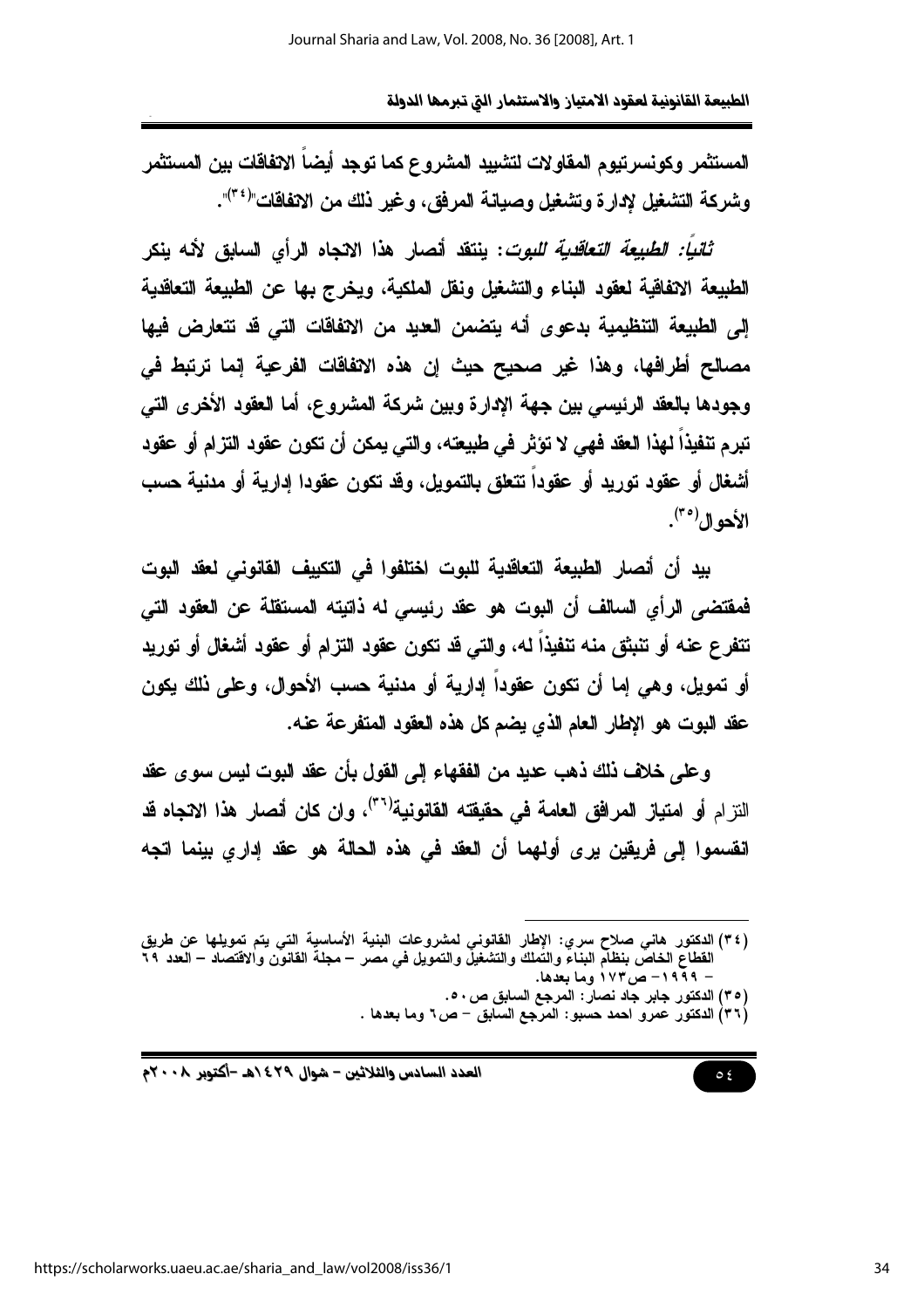د طارق بن هلال البوسعيدي

الفريق الثاني إلى اعتباره من عقود الإدارة العادية التي تخضع منازعاتها للقانون على نحو ما سنفصله في المطلب الفادم.

*ثالثاً: البوت هو نظام تعاقدي*: يتجه بعض الفقهاء إلى القول بأن نظام البناء والتشغيل وإعادة المشروع هو نظام تعاقدي، فهو في صورته الأساسية توافق إرادتين أو أكثر على إنشاء مشروع معين، يستغله الطرف المنشئ وهو المستثمر فترة من الزمن يقوم فيها بتشغيله واستغلاله ليسترد خلالها ما أنفق ويجنى أرباحاً مناسبة، ثم يعيده إلى الطرف الأول المالك له أصلاً. ولما كان العقد –بصفة عامة– هو توافق إرادتين أو أكثر على إحداث أثر فانوني سواء كان هذا الأثر هو إنشاء الالتزام أو نقله أو تعديله أو إنهاؤه، فإن نظام البوت لا يخرج عن هذا المفهوم، فهو توافق إرادتي طرفين أحدهما يملك والآخر يستثمر، بينما يقوم الطرف الآخر المستثمر بالتشبيد والاستغلال فترة زمنية ثم الإعادة إلى المالك، وبذلك فإن نظام البوت هو نظام تعاقدى منشؤه توافق إرادات الأطراف المتعاقدة' <sup>(٣٧</sup>).

وبالرغم من أن مفاد هذا الرأى أن البوت هو في جوهره نظام بمكن التعاقد بمفتضاه فيكون موضوعاً له، إلا أن هذا الاتجاه ينتهى في تحليله إلى أن البوت كنظام يندمج في العقد الذي يأخذ به، ويصبح بالتالي عقد البوت وليس نظامه، وهو في تقدير صاحب هذا الانجاه من عقود التمويل والاستثمار بما يجعله أقرب إلى طبيعة عقود القانون الخاص (٣٨).

*رابعاً: البوت هو نظام قانوني*: في تقديرنا أنه يتعين أن يكون التكييف القانوني لطبيعة البوت أنه نظام قانوني، فهو ليس مجرد تنظيم اقتصادي وإن كان الغالب عدم الالتجاء إليه كنظام إلا في المشروعات الاقتصادية أو ذات الطابع التجاري التي يمكن أن

> (٣٧) الدكتور ماهر محمد حامد: المرجع السابق – ص ٤٣،٤٢. (٣٨) الدكتور ماهر محمد حامد: المرجع السابق ـــ ص ٤٤،٤٥.

> > مجلة الشريعة والقانون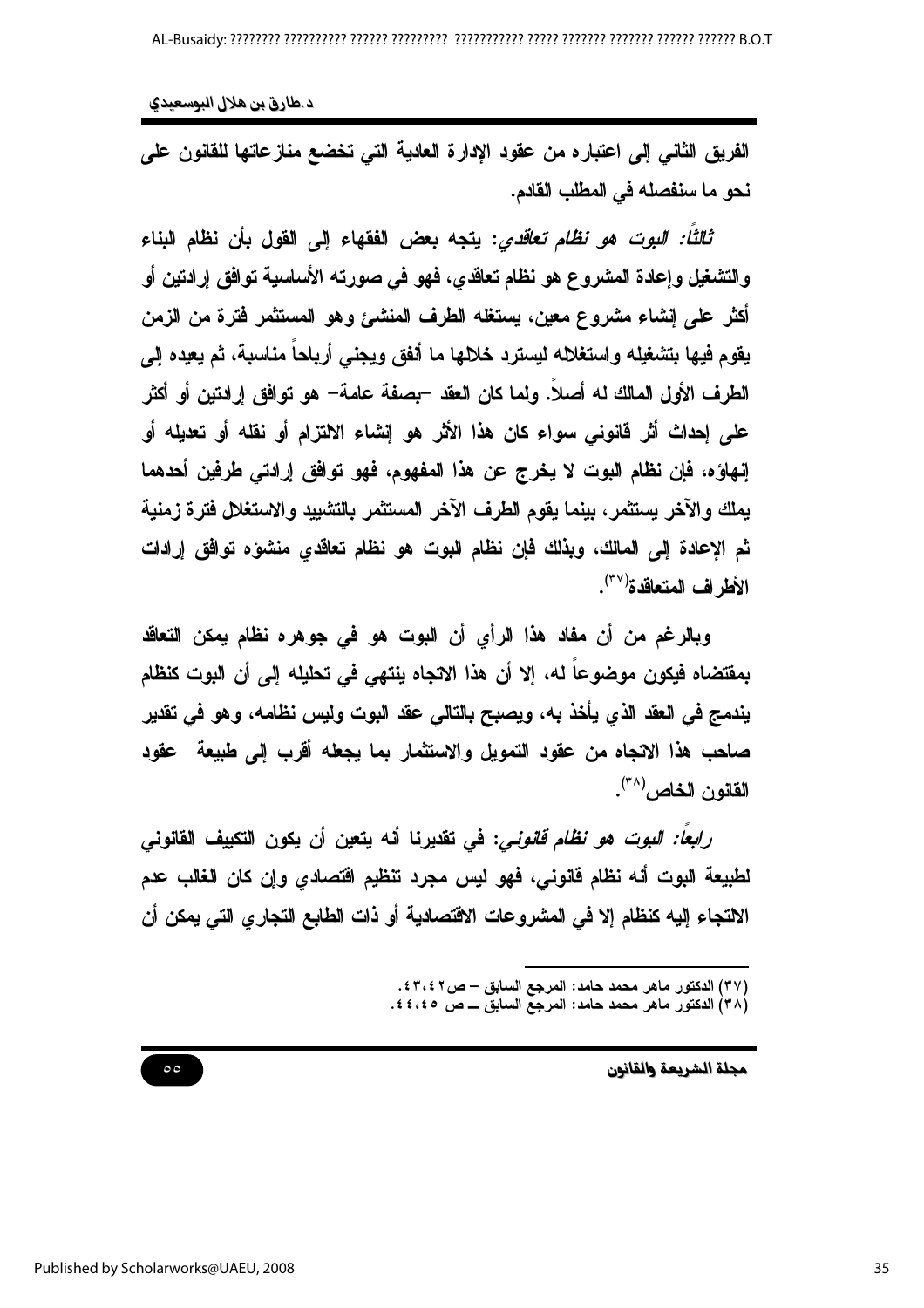الطبيعة القانونية لعقود الامتياز والاستثمار التي تبرمها الدولة

تحقق ربحاً أو عائداً مجزياً، كما أنه لسِ في جوهره عقداً أو اتفاقاً أو توافقاً بين إراداتين أو أكثر ، وأن كان من الممكن بطبيعة الحال أن يكون محلاً لهذا الانفاق أو التوافق ومن ثم يتم إبرام العقد وفقا لهذا النظام، سواء كان هذا العقد من العقود الإدارية أم غير ذلك، فإذا توافر في العقد شروط العقد الإداري كان إدارياً، أما إذا لم تتحقق هذه الشروط فإنه سيكون من عقود الإدارة التي تخضع للقانون الخاص واختصاص محاكم القضاء العادي.

يؤكد ذلك أنه في وسع أشخاص القانون الخاص أن يأخذوا بهذا النظام في عقودهم الخاصة التي تبرم فيما بينهم، فليس هناك أي مانع فانوني يحول بين أحد أشخاص القانون الخاص مثل الشركات أو الجمعيات الخاصة وإبرام عقد يعتمد على نظام البوت وذلك لمواجهة النقص في الخبر ة أو سداً لمشكلة نقص السبولة المالية لديها، فيمكن مثلاً لشركة سياحية تعمل في مجال الفندقة أو القرى والمنتجعات السياحية أن تلجأ إلى مستثمر أو شركة تمويل والاتفاق معها على إنشاء مشروع قرية سياحية بتمويل منها ثم استغلل المشروع فترة من الزمن، وإعادته بعدها إلى الشركة المالكة الأصلية ، ولذلك يذهب معظم الفقه إلى أن وجود الدولة أو الحكومة في العلاقة التي ينظمها البوت، ليس ركنا في تعريف هذا النظام، وبالتالي فإن العقد المبرم وفقا لهذا النظام بين أشخاص القانون الخاص يكون في كل الأحوال عقداً مدنياً يخضع في أحكامه لما اتفق عليه الأطراف ولقواعد القانون الخاص سواء القانون المدني أم القانون التجاري<sup>(٣٩)</sup>.

 $\circ$   $\mathcal{I}$ 

العدد السادس والثلاثين - شوال ٢٩٤/هـ -أكتوبر ٢٠٠٨م

<sup>(</sup>٣٩) الدكتور جابر جاد نصار : المرجع السابق – ص ٢ ٤ . الدكتور ماهر محمد حامد: المرجع السابق – ص٢٥ وما بعدها. المستشار محمود محمد فهمي: عقود الـB.O.T وتكييفها الفانوني – بحث مقدم إلى مؤتمر البناء والتشغيل ونقل الملكية B.O.T – القاهرة – يناير ٢٠٠١ – ص٢ وما بعدها. الدكتور محسن احمد الخضير ي: التمويل بدون نقود – مجموعةِ النيل الدولية – ص ٢٤. الدكتور محمد بـهجت قايد: إقاَّمة المشروعات الاستثمارية وفقاً الــــ B.O.T أو الــــ B.O.O.T – دار النهضة العربية –٢٠٠٠- ص١١٢.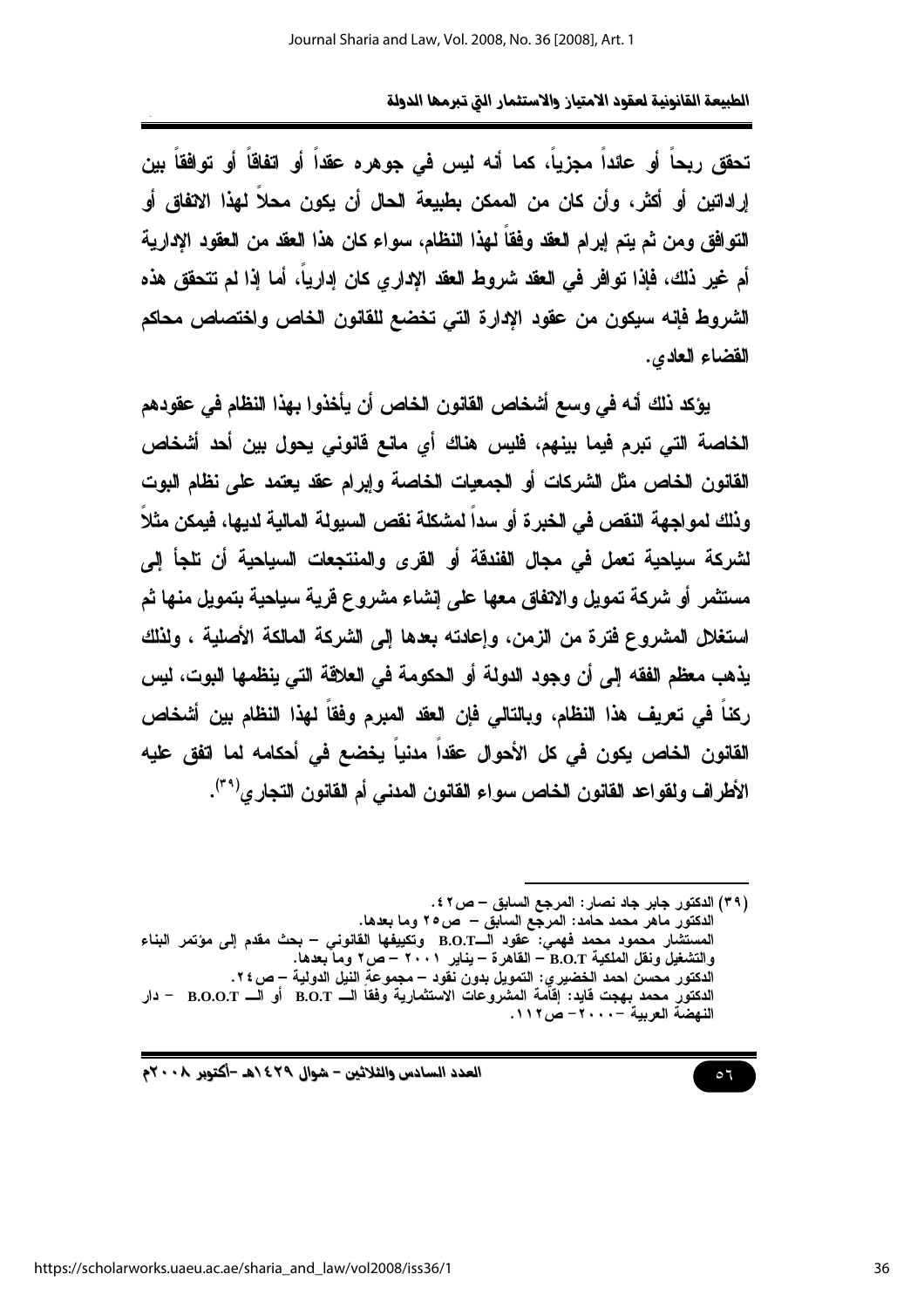من ناحية أخرى، يدعم رأينا بأن البوت هو نظام فانوني وليس بالضرورة عقداً، أنه يجوز للدولة أن تلجأ إلى التخلي تماماً عن وسيلة التعاقد وتستبدلها بوسيلة الترخيص، وهو في الأصل من القرارات الإدارية، وأن كان يستلزم قدر من التفاوض حول النظام الذي سيتم التوصل إليه لاستصدار الترخيص وفقاً لأسسه أو ضوابطه، وهو الأسلوب أو الوسيلة التي يفصلها المشرع العماني على نحو ما سبق عرضه.

وعلى ذلك نخلص إلى أن البوت هو نظام فانونى تتحدد بمفتضاه الحقوق والالتزامات، الناشئة عن اتباعه، سواء تم الأخذ به في عقد من العقود التي تبرمها الدولة والإدارة مع مستثمر أو شركة خاصة، أو في ترخيص تمنحه الدولة لهذا المستثمر أو تلك الشركة، وذلك بقصد استغلال وتشغيل أحد المرافق العامة أو استثمار أحد موارد البلاد من الأموال العامة، على أن تقوم الشركة الخاصة أو المستثمر بتمويل إقامة هذا المشروع وإدارته من مواردها الذاتية طوال المدة المتفق عليها، ثم إعادته في نهايتها للجهة التي تعاقدت معها.

ويبقى بعد ذلك التساؤل عما إذا كانت عقود الالتزام والاستثمار التي تبرمها الدولة أو الحكومة وفقاً لنظام البوت تبقى على طبيعتها الإدارية أم أنها تتحول إلى عقود مدنية أو تجارية أو دولية بعيداً عن القانون الإداري ونظام العقود الإدارية.

# المطلب الثالث طبيعة عقود الالترام والاستثمار المرمة وفقا لنظام البوت

انتهينا فيما تقدم إلى أن الأصل في عقد التزام المرافق العامة أو استثمار أحد الأموال العامة إنه بطبيعته عقد إداري ذو طبيعة اقتصادية، ومحله هو حق امتياز لاستغلال المرفق العام أو لاستثمار المال العام، وذلك وفقاً لنظام يتحدد بمفتضاه مدى وطبيعة الحقوق والالتزامات الناشئة عنه بين طرفي العقد، ويعتبر نظام البوت أهم وأكثر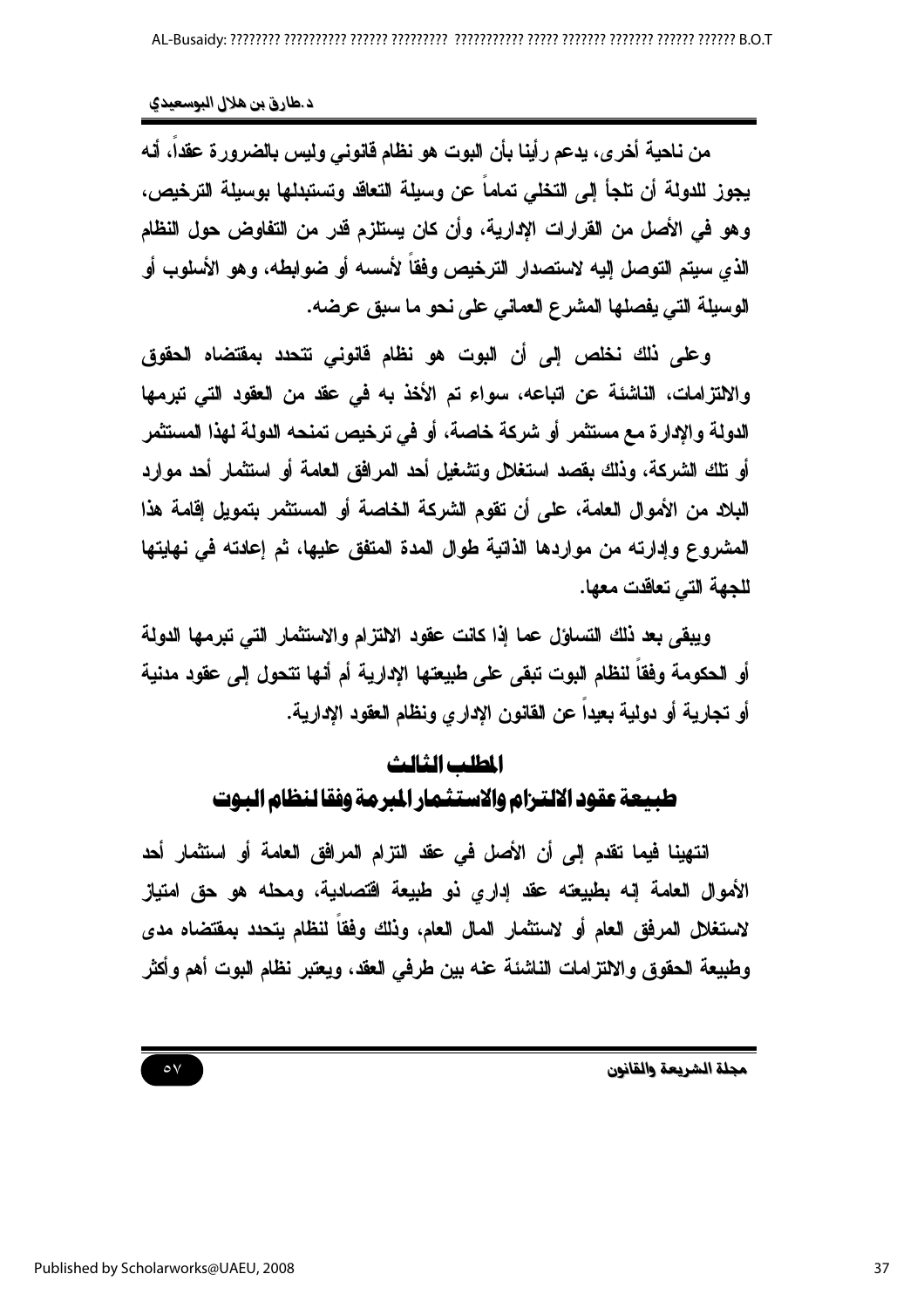الأنظمة انتشاراً في السنوات العثيرين المنصرمة، حيث لاقت فكرة البوت قبولاً وتأييداً ومساندة من المؤسسات والهيئات الاقتصادية الدولية، كإستر اتيجية جيدة لخفض الأعباء المادية عن الموازنة العامة في الدول النامية، ورفع الكفاءة في أداء وإشباع الحاجات والخدمات الأساسية لمواطنيها، ودعم وتنمية القطاع الخاص فيها، وتشجيع الاستثمارات الأجنبية على ارتياد أسواقها، وجذب الخبرات الفنية والادارية والتكنولوجيا الحديثة.

غير أن المشرع العماني لم يضع تنظيماً محدداً للبوت بصفة عامة أو لأي من أشكاله المتنوعة، وهو ذات الأمر في معظم الدول، مما أدى إلى تساؤل الفقه واختلافه حول النظام القانوني الذي يحكم العقود التي تبرم وفقاً لنظام البوت، وكذلك حول النظام القضائي الذي تخضع له المنازعات الناشئة عنه، وذلك إذا كان أحد طرفي العقد هو الدولة أو من يمثِّلها من الجهات الادارية أو الحكومية، إذ إنه ليس ثمة مشكلة عندما يبرم العقد بين طرفين كلاهما من أشخاص القانون الخاص، حيث من المسلم أن العقد في هذه الحالة سيخضع لأحكام القانون المدنى أو القانون التجاري باعتباره من عقود القانون الخاص.

أما إذا كان العقد من عقود الإدارة، فهنا يثور التساؤل حول طبيعة العقد حتى يتسنى رده إلى النظام القانوني الذي يتفق ويتوافق مع طبيعته، حيث انقسم الفقه إلى فريقين، يرى أولهما وهم من فقهاء القانون العام أنها من العقود الإدارية، بينما ذهبت غالبية فقهاء القانون الخاص إلى تكييفها بأنها من عقود القانون الخاص التي تبرمها الإدارة، وإن كان الاختلاف بينهم قد وقع حول الطبيعة المدنية أو التجارية لهذه العقود، وهذا ما سنوضحه بقدر من التفاصيل فيما يلي، وذلك فبل عرض ما نراه في هذا الصدد.

أولا : الطبيعة الإدارية لعقود الالترام والاستثمار المرمة وفقا لنظام البوت:

يلتقى فقهاء القانون العام على أن عقود البوت ليست في حقيقتها سوى عقود التزام المرافق العامة المعروفة منذ سنوات طويلة مضت، ولما كانت هذه العقود ويغير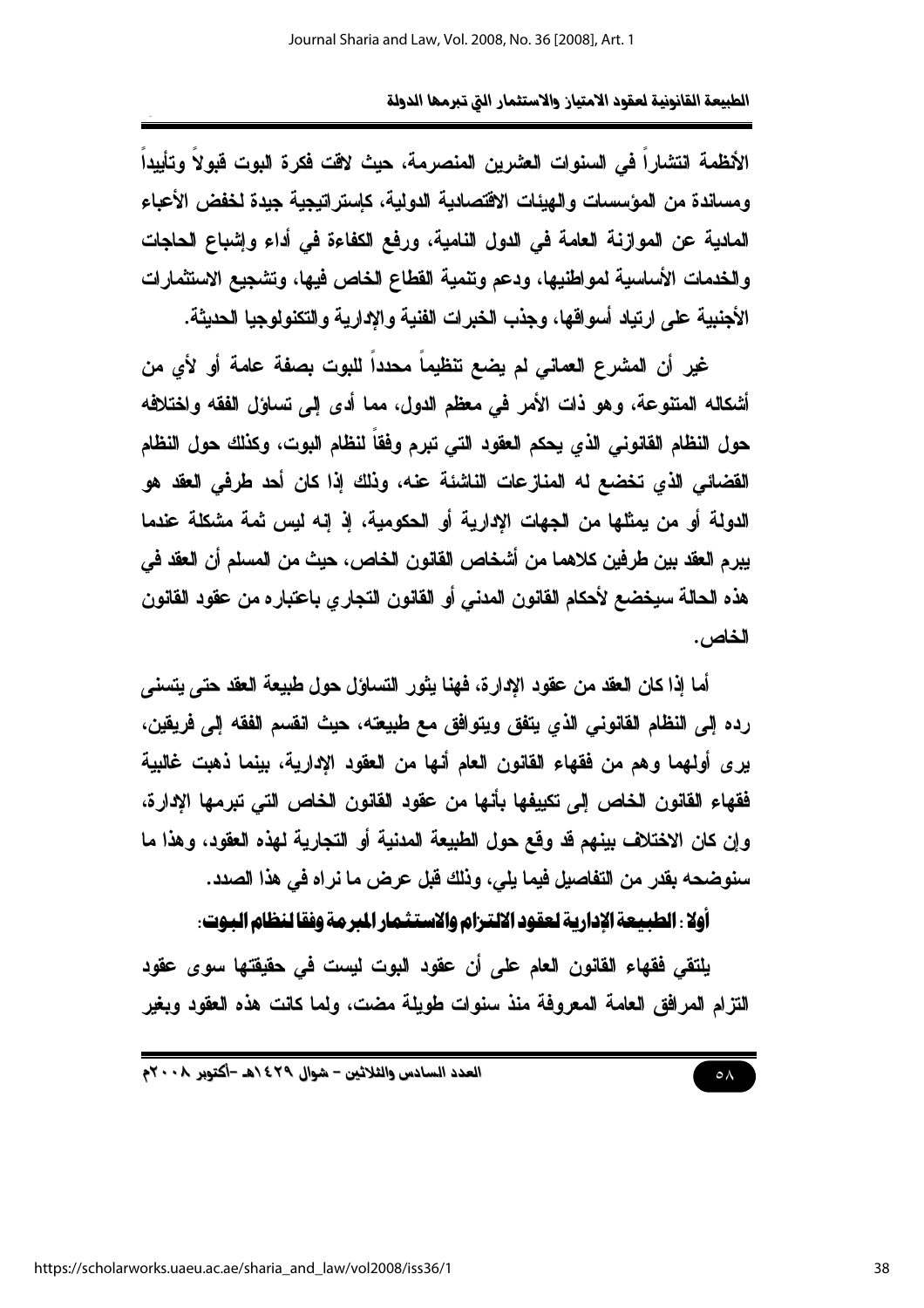د .طارق بن هلال البوسعيدي

جدل من العقود الإدارية بطبيعتها متى كانت الإدارة طرفاً فيها واتصلت بنشاط ً مرفق عام، فإنها تخضع بذلك لأحكام القانون الإدارى، وتختص محاكم القضاء الإدارى بالفصل في الخصومات المتصلة بها.

ويدلل أنصار هذا الانجاه على صحة رأيهــم بأن عقد البناء والتشغيل وإعادة المشروع قد استجمع كل أركان العقد الإداري، حيث إن الدولة مانحة الامتياز في عقود البوت تتعاقد بوصفها سلطة عامة مع شركة خاصة أو مستثمر وطنى أو أجنبي لبناء وتشغيل أو إدارة المرفق لمدة معينة ثم نفل حيازته أو ملكيته للجهة مانحة الالتزام بعد انتهاء هذه المدة دون مقابل، مع إخضاع الملتزم لكافة القواعد المنظمة لسبر المرافق العامة، ومنها حق الإدارة في الرقابة والتوجيه والتعليل وفسخ العقد، وبذلك تتحقق في عقود البوت أو بالأحرى عقود التزام المرافق العامة المبرمة وفقاً لنظام البوت العناصر المميزة للعقد الإدار ي، حيث إن العقد قد أبرمه أحد أشخاص القانون العام، واتصل بنشاط مرفق عام، واتبعت الإدارة فيه أساليب القانسون العام مما ضمنتـــه العقد من شروط استثنائيــــــــــة غير مألوفة في روابط القانون الخاص<sup>(٤٠)</sup>.

#### ثانها : عقد البوت من قيمل عقود القانون الخاص:

يتفق معظم فقهاء القانون الخاص على أن عقود البوت لا يمكن إخضاعها للقواعد المنظمة للعقود الإدارية لعدم توافر شروط العقد الإداري في تلك العقود، علاوة على أن

<sup>(</sup>٤٠) الدكتور جابر جاد نصار : المرجع السابق – ص٣٥ وص١١١. الدكتور عمرو احمد حسبو: المرجع السابق – ص٧ وص١٢٠ وص١٣٤ وما بعدها. المستشار محمود محمد فهمي: المرجع السابق – ص ٢ ٤ . الدكتورِ ة جيهان حسن سيد احمد: عقوّد الــــ B.O.T وكيفية فض المنازعات الناشئة عنها – دار النهضة العربية -٢٠٠٢حص١٤٧. الدكتور جمال عثمان جبريل: الطبيعة القانونية لعقد البناء والتشغيل ونقل الملكية – بحث منشور لدى د. حمدي عبد العظيم ( محرر) بعفوان مشروعات الـــ B.O.T وأخواتها – مركز أكاديمية السادات للعلوم الإدارية – ۲۰۰۱ – ص۸۳ و ۸۵.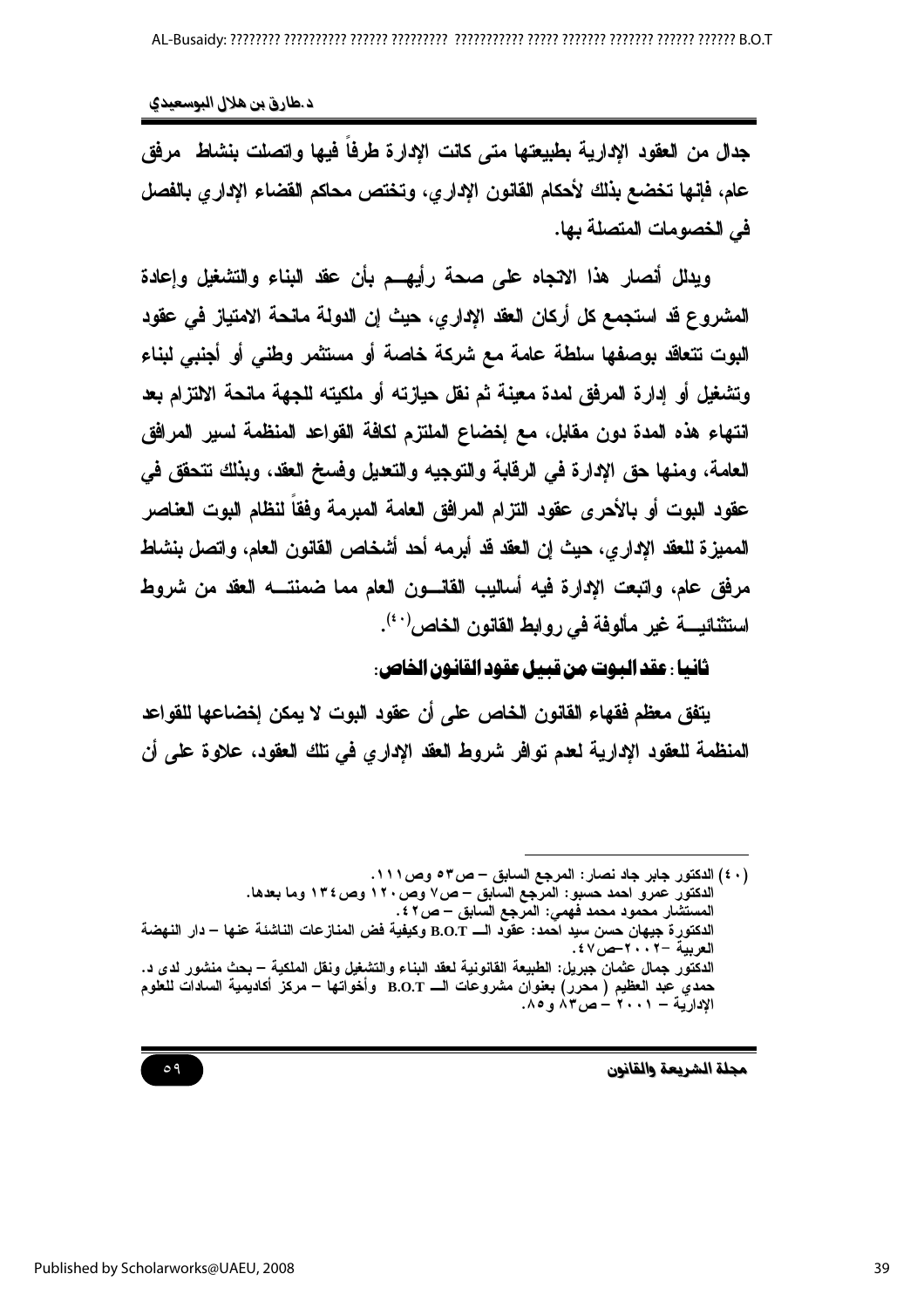الطبيعة القانونية لعقود الامتياز والاستثمار التي تبرمها الدولة

هذه العقود لا يمكن ضمها إلى عقود امتياز أو التزام المرافق العامة لعدم توافر أركان عقد الالتزام في عقود البوت واختلافها في الطبيعة والشروط.

ولذلك فإن الراجح لدى فقهاء القانون الخاص أن عقود البناء والتشغيل وإعادة المشروع (البوت) من عقود القانون الخاص، ومن ثم تخضع لقواعد القانون المدنى أو التجاري بحسب الأحوال، وينعقد الاختصاص بالفصل في المنازعات المتصلة بها للفضاء العادي، وذلك تأسيساً على الحجج التالية:

١– أن جميع عقود البوت تقوم على أساس مبدأ العقد شريعة المتعاقدين، ويسودها مبدأ سلطان الإدارة، كما أنها من الناحية العملية تقوم على أساس حقوق والتزامات متوازنة بين الطرفين، دون أن يكون للحكومة أو الجهة الإدارية المتعاقدة سلطات تميزها عن الطرف الآخر ، ذلك أن هذه العقود شأنها شأن عقود الاستثمار لا تقبل بحسب طبيعتها أن تضمنها الإدار ة شروطاً استثنائية، وخاصة إذا كانت من عقود التجار ة الدولية، وعليه فإن العقود التي تبرمها الدولة لإنشاء المرافق العامة بنظام البوت هي عقود تبرمها الجهة الإدارية المتعاقدة بأسلوب القانون الخاص أي أنها من عقود الإدارة العادية التي تخضع منازعاتها لاختصاص القضاء العادي ويحكمها القانون الخاص، حيث يتم التعامل بين طرفي العقد في هذه الحالة على قدم المساواة.

٢ – إن نظام البوت صورة حديثة من صور تمويل المشروعات، حيث يقوم القطاع الخاص بإنشاء المشروع المتعاقد عليه وتمويله، لذلك يتعين على الدولة أن تتعاقد مع هذا القطاع طبقاً لآليات اقتصاد السوق الحر، التي تقتضي أن يكون التعامل فيه على قدم المساواة، مما يوجب على الإدارة عدم استخدام أساليب وامتيازات السلطة العامة، الأمر الذي تأباه طبيعة عقود التزام المرافق العامة.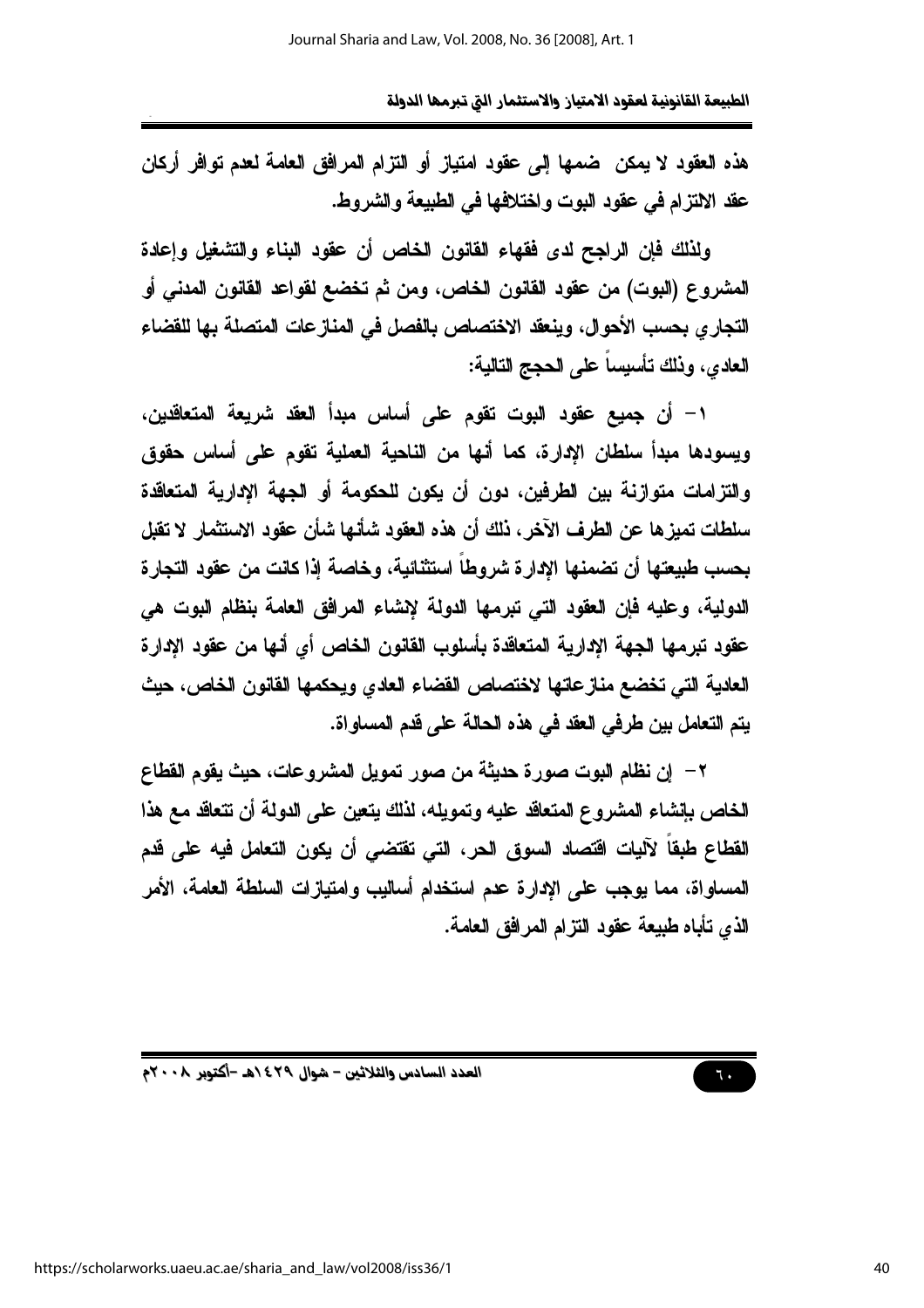٣ – إن متطلبات التجارة الدولية تفرض على الدولة التي تتعاقد بذات الأساليب التي يتعاقد بها الأفراد، أي بأسلوب القانون الخاص، لأن الدولة أو الجهات الإدارية التابعة لها، ولئن استطاعت أن تضمن عقودها من الدلخل أساليب أو امتيازات السلطة العامة التي تقوم على تمييز جهة الإدارة في موجهة المتعاقد معها، فإن ذلك لا يمكن تطبيقه على العقود التي تحتوي على طرف أجنبي، لأن سيادة الدولة محددة داخل إقليمها الجغرافي، ومن ثم عليها أن تقف على قدم المساواة مع المتعاقد معها إذا كان أجنبيا، حتى لا تحجم الشركات دولية النشاط والانحادات المالية عن إبرام عقود البوت برغم حاجة الدولة إلى الاستثمارات الأجنبية، ولذلك يجرى العمل في بعض عقود البوت على تحديد طبيعة العقد بالنص صراحة على أنه عقد مدنى وليس عقدا إداريا، أو ضمنا بالنص على عدم جواز تعديل أي بند من بنود الاتفاق دون تفرقة بينها إلا باتفاق الطرفين، أو بانعقاد الاختصاص بالفصل في مناز عات العقد للتحكيم أو القضاء العادي<sup>(٤١)</sup>.

غير أنه يلزم ملاحظة أن فقهاء القانون الخاص يختلفون في تحديد الطبيعة الخاصة غير الإدارية لعقود البوت، فمنهم من يراها عقوداً مدنية ومنهم من يذهب إلى أنها عقود تجارية، وآخرون يتجهون إلى تكييفها بأنها من عقود التجارة الدولية'<sup>(٤٢)</sup>.

(٤١) الدكتور ماهر محمد حامد: المرجع السابق – ص١٢ و ٤٦ و ١٧٧ وما بعدها . الدكتور محمد بهجت قايد: المرجع السابق – ص ٢٨ و ٢٩. الدكتور هاني صلاح سري: البحث سالف الإشارة – مجلة القانون والاقتصاد – ١٩٩٩ – ص ١٨١. الدكتور سامي عبد الباقي أبو صالح: الإطار التشريعي والتعاقدي لمشروعات البنية الأساسية الممولة عن طريق القطاع الخاصُ B.O.T – بحث مقدم إلى المَوْتَمر الدولي لمشروعات البوت – شرم الشيخ – ۲۰۰۱ – ص۸ وما بعدها. الدكتور محمد عبد الحميد القاضي: الطبيعة القانونية لعقود البوت – دار النهضة العربية – ٢٠٠٣ – ص ۹۱. الدكتور احمد السعيد الزقرد: عقود البوت وآليات الدولة الحديثة – بحث مقدم إلى المؤتمر السنوي السادس لكلية الحقوق – جامعة المنصورة – مارس ٢٠٠٢ – ص ١٠ و ١١. (٢ ٤) راجع هذه الأراء في: الدكتور محمد بهجت قايد: المرجع السابق – ص٢٨ وما بعدها. الدكتور ماهر محمد حامد: المرجع السابق – ص١٨٧ وما بعدها.

مجلة الشريعة والقانون

 $71$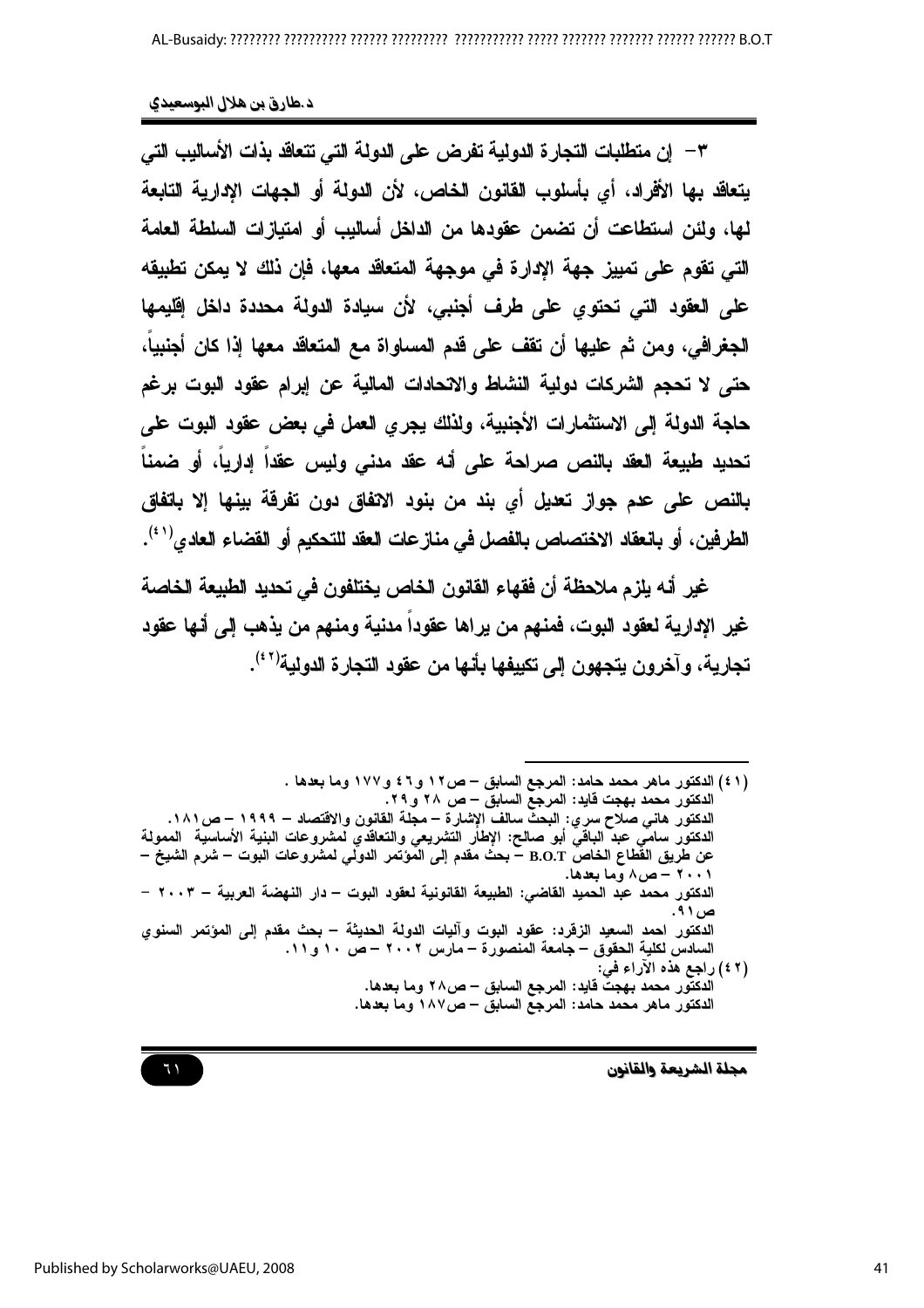ويالرغم من أن كثيراً من فقهاء القانون التجاري ينتقدون تسمية العقود التجارية والتفرقة بينها وبين العقود المدنية، استناداً إلى أن العقد لا تتغير أركانه وعناصره وفقاً لما إذا كان مدنياً أو تجارياً، ومن ثم فإن النظرية العامة للالتزامات تطبق على كافة العقود دون تفرقة، والعقود التي تنظمها –عادة– المجموعة المدنبة تكون إما مدنبة أو تجاربة بحسب القصد من إجرائها عند التعاقد وصفة القائمين بها وفقاً لنظرية الأعمال التجارية"("<sup>٤</sup>"، إلا أن السائد لدى فقه القانون الخاص أن عقود البوت تنتمى إلى العقود التجارية تأسيساً على أنها تنشأ بمناسبة استغلل مشروع اقتصادي، وبالتالي فهي من عقود التنمية الاقتصادية في الوقت الراهن، وعليه تخضع هذه العقود وتلك المشروعات لأحكام القانون التجارى، مع مراعاة أنه إذا تضمنت هذه العقود عنصراً خارجياً أو دولياً، وهذا هو الغالب في عقود البوت التي تبرم مع شركة أجنبية أو دولية، فإن العقد يوصف بأنه من عقود التجارة الدولية، أياً كان المعيار الذي يؤخذ به لتحديد صفة الدولية، مما مؤداه تطبيق قواعد التجارة الدولية والمبادئ القانونية العامة الدولية، وخاصة في حالة خلو فانون الدولة المتعاقدة من نصوص تحكم نظام اليوت<sup>(٤٤)</sup>.

### ثالثا : رأينا بصدد هذا الموضوع:

قبل أن نعرض لرأينا حول طبيعة عقود الالتزام والاستثمار المبرمة وفقاً لنظام البوت، يتعين علينا أولاً أن نحدد وجهة نظرنا تجاه الرأيين سالفي الذكر، حتى يتسنى تحديد مفطع الخلاف بينهما، ومن ثم يمكن تأسيس رأينا في هذا الموضوع وفقاً لذلك.

 $77$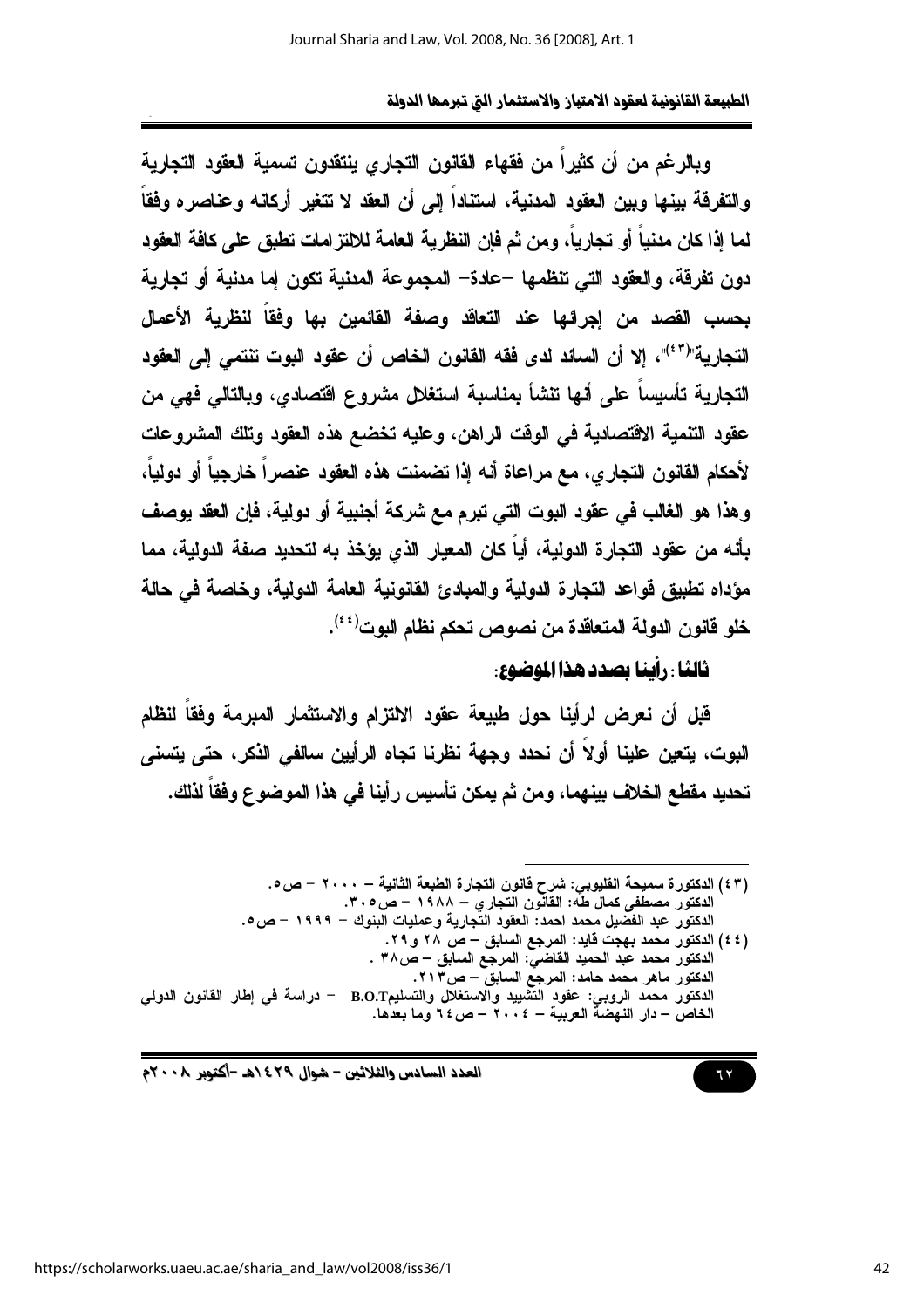أ– فبالنسبة إلى الاتجاه الأول فإننا نرى أنه ليس من السائغ الخلط بين عقد الالتزام ونظام البوت واعتبارهما شيئا واحدا، فالبوت ليس في ذاته عقد الالتزام، بل هو نظام قانوني أثبت العمل أنه نموذج صالح لإقامة وتنفيذ وتطوير مشروعات البنية الأساسية واستغلال المرافق العامة في الدولة كما سلف لنا بيانه، وقد يكون الشائع هو الأخذ بهذا النظام في عقود الالتزام على وجه الخصوص، بل وقد يكون من المسلم أن أساس وتاريخ ظهور نظام البوت يرتد إلى عقود التزام المرافق التي عرفت في فرنسا منذ القرن الثّامن عثىر<sup>(٤٠)</sup>، وفي مصر منذ القرن التاسع عثىر<sup>(٤٦)</sup>، إلا أن نلك لا يع*ني* أن البوت وعقد الالتزام بندمجان في أمر واحد، إذ العقد هو الأداة التي بواسطتها بمكن تقرير الأحكام أو النظام المتفــق عليــــه، أي أنــــه الوسيلة أو الوعاء القانوني الذي يحتوي على هذا النظام محل الاتفاق وموضوعه، والبوت هو ذلك النظام الذي يمكن الاتفاق على اتباعه، ومن ثم تتحدد أحكامه وفقاً للشكل الذي يتم الأخذ به.

بؤكد ذلك أن نظام البوت يمكن اتباعه في عقود أخرى غير عقد التزام المرافق العامة بالمعنى الضيق لمفهوم المرفق العام، مثل بعض عقود الأشغال العامة، وخاصة تلك المتصلة بتشبيد الطرق العامة واستغلامها، وكذلك عقود استثمار الأموال العامة، كما أنه يمكن الأخذ بنظام البوت من خلال أداة فانونية أخرى غير العقود، وهي أداة الترخيص الإداري الذي يعتبر كما أسلفنا الشرح من القرارات الإدارية.

وعليه ببقى التساؤل فائما حول مدى تأثر الطبيعة القانونية لعقود التزام المرافق العامة وعقود استثمار الأموال العامة، إذا تم الأخذ بنظام البوت ليحكم محل هذه العقود وموضوعها.

مجلة الشريعة والقانون

وقد كان ذلك بمناسبة منح الحكومة الفرنسية امتياز توزيع مياه الشرب في مدينة باريس إلى شركة  $(50)$ "برييه آخوان" عام ٢٧٩٢ – راجع في ذلك د. محمد الروبي: المرجع السابق – ص٢٥.<br>بدأ ذلك عندما منحت الحِكومة المصرية امتيازاً للشركة العالمية لقناة السويس، يجيز لها إنشاء القناة

 $(51)$ وتشغيلها لمدة ٩٩ عاما تبدأ في عام ١٨٦٩. المستشار محمود محمد فهمي: المرجع السابق – ص٣.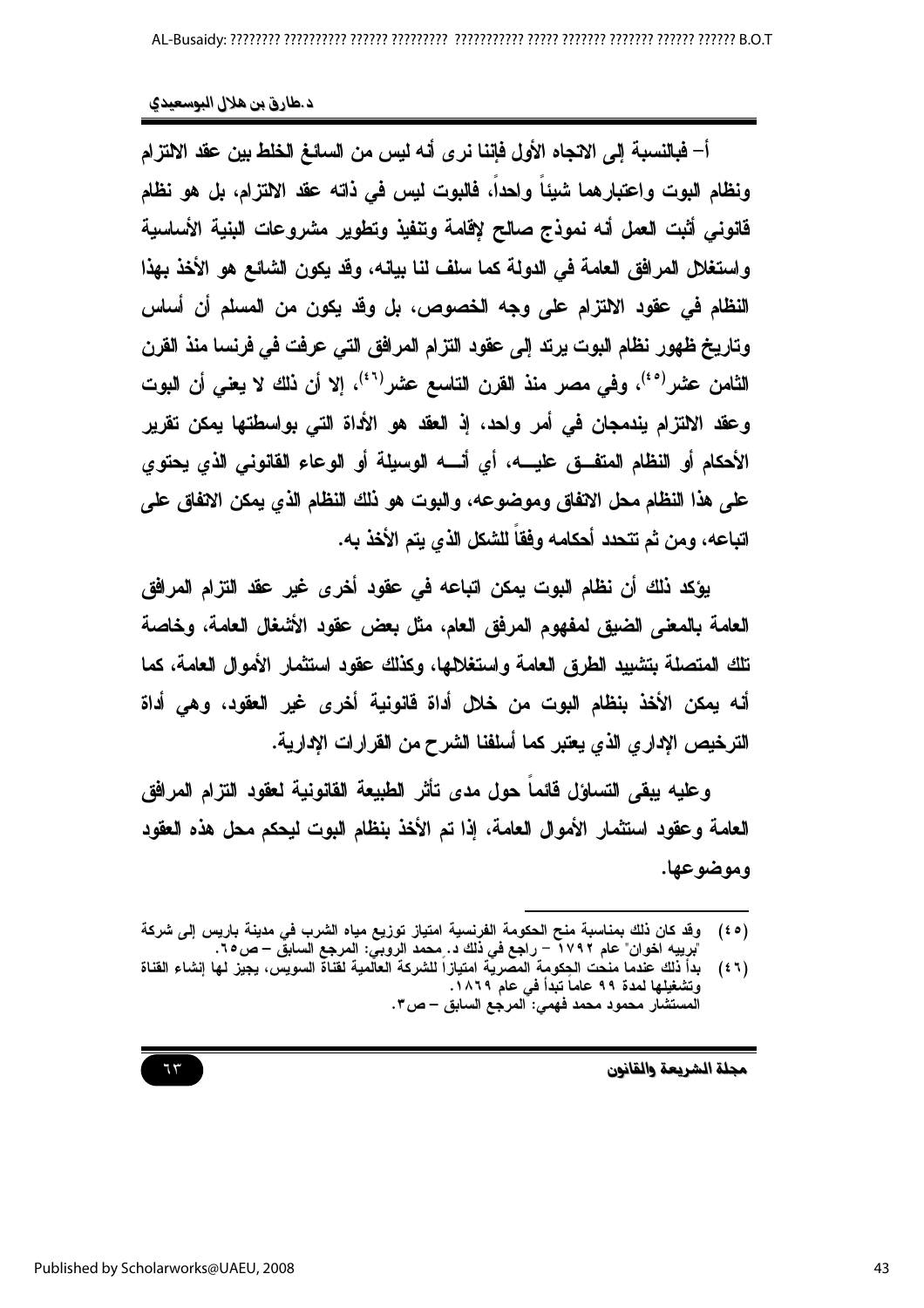ب– أما عن الاتجاه الثاني فمن الملاحظ أن أنصار هذا الرأى قد اجتهدوا كثيراً للتوصل إلى نفي طبيعة العقد الإداري عن عقود الالتزام أو البوت تأسيساً على عدم وجود شروط استثنائية غير مألوفة فيها، اعتقاداً منهم أنه يشترط حتماً في العقد الإداري أن يتضمن مثل هذه الشروط فبحسب هذا الاتجاه فإن الشروط الاستثنائية هي التي تقرر عدم المساواة بين طرفي العقد، وذلك بمنح الشخص العام مركزاً أعلى من المتعاقد معه بقصد تحقيق المصلحة العامة، غير أنه من المسلم أن للدولة إذا شاعت أن تضع نفسها على قدم المساواة مع الأفراد، عندئذ يخضع نشاطها للقانون الخاص واختصاص القضاء العادي بفض المنازعات التي يثيرها هذا النشاط ما لم يرد بالعقد نص يجيز التحكيم. ولما كانت معظم الدول تحرص على جذب الاستثمارات الأجنبية، وتنحو نحو الاقتصاد الحر وتوسيع فاعدة الملكية الخاصة، فإن تميز الجهة الحكومية المتعاقدة بنظام البوت بامتيازات غير مألوفة في نطاق القانون الخاص، يناقض الفلسفة الاقتصادية لهذه المشر وعات وحاجة الدولة البها، وينفر المستثمرين الأجانب على وجه الخصوص من التعامل معها. وعلى ذلك فلا مجال لتطبيق شروط استثنائية غير مألوفة في العقود التي تبرم مع أفراد القطاع الخاص بنظام البوت، الأمر الذي ينفي عنه الطبيعة العامة.

ووفقاً لهذا الانجاه ينسحب ذات الرأى على عقود الاستثمار التي تبرمها الدولة، بالرغم من المزايا التي تقررها القوانين كحوافز للاستثمار مثل الإعفاء من الضرائب والرسوم الجمركية، والحق في تحويل العملة إلى الخارج وتملك الأراضي بالمخالفة للقوانين العادية، وذلك بزعم أن المستثمر إنما يستمد هذه المزايا من القانون مباشرة، وأنها جاعت لصالح المستثمر في مواجهة الدولة وليس العكس، والغرض فسي الشـــروط الاستثنائية التي تضفي على العقد الصفة الإدارية أن تكون مقررة لصالح جهة الإدارة في مواجهة المتعاقد معها.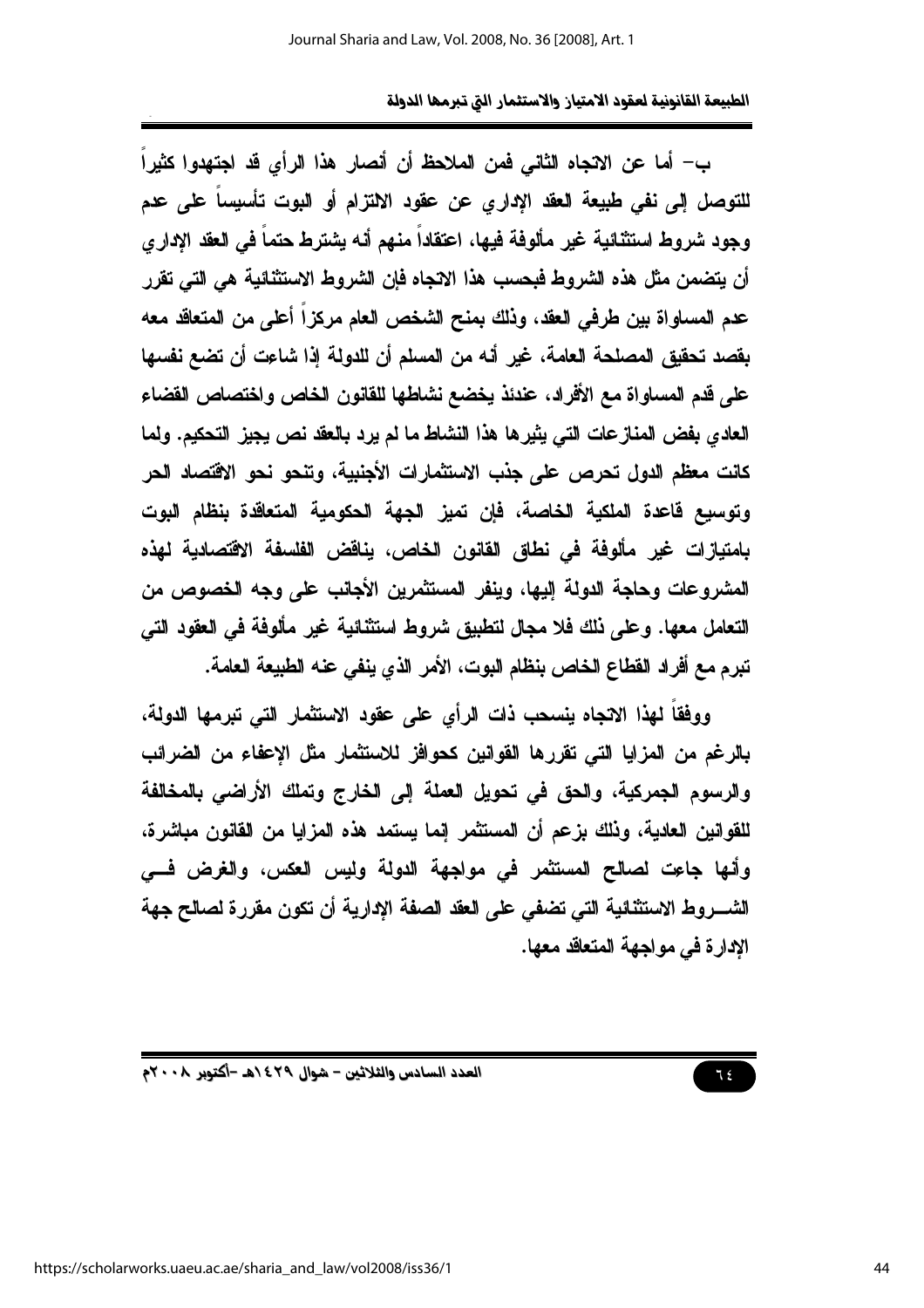غير أنه من الملاحظ في كتابات أنصار هذا الانجاه أنهم لا ينكرون وجود بعض الشروط والأحكام في نظام البوت التي لا نظير لها في العقود التي تتم في نطاق القانون الخاص، فمن المسلم لديهم العدام حرية التصرف في عقود البوت حتى ولو اتخذت شكل B.O.O.T الذي يتضمن عنصر الملكية كما أن المستثمر مقيد في استعمال المشروع بالغرض الذي أنشئ من أجله، ولا يستطيع أن يغلق المشروع أو أن يتوقف عن استعماله بإرادته وحده، لتعلق ذلك بمصالح المنتفعين، كما أن الحكومة أو الجهة الإدارية المتعاقدة تحدد الحاجة إلى المشروع ومجاله وأسس البناء ونماذج التصميم وشروطه وليس المستثمر حراً في أن يبنى كما يشاء، علاوة على أن هذا المستثمر إنما يباشر عمله تحت إشراف الدولة ورفابتها، بل أنها هي التي تحدد للمستثمر حجم استثماراته في المشروع ووفت التنفيذ، كما أن الغالب في إبرام هذه العقود أن يتم ذلك وفقاً لأحكام قانون المناقصات والمزايدات ومن ثم الالتزام بضوابط المنافسة والعلانية وأساليب القانون العام والمنصوص عليها في هذا القانون، وخاصة ما يتصل منها بالقيود التي ترد على حرية التعاقد وإجراءات الإذن بالتعاقد أو التصديق عليه من جانب السلطات الأخرى مثل السلطة التشريعية، ولذلك يؤكد بعض أنصار هذا الاتجاه على أن مرجع الصعوية في التكييف القانوني لعقود البوت هو التفاوت وعدم التساوي في المراكز القانونية لأطراف هذه العقود، حيث تبرم هذه العقود بين طرفين غير متكافئين هما الدولة من جهة، وهي بوصفها شخصاً من أشخاص القانون العام الداخلي نتمتع بمزايا استثنائية لا يتمتع بها الشخص المتعاقد معها، والطرف الثاني هو ذلك الشخص التابع للقطاع الخاص من جهة ثانية، والى جانب هذا التفاوت في المراكز القانونية بين طرفي العقد وهو تفاوت ذو طابع فانوني، فإن أطراف هذه العقود لا تقف على قدم المساواة من الناحية الاقتصادية، حتى في حالة إبرام العقد مع شخص أجنبي على صعيد العلاقات الدولية'<sup>(٤٧)</sup>.

(٤٧) الدكتور ماهر محمد حامد: المرجع السابق – ص١٥٣ و ١٥٤، وراجع كذلك صفحات ٣١ و٣٢ و ٨٤

مجلة الشريعة والقانون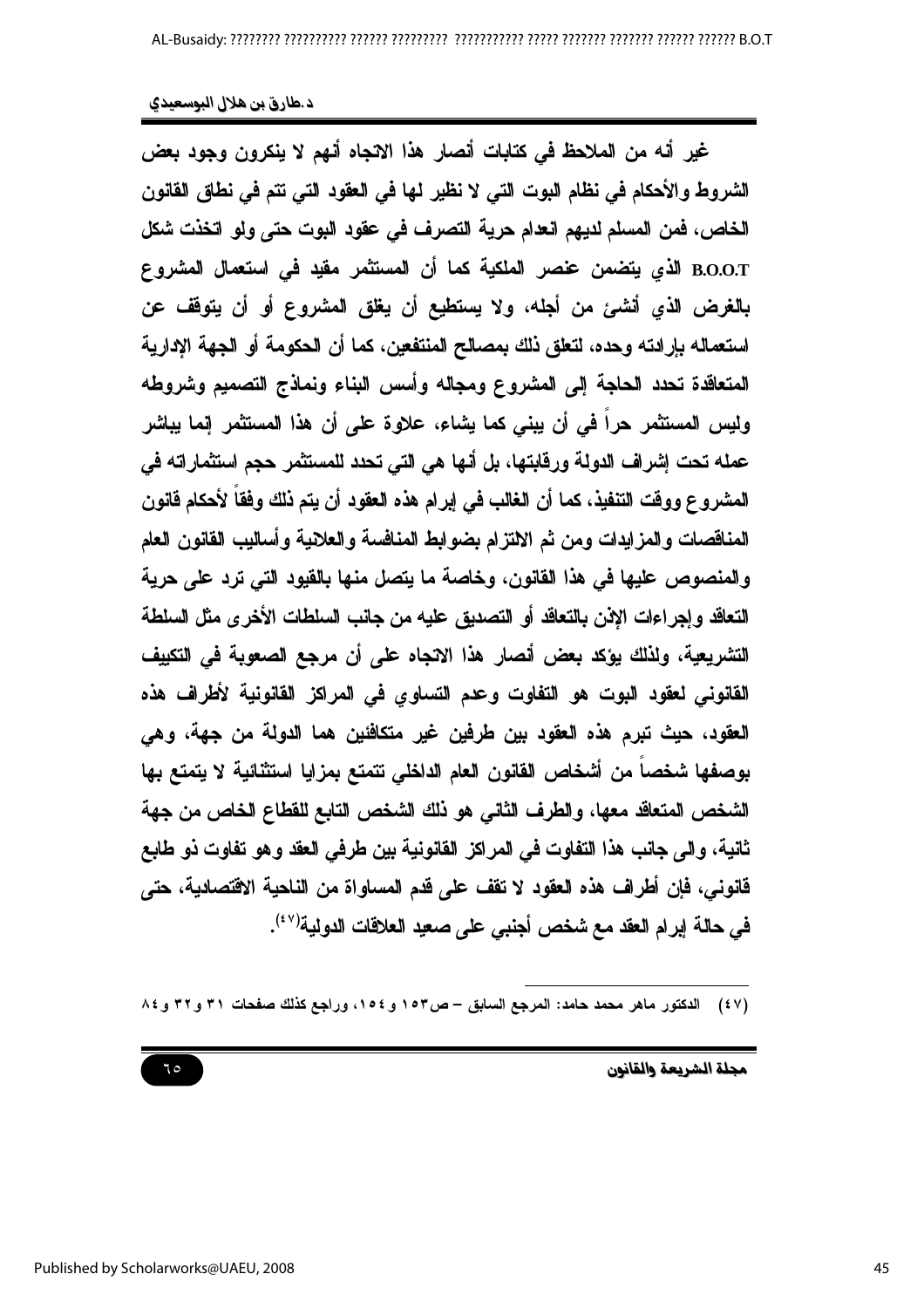ج – مقطع النزاع إنن يدور حول مدى توافر الشروط الاستثنائية غير المألوفة في عقود البوت ومن ثم ترتد المشكلة إلى مدى توافر شروط معيار العقد الإدارى على عقود البوت، وعلى الرغم من أنه من اليسير إثبات توافر الشروط غير المألوفة في العقود التي تير مها الدولة وفقاً لنظام اليوت، الا أنه بلزم ملاحظة أن توافر هذه الشروط ليس من عناصر معيار العقد الإدارى حتماً، فقد انتهينا سابقاً إلى أن معيار تمييز العقد الإدارى يتمثل في حقيقة الأمر في جانبين أو شرطين هما:

١– أن تكون الإدارة طرفاً في العقد بوصفها سلطة عامة وهذا هو الجانب العضوي في المعيار، مع ملاحظة أن مظهر السلطة العامة في العقد يتبلور في انتهاج الإدارة وسائل القانون العام في إبرام العقد أو تنفيذه، ومن ثم يستدل على ذلك بأحد أمرين أو كلاهما:

- أ– إبرام العقد وفقاً لأساليب القانون العام والتي نتقرر عادة في قانون المناقصات والمزايدات الحكومبة.
- ب— تضمين العقد شروطاً استثنائية غير مألوفة في القانون الخاص، أو الإحالة إلى اللوائح أو النظم القانونية القائمة التي تقرر هذه الشروط، وسواء تمثلت في بعض الامتيازات المقررة لجهة الإدارة المتعاقدة ولا يجوز. فَانوناً أن يتمتع بها المتعاقد الآخر، أو كانت تخول المتعاقد مع الادارة سلطات استثنائية في مواجهة الغير تخرج بطبيعتها عن تلك التي يتعامل بها الأفراد فيما بينهم أو تجاه الإدارة في العقود التي تخضع للقانون الخاص، فمثل هذه الشروط تكشف عن أن الشخص العام إنما قد

و٩٨ للإشارة إلى الشروط غير المألوفة في عقود البوت، وهو الأمر الذي أكده بعد ذلك في صفحات ٢٨٧:٢٩٣ بشأنّ حقوق الإدارة فى الرقابةَ وتعديل العقد واسترداد المشروع قبل نهاية مدته وتوقيع جزاءات على المتعاقد معها، باعتَبارها حقوقا يجوز النص عليها في عقود البوت ومن ثم تتمَّ مباشرتها تنفيذاً للعقد.

العدد السادس والثلاثين – شوال ٤٢٩ ١هـ -أكتوبر ٢٠٠٨م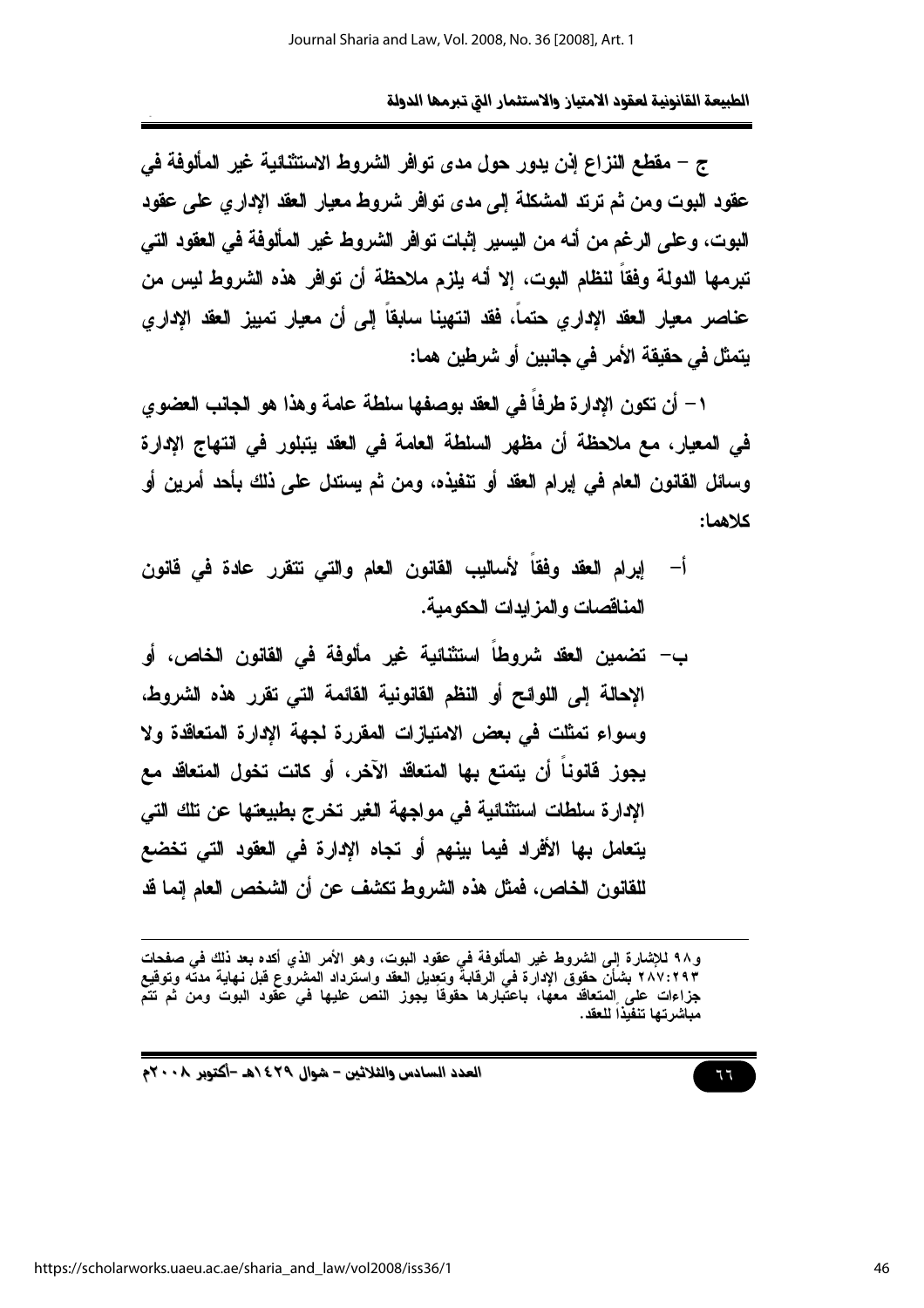تعاقد بصفته سلطة عامة مما يبرر خضوع العقد لمبادئ القانون الإدارى ولاختصاص القضاء الإداري.

٢ – أما الشرط الثاني والذي يمثل الجانب الموضوعي في المعيار ، فهو أن يستهدف العقد أو يتصل بتنظيم أو إدارة أو تسيير أو استغلال مرفق عام أو استثمار أحد الأموال العامة أو أحد موارد الدولة أو ثروتها الطبيعية التي تملكها الدولة ملكية إدارية عامة.

وبذلك لا يكون شرط تضمين العقد شروطاً غير مألوفة في القانون الخاص من شروط معيار العقد الإداري المستقلة بذاتها، على نحو ما سبق لنا شرحه، إذ هو أحد مظاهر السلطة العامة في الجانب العضوى لهذا المعيار، إلى جانب مظاهر أخرى مثل أسلوب إبرام هذا العقد والأصل فيه أن يتم عن طريق المناقصة، والاستثناء هو طريق الممارسة أو الاتفاق المباشر ، إضافة إلى أسلوب الدعوة إلى التعاقد الذي تأخذ به فرنسا في المسادة (٣٣) من قانون العقود الإدارية في فرنسا<sup>(٤٨)</sup> وشاع استخدامه في الآونة الأخيرة لإبرام عقود البوت حيث يجمع بين خصائص المناقصة والممارسة حتى تتمكن الإدارة من اختيار أفضل العروض من الناحيتين المالية والفنية، وذلك على ضوع أسس موضوعية معروفة مسبقاً<sup>(٤٩)</sup>.

هذا المفهوم لمعيار العقد الإداري هو المستقر في قضاء المحكمة الإدارية العليا في مصر ، ففي حكمها بتاريخ ١٩٦٣/٥/٢٥ سالف الإشارة، أكدت المحكمة أن العقد الإدار ي يتميز عن العقد المدنى "بأن الإدارة تعمل في إبرامها له بوصفها سلطة عامة تتمتع

مجلة الشريعة والقانون

 $(5 \wedge)$ Les Marches sur d'appeal d'offres. الدكتور جابر جاد نصار: المناقصات العامة – الطبعة الثانية ٢٠٠٢ – دار النهضة العربية – ص ۲۱۰ وما بعدها.

الأستاذة رحيمة الصغير ساعد: العقد الإداري الالكتروني – ٢٠٠٧ – دار الجامعة الجديدة – ص٩١  $(59)$ مستحدث رئيس .<br>وما بعدها. وقد أشارت كذلك إلى أساليب أخّرى مثل طّريقة التحاور التنافسي Procédure de dialogue compétitif المنصوص عليها فَمِّ المادة ٣٦ من فَانونُ العقود الإدارية في فرنساً والمادنين ٤٠ و٤١ من التوجيه الأوربي رقم ٢٠٠٤/١٨ الخاص بالتنسيق في إجراءات إبرام عقود الأشغال والتوريد والخدمات في أورباً، علاوة على طريق المسابقة المنصوصُ عليه في المآدة ٣٨ من قانون العقود الإدارية في فَرنسا والصادر بالمرسوم رقم ١٥–٢٠٠٤.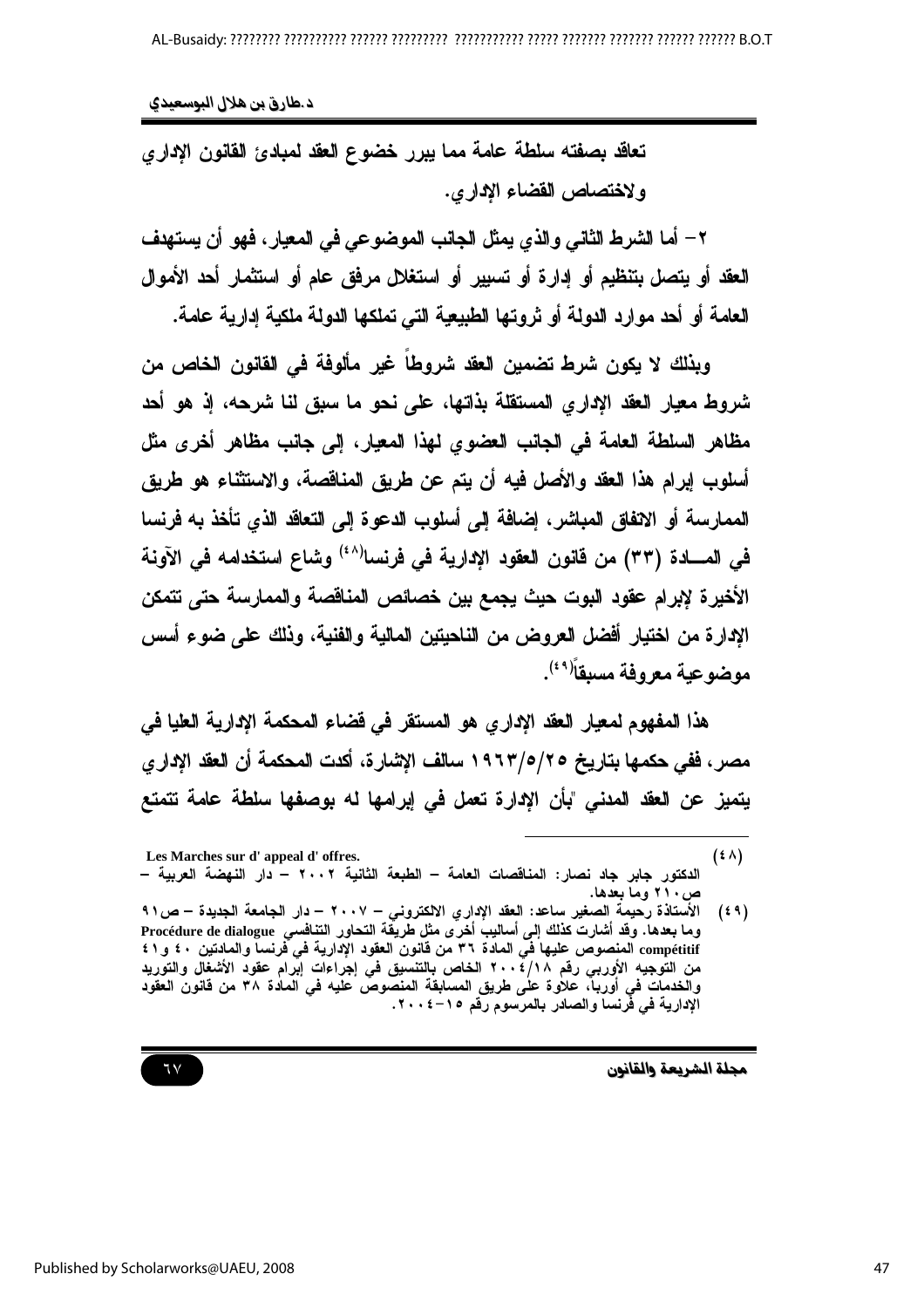بحقوق وامتيازات لا يتمتع بمثلها المتعاقد معها، كما أنه يفترق عن العقد المدنى باستخدامه أساليب القانون العام ووسائله أو بتضمينه شروطاً استثنائية غير مألوفة في عقود القانون الخاص، سواء كانت هذه الشروط واردة فمى ذات العقد أو مقررة بمقتضى القوانين واللوائح، أو بمنح المتعاقد مع الإدارة فيه حقوقا لا مقابل لها في روابط القانون الخاص بسبب كونه لا يعمل لمصلحة فردية بل يعاون السلطة الإدارية ويشترك معها في إدارة المرفق العام أو تسييره أو استغلاله تحقيقاً للنفع العام".

وعليه استقر الرأي في هذا المجال على أن علاقة المتعاقدين في العقود الإدارية لا تستند إلى شروط هذه العقود فقط، وإنما أيضا إلى القواعد القانونية والتنظيمية الخاصة بالمرفق العام، والتي تسري فيما يرد فيه نص في تلك العقود لتعلقها بالنظام العام<sup>(٥٠)</sup>. ويترتب على نلك نتيجة هامة محصلها أن الإدارة تتمتع بسلطة مراقبة تنفيذ شروط العقد وتوجيه أعمال التنفيذ واختيار طريقته، وحق تعديل شروطه المتعلقة بسير المرفق وتنظيمه والخدمة التي يؤديها وذلك بإرادتها المنفردة، حينما تقتضي المصلحة العامة نلك، دون أن يتحدى الطرف الآخر بقاعدة أن العقد شريعة المتعاقدين، وكذلك حق توقيع الجزاءات على المتعاقد وحق فسخ العقد وإنهائه بإجراء إداري، دون رضاء هذا المتعاقد إنهائه مبتسراً ودون تدخل القضاء، حتى ولو لم ينص على نلك في العقد<sup>(٥١)</sup>، بمعنى أن جهة الإدارة المتعاقدة لا تستمد امتيازاتها في نطاق العقود الإدارية من نصوص العقد، وإنما من طبيعة المرفق العام واتصال العقد به، ووجوب الحرص على انتظام سيره واستدامة تعهد الإدارة لـه وإشرافها عليه بما يحقق المصلحة العامة<sup>(٥٢)</sup>.

l دكتور أحمد محمود جمعة: العقود الإدارية طبقا لأحكام فانون المناقصات والمزايدات الجديد –  $(0.)$ ٢٠٠٢ – منشأة المعارف – ص ١٠.

- (٥١) حكم المحكمة الإدارية العليا في مصر بتاريخ ٢٥/٥/٢٥ اسالف الإشارة.
	- دكتور أحمد محمود جمعة: المرجع السابق ص ١٠٢.  $(0 7)$

٦٨

العدد السادس والثلاثين – شوال ٢٩٤٢هـ -أكتوبر ٢٠٠٨م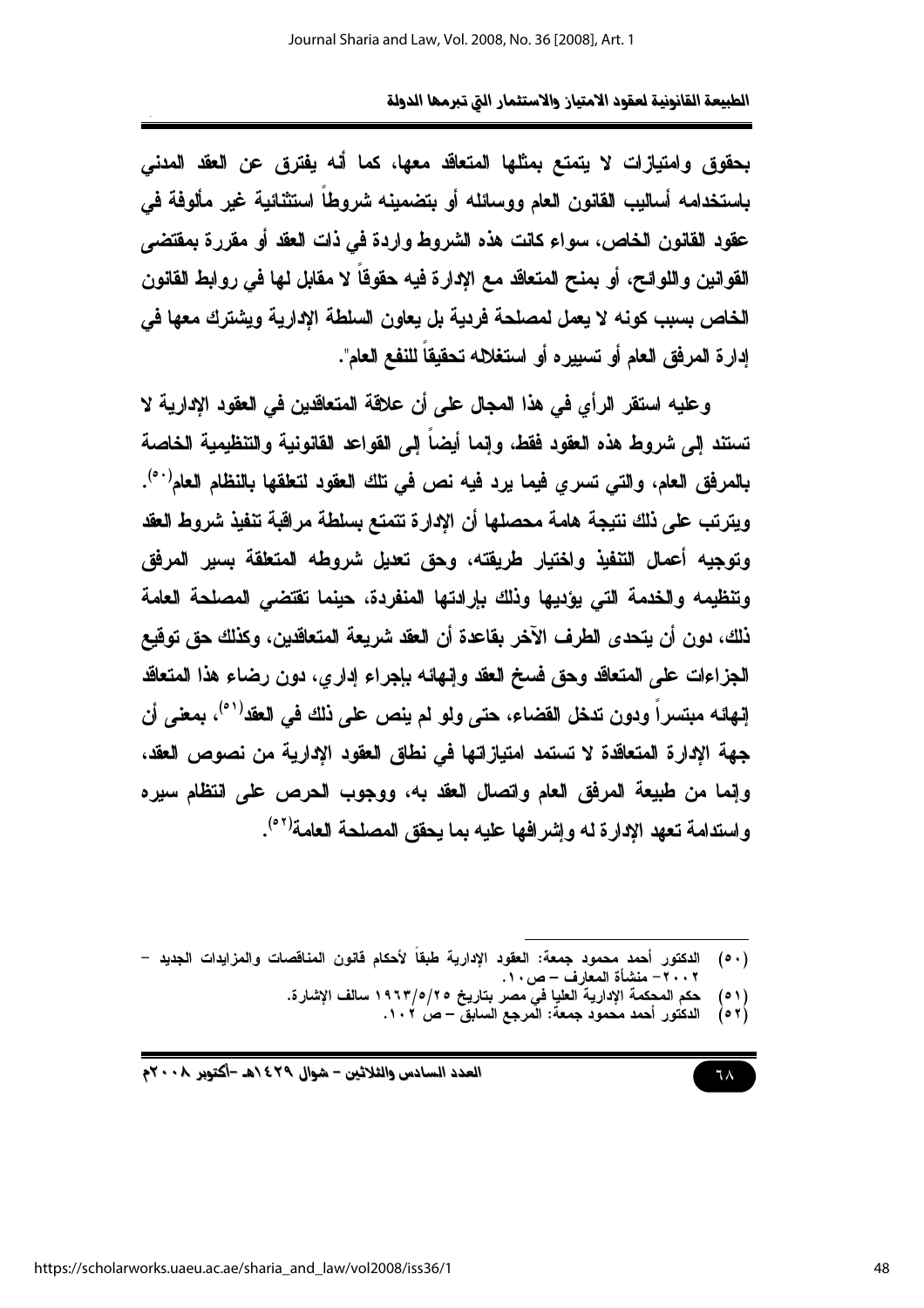د- نخلص مما تقدم إلى أنه ليس ثمة خلاف فقهى حقيقى حول طبيعة عقود الالتزام والاستثمار المبرمة وفقاً لنظام البوت أو أحد أشكاله، وكل ما في الأمر أن فقهاء القانون العام يسرون أن شروط معيار العقد الاداري تنطبق على هذه العقود ومن ثم فهي عقود إدارية بطبيعتها، بينما يرى بعض فقهاء القانون الخاص أن شروط هذا المعيار – وفقاً لمفهومهم لها– لا تنطبق أو بالأحرى لا تتلاعم مع نظام البوت وبالتالي لا يسوغ اتباعها بصدد عقود الادارة المبرمة وفقاً لهذا النظام.

ولذلك ذهب جانب من الفقه إلى أن عقود البوت هي عقود ذات طبيعة خاصة، وعلى الرغم من أن لها جذورا تنتمي إلى عقود الامتياز، إلا أن هناك عديدا من الاختلافات بينهما، فعقود البوت يتم إبرامها من خلال نظم فانونية مختلفة، ولكل عقد ظروفه الخاصة، بحيث يصعب وضع قاعدة عامة مجردة تقضى بأن عقد البوت عقد مدنى أو عقد إدار ي، فهي عقود يتم الاتفاق عليها بعد مفاوضات شاقة بين الطرفين. لذا يلزم مراجعة كل عقد على حدة للبحث عما إذا كانت عناصر العقد الإداري نتوافر فيه من عدمه وذلك في ضوع شروطه وعناصره، وأيضاً الظروف والملابسات التي أحاطت به بحيث يكون تكبيف العقد متسقاً مع جوهر وحقيقة العقد، وكاشفاً في الوقت ذاته عن الخصوصية التي تميز كل عقد على حدة، وبناء على هذا التكييف الواقعي قد يعتبر عقد البوت عقداً إدارياً أو من عقود التجارة الدولية بحسب كل حالة على حدة –وفقاً لشروط العقد— بمعنى أن تكييف العقد قد يختلف من حالة إلى أخرى، أو بالأحرى من مشروع لآخر ، ومن ثم فإن عقود البوت لا تخضع لنظام فانوني واحد ، فتارة تكون عقوداً إدارية، وتارة تكون من عقود القانون الخاص، والعبرة في ذلك بتحليل كل عقد على حدة لمعرفة أركانه وبالتالي وضعه تحت النظام الفانوني الذي يحكمه<sup>(٥٣)</sup>.

مجلة الشريعة والقانون

#### 79

 $(0 7)$ الدكتور أنس فاسم جعفر : المرجع السابق – ص ٨٣. الدكتور أحمد رشاد محمود سلامّ: عقد الإنشاء والإدارة وتحويل الملكية B.O.T)) في مجال الـعلاقات الدولية الخاصة –٢٠٠٤ – دار النهضة العربية – ص١٩٢ و١٩٧.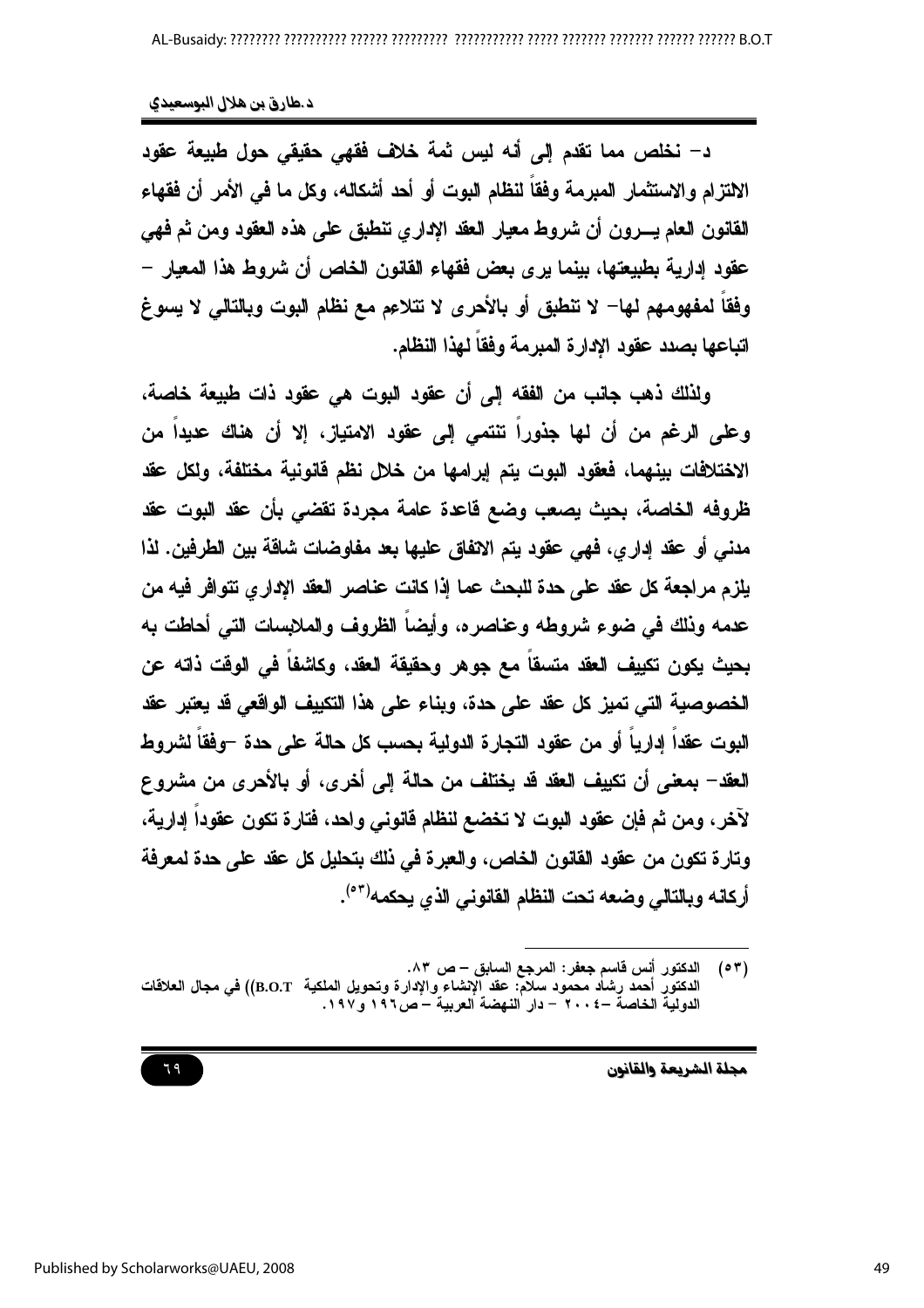ويدعم هذا الرأى وجهة نظرنا بأن العرة هي في مدى توافر شروط معيار العقد الإدار ي لتكييف العقود المبرمة وفقاً لنظام البوت، كما يؤكد نلك أن المشرع لم يتدخل في تحديد طبيعة هذه العقود ولم يضع أي تشريع عام يضم الأحكام والقواعد الشاملة لنظام اليوت، بل ولا يستطيع المشرع سن مثل هذا التشريع العام وذلك بالنظر إلى تعدد أشكال هذا النظام واختلاف أحكامه بالتالم من عقد لآخر.

هــــ وفي تقديرنا أن الظروف الاقتصادية المحيطة بالعقود المتصلة باستغلل أو إدارة المرافق العامة أو باستثمار موارد الدولة من الأموال العامة تلعب دوراً بالغ الأهمية في لختيار النظام المناسب لتلك الظروف، فالدولة قد تكون في مركز اقتصادي أضعف بكثير من المركز الذي نتمتع به الشركات الخاصة التي غالباً ما تكون من الشركات الأجنبية العملاقة متعددة الجنسيات، مما قد تضطر الدولة معه إلى تقديم العديد من التنازلات والضمانات والحوافز للمستثمر الأجنبي تحت دعاوى جذب الاستثمارات الأجنبية من أجل التنمية الاقتصادية، وبينما ترغب الدولة في التعاقد معها وفقاً لأسلوب العقد الإداري، فإن هذه الشركات ترغب في سلخ العقد المبرم بينها وبين الدولة من سيطرة القانون العام الوطني للدولة المتعاقدة، ومحاولة إخضاعه لقانون التجارة الدولية أو كما يقولون المبادئ القانونية العامة المعترف بها بين الدول المتقدمة أو المتحضرة، والتي من شأنها إهدار كل الضمانات يتعين على الدولة تقريرها لحماية مصلحتها العامة وكفالتها .

ولذلك فإننا نعتقد أنه يتعين على الدولة أن تلجأ فقط لأساليب القانون العام في إبرام العقود المتصلة بإدارة أو استغلال المرافق العامة أو استثمار الأموال العامة لحماية مصالحها، وحتى لا تكون لقمة سائغة أمام التفوق الاقتصادي المذهل لهذه الشركات،



الأستاذ خالد بن محمد العطية: النظام القانوني لعقود البناء والتشغيل ونقل الملكية – رسالة ماجستير – كلية الحقوق جامعة القاهر ة – ١٩٩٩– ص٣٧ و ٧٣.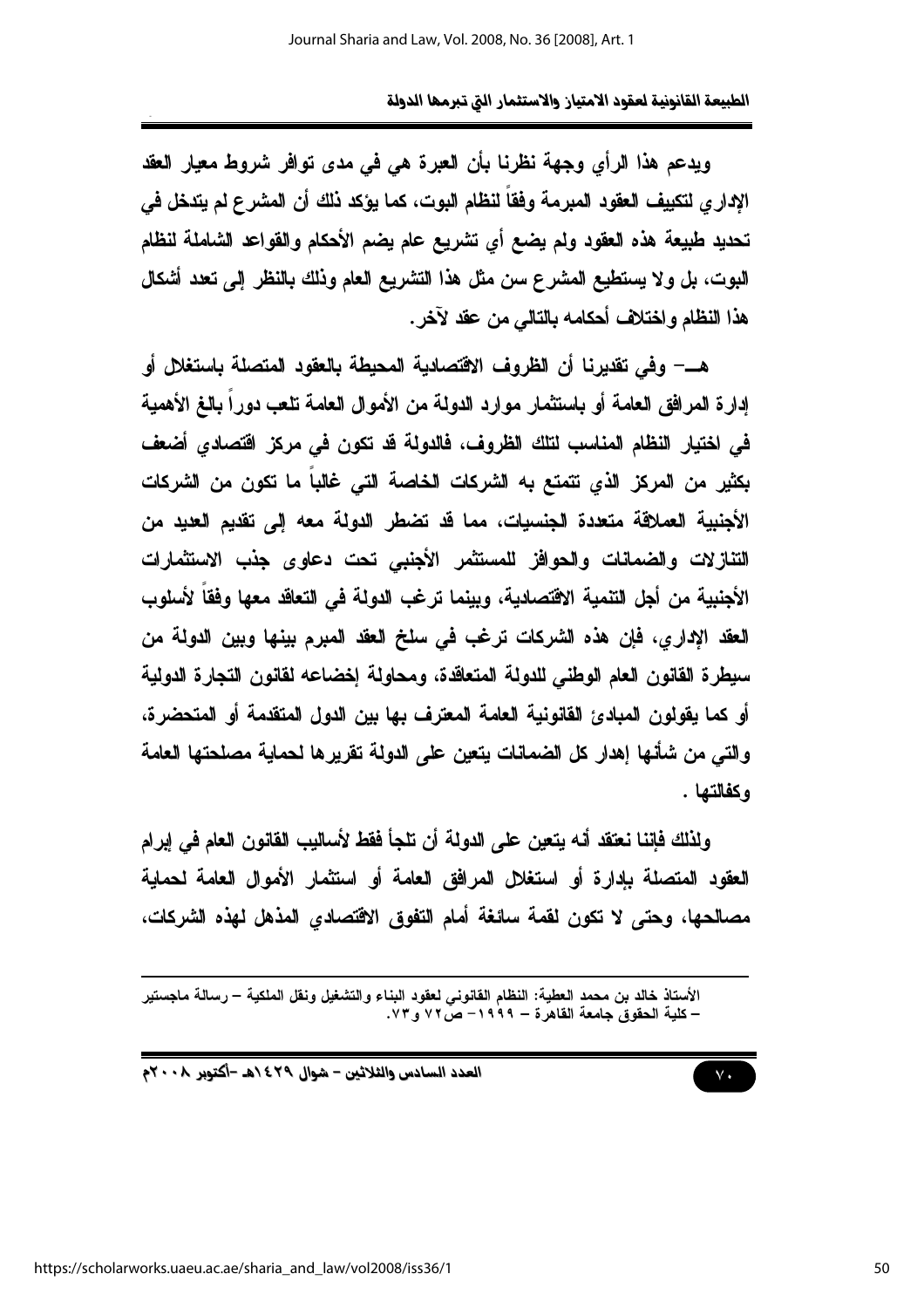ولتحتفظ الدولة بالسبطرة الإستراتيجية على المشروعات التي تنفذ وفقاً لنظام البوت، ومن ثم تحيط عقودها معها بسياج من الضمانات المقررة في نظام العقود الإدارية يكون من شأنها أن تضمن للدولة قدراً من الرقابة والامتيازات الاستثنائية التي لا يتمتع الأفراد بمثلها عند إبرام عقودهم فيما بينهم، حتى لا تتحول هذه المشروعات إلى عبء إضافي على اقتصاديات الدولة.

ولما كانت أساليب القانون العام المشار إليها تضم التراخيص الإدارية إلى جانب العقود الإدارية كتصرفات إدارية أو وسائل فانونية مناسبة لإدارة واستغلل المرافق العامة واستثمار الأموال العامة، فاننا نرى أنه الأفضل أن تلجأ الدولة السي أسلسوب أو وسيلة الترخيص الإداري كلما زادت مخاطر الاستثمار الأجنبي، سيما إذا تعلق الأمر باستثمار موارد الدولة وثرواتها الطبيعية من الأموال العامة، وكذلك في حالة استغلل وإدارة المرافق العامة الحيوية مثل مرافق الكهرباء والمياه والطرق العامة الرئيسية، التي تحتاج إلى ضمانات ورقابة حقيقية حماية لمصالح المنتفعين وتحقيقا للصالح العام، ومن ثم لا تلجأ الدولة إلى التعاقد إلا بصدد المرافق العامة غير الأساسية مثل المرافق السياحية والفندقية والاقتصادية ذات الطابع التجارى، وخاصة إذا كانت الجهات المتعاقد معها من المستثمرين الأجانب، مع مراعاة ضرورة النص فيه صراحة على بعض الامتيازات المقررة قانوناً لصالح الجهة الإدارية المتعاقدة والتي لا غني عنها في العقد. وعلى نلك يكون الالتجاع إلى وسيلة العقود الإدارية هو الاستثناء من الأصل العام، وهو الاعتماد على أسلوب الترخيص الإدارى، حتى يمكن للإدارة بسط إدارتها على الطرف الآخر وتغليب مفتضيات الصالح العام بإدارتها المنفردة؛ لأن العقد الإداري مهما بلغت السلطات التي يخولها للإدارة، يتضمن فيوداً تحد من سلطة الإدارة بعض الشيء.

ويساند القضاع المصرى هذا التوجه، فالمحكمة الدستورية العليا في مصر تشدد على خطورة وأهمية إنشاء وتنظيم المرافق العامة والمصالح العامة، وهو اختصاص

 $Y<sub>1</sub>$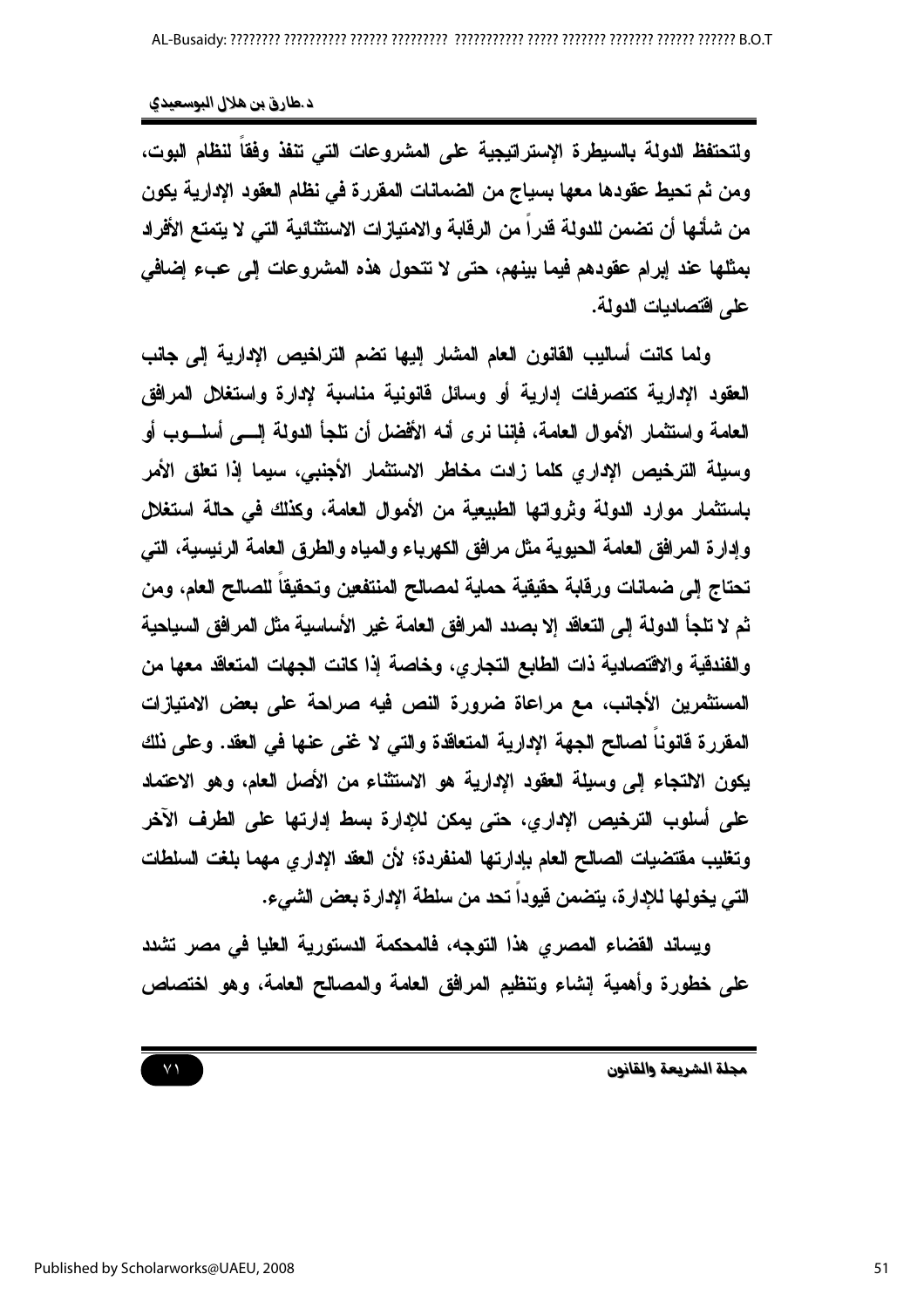معقود لرئيس الجمهورية وحده طبقاً للدستور المصرى، وينضوى تحت لوائه أمور عدة منها كيفية تكوين هذه المرافق والمصالح ووضع القواعد التى تبين طريقة إدارتها وتحديد اختصاصاتها... مما يتطلب استخدام وسائل القانون العام ويستتبع إحاطة هذا الانشاء أو التنظيم بالضمانات<sup>(06)</sup>.

أما محكمة النقض المصرية فقد جرت في فضائها على أن "تصرف الإدارة في أملاكها العامة لا يكون إلا على سبيل الترخيص، وهو مؤقت يبيح للسلطة المرخصة دوما ولدواعي المصلحة العامة الحق في إلغائه أو الرجوع فيه ولو قبل حلول أجله، وكل أولئك من الأعمال الإدارية التي يحكمها القانون العام ولا ولاية للمحاكم في شأنها ولا تخضع للقانون الخاص، فالترخيص ليس عقداً مدنياً وإنما يعد أمراً إدارياً" <sup>(٥٥)</sup>، ومن المقرر في فضاء هذه المحكمة أن للدولة على الأموال العامة حق استعمالها أو استثمارها، ويجرى ذلك وفقاً لأوضاع وإجراءات القانون العام، وإن تصرف السلطة الإدارية في الأموال العامة لانتفاع الأفراد بها لا يكون إلا على سبيل الترخيص، وهذا يعتبر بذاته وبطبيعته مؤقتاً وغير ملزم للسلطة العامة التي لها دائماً لداعي المصلحة العامة الحق في إلغائه والرجوع فيه قبل حلول أجله، ثم هو -عدا ذلك- خاضع لحكم الشروط والقيود الواردة فيه، أو إعطاء الترخيص أو رفضه والرجوع فيه، وكل ذلك من الأعمال الإدارية التي يحكمها القانون العام، ولا تخضع للقانون الخاص، وتعتبر المنازعة بشأنه منازعة إدارية بنعقد الاختصاص بنظر ها لجهة القضاء الادار ي<sup>(٥٦)</sup>.

العدد السادس والثلاثين - شوال ٢٩٤/هـ -أكتوبر ٢٠٠٨م

 $\vee \vee$ 

حكمها في ٢٠٠٣/٣/١٦ قضية ١٥٤ لسنة ٢١ق. دستورية، المجموعة الجزء العاشر –ص٥٥١.  $(e<sub>t</sub>)$ 

حكمها فيَّ ١٩٥٦/٦/١٠ الطعن ٥٤ لسنة٣٣ق، المجموعة السنة ٧ ص٢٠٧، وكذلك حكمها في  $(00)$ ٢٩/١/أ١٩٨/ ألطعن ٣٨٧ لسنة ٤٣ ق وفي٢٣/١١/أ١٩٨٨ الطعن ٣٩٦ لسنة ٥٢. أشار إليها الدكتور محمد ماهر أبو العينين: التراخيص الإدارية – الكتاب الرابع – الطبعة الأولى – ٠٠٦ - ص٢ وما بعدها.

<sup>(</sup>٥٦) حكمها في ١٩٩٦/٤/١٩٩١ (الدائرة المدنية والتجارية ) الطعن ١٦٤٨ لسنة ٥٦ق.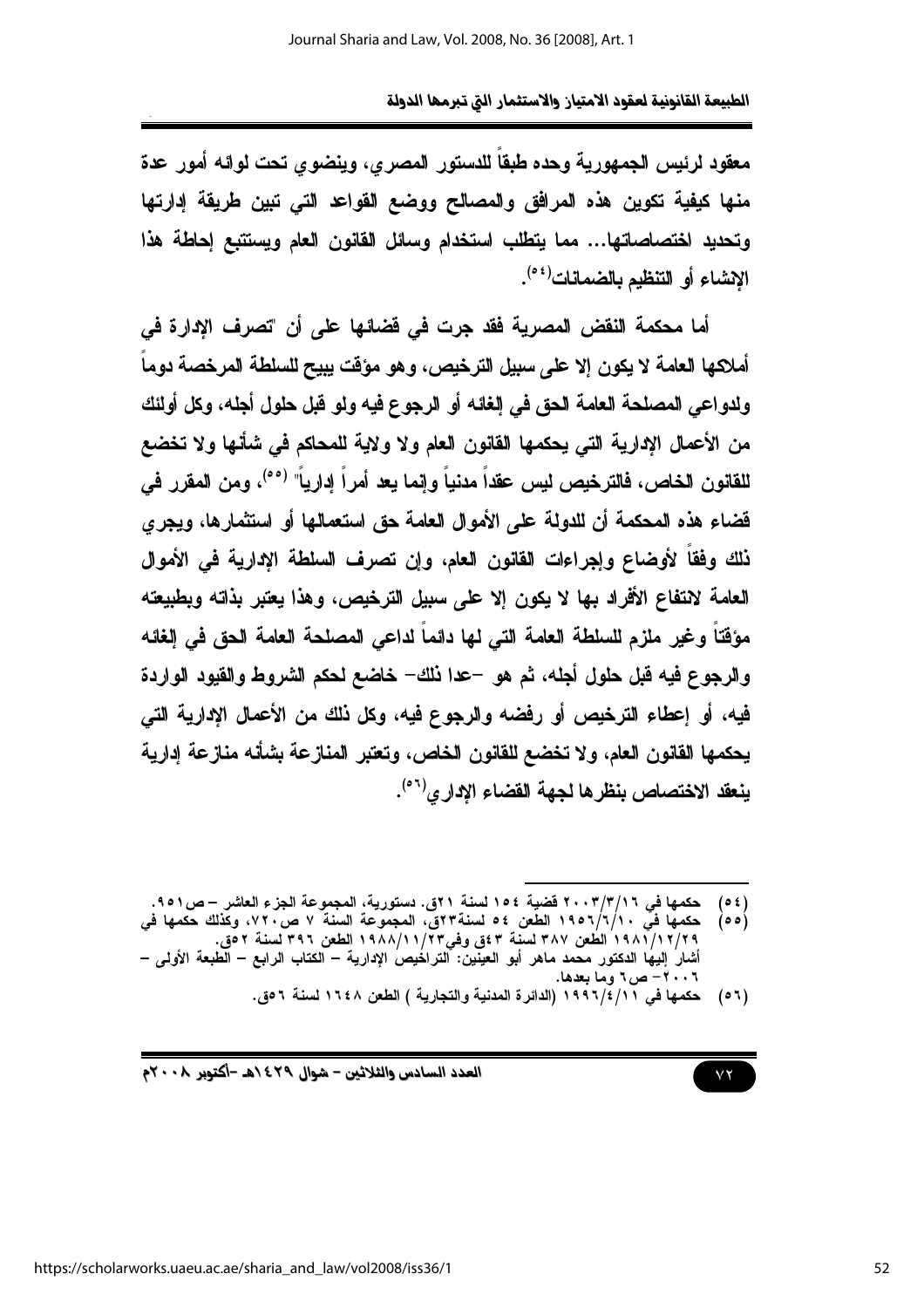ومفاد هذا القضاء أن الأصل في مزاولة النشاط المتصل باستثمار المال العام بواسطة الأفراد هو الحظر، والاستثناء هو السماح بمزاولته من خلال إجراء الترخيص الذي يعتبر من الأساليب الوقائية المانعة، بمعنى أنه يعتبر استثناء من حظر عام، وليس فيداً على الحرية، مما يجعل للإدارة في شأنه سلطة تقديرية واسعة.

وقد ذهبت محكمة القضاء الإداري المصرية إلى أن ترخيص شغل المال العام هو تصرف إداري يتم بالقرار الصادر بمنحه، وهو تصرف مؤقت بحكم كونه لا يرتب حقاً ثابتاً نـهائياً لحق الملكية، بل يخول للمرخص لـه مركزاً فانونياً مؤقتاً يرتبط حقه في التمتع به وجودا أو عدما بأوضاع وظروف وشروط وقيود يترتب على تغييرها أو انقضائها أو الإخلال بها أو مخالفتها جواز تعليل أوصاف هذا الترخيص أو سقوط الحق فيه بتخلف شرط الصلاحية للاستمرار في الانتفاع به أو زوال سبب منحه أو انقضاء الأجل المحدد له أو تطلب المصلحة العامة إنهاءه" "(°°)" أي أنه "يكون قابلاً للسحب أو التعديل في أي وفت متى افتضت المصلحة العامة ذلك، ويهذا يفترق الترخيص عن القرار الإداري الذي يكتسب حصانة عامة ولو كان خطأً، حصانة تعصمه من السحب أو الالغاء متى صار نـهائياً، بمضـي وقت مـعلوم واستقر بـه مركز قانونـي أصبح غير جائز الرجوع فيه أو المساس به<sup>(٥٨)</sup>.

ومع ذلك فقد استقر القضاء الإداري في مصر على أنه "لا يجوز لجهة الإدارة مانحة الترخيص أن تهدر المراكز القانونية المستقرة المترتبة على الترخيص إلا بناء على أسباب فانونية صحيحة<sup>(٥٩)</sup>، وأن إعمال حق التعليل والإلغاء في أي وفّت لدواعي المصلحة العامة "يتعين دائما أن يتسم بتوخى الصالح العام فعلا وحقا وبما يتعارض مع

مجلة الشريعة والقانون

 $Y\mathcal{T}$ 

حكمها في ١٩٧٢/٣/٢١ الدعوى ٦٠٧ لسنة ٢٢ق، والمحكمة الإدارية العليا في مصر بتاريخ  $(0 \vee)$ ٢٩/١١/ ١٩٩٣ الطُعن ٣٨٧ لسنة ٣٨، ق.

 $(0 \wedge)$ 

١ / / / / / / / / / / / الطفل ١ / / الطفل ٢ ، / / / ٢ / / ٢ الطعن١٧٥١٢ لسنة ٤٥ق.<br>المحكمة الإدارية العليا المصرية في ٢ / ٢ / / / / / / / / / / 1 الطعن ٧ / لسنة ٧ اق، مجموعة ١٥ سنة<br>ص ٧ / ٧ ، كذلك حكمها في ٢ / / / ٢ / ٥ ، ٣  $(0.9)$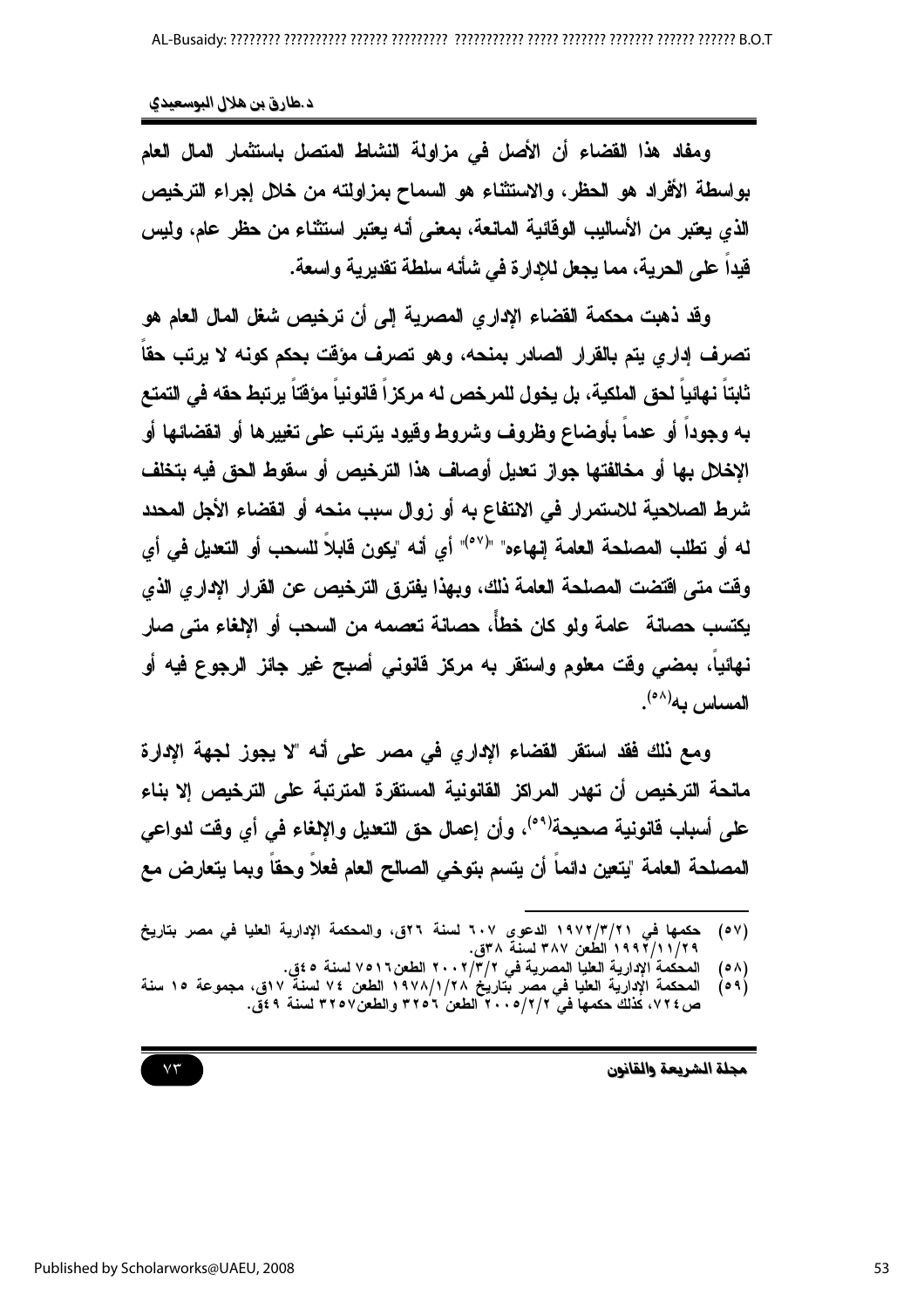مبدأ حسن النية في التنفيذ<sup>(٦٠)</sup> وأن الترخيص متى استوفى شرائطه وصدر صحيحاً مطابقا لأحكام القوانين واللوائح السارية وحدد الغرض من هذا الترخيص وكان النشاط مشر عاً في ذاته، فإنه لا يجوز اللسلطة المختصة خلال المدة المحددة للتر خبص المساس بالغرض المحدد بالتر خبص بحظر ه أو التقبيد منه أو الغائه طالما لم بر تكب المر خص له مخالفة لأحكام قانون الاستثمار ولائحته التنفيذية، والا كان ذلك اغتصاباً للضمانات والحوافز التي قام عليها الترخيص'<sup>٢١</sup>'.

ولذلك ليس صحيحا ما ذهب إليه جانب من الفقه من أن العلاقة بين المستفيد من الاستغلال الخاص للأموال العامة والسلطة الإدارية أياً كانت طبيعتها، أي سواء كانت ناتجة عن عقد أو عن ترخيص، تتسم بعدم الاستقرار والتزعزع حيث يحق للسلطة الادارية في أي وقت سحب الترخيص الصادر بشأنها أو إنهاء العلاقة التعاقدية بإراداتها في الوقت الذي تقدر فيه ملائمة إنهاء التخصيص وتوجيهه إلى تخصيص جديد يحقق المصلحة العامة، أو إذا رأت أن الاستعمال الخاص أصبح يعرفل بشدة أهداف التخصيص الجوهرية، ولا يملك المستفيد من الاستعمال الخاص إلا الخضوع لقرار الإلغاء مع جواز منحه تعويضاً مالياً حسب نوع الاستعمال<sup>(٦٢)</sup>.

والخلاصة اننا نرى أن اقامة وتنفيذ المشروعات الحكومية لاستثمار موارد البلاد من الأموال العامة بواسطة الأفراد يجب أن يتم من خلال أسلوب الترخيص الإداري وهو من أهم أساليب القانون العام في هذا الصدد، ولا يجوز الالتجاء إلى أسلوب التعاقد إلا استثناء على أن يكون ذلك بواسطة عقد إداري هو عقد الالتزام الذي يتعين أن يتأسس في هذه الحالة على قانون أو قرار إداري -بحسب الأحوال- بمنح الامتياز محل هذا

المحكمة الإدارية العليا في مصر بتاريخ ١٩٩١/١٢/٢٧ الطعن١٩٩٧ والطعن ٧٣٠٦ لسنة ٣٥].  $(5 \cdot)$ 

المحكمة الإدارية العليا فيّ مصر بتاريخٌ ٢/٥/٤ ٢٠٠ الطعن ٦٨٥٨ لسنة ٤٥٥.  $(11)$ الدكتور محمد جمال عثمان جبريل: التَّرخيص الإداري – رسالة دكتوراه – كلية الحقوق جامعة عين  $(77)$ شمس – ۱۹۹۲ – ص۶۸۰.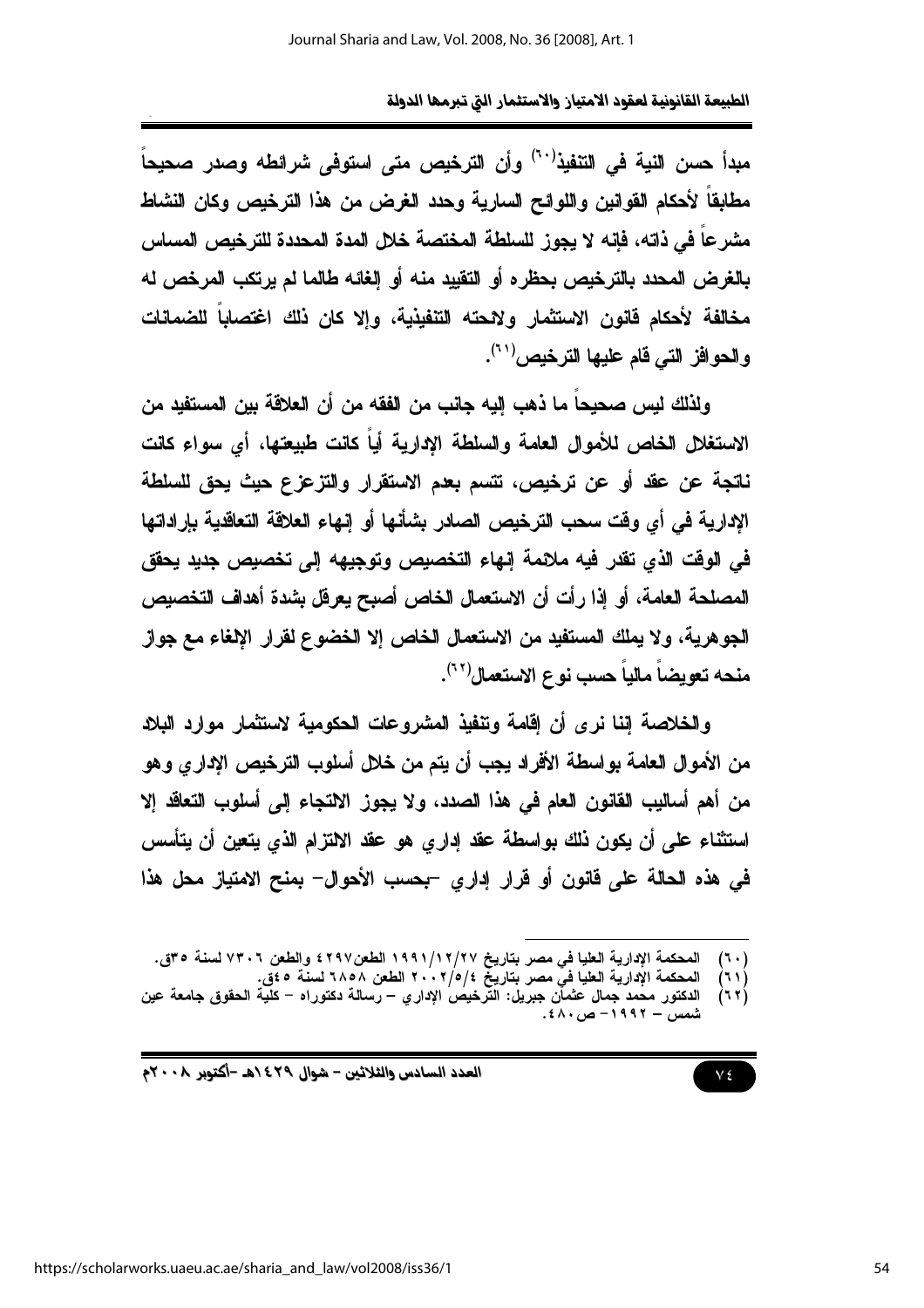العقد، ويذلك يكون إبرام العقد جزءاً من عملية مركبة وهي عملية إدارية بطبيعتها ومن ثم يلزم أن تخضع في جميع مراحلها لأحكام وقواعد القانون الإداري، وخاصة إذا اتبعت الجهة الإدارية المتعاقدة نظام البوت بأي من أشكاله المتعددة في هذا العقد.

أما بصدد استغلال وإدارة المرافق العامة بواسطة الأفراد، فإن للإدارة الحق في الاختيار بين وسيلتي الترخيص الإداري أو العقد الإداري، وهما بالقطع من وسائل القانون العام أياً كان النظام المتبع فيهما، أي سواء كان نظام البوت في أي من أشكاله المتنوعة أو غيره، وبالتالي فإن العقد الذي يبرم في هذه الحالة هو عقد إداري بطبيعته؛ لأن موضوعة هو استغلل أو إدارة مرفق عام لحساب الدولة مادامت الجهة الإدارية المتعاقدة قد ظهرت في العقد بمظهر السلطة العامة، بغض النظر عن مسألة الشروط غير المألوفة التي سبق أن أشرنا إليها، إذ لم يعد هناك ما هو غير مألوف أو غير معروف في عصرنا هذا، فالمهم أن يكون هناك خروج على المبادئ المستقرة في نظام عقود القانون الخاص أو أحدها، مثل مبدأ سلطان الإدارة ومبدأ المساواة بين طرفي العقد ومبدأ أن العقد شر يعة المتعاقدين.

مجلة الشريعة والقانون

 $\vee \circ$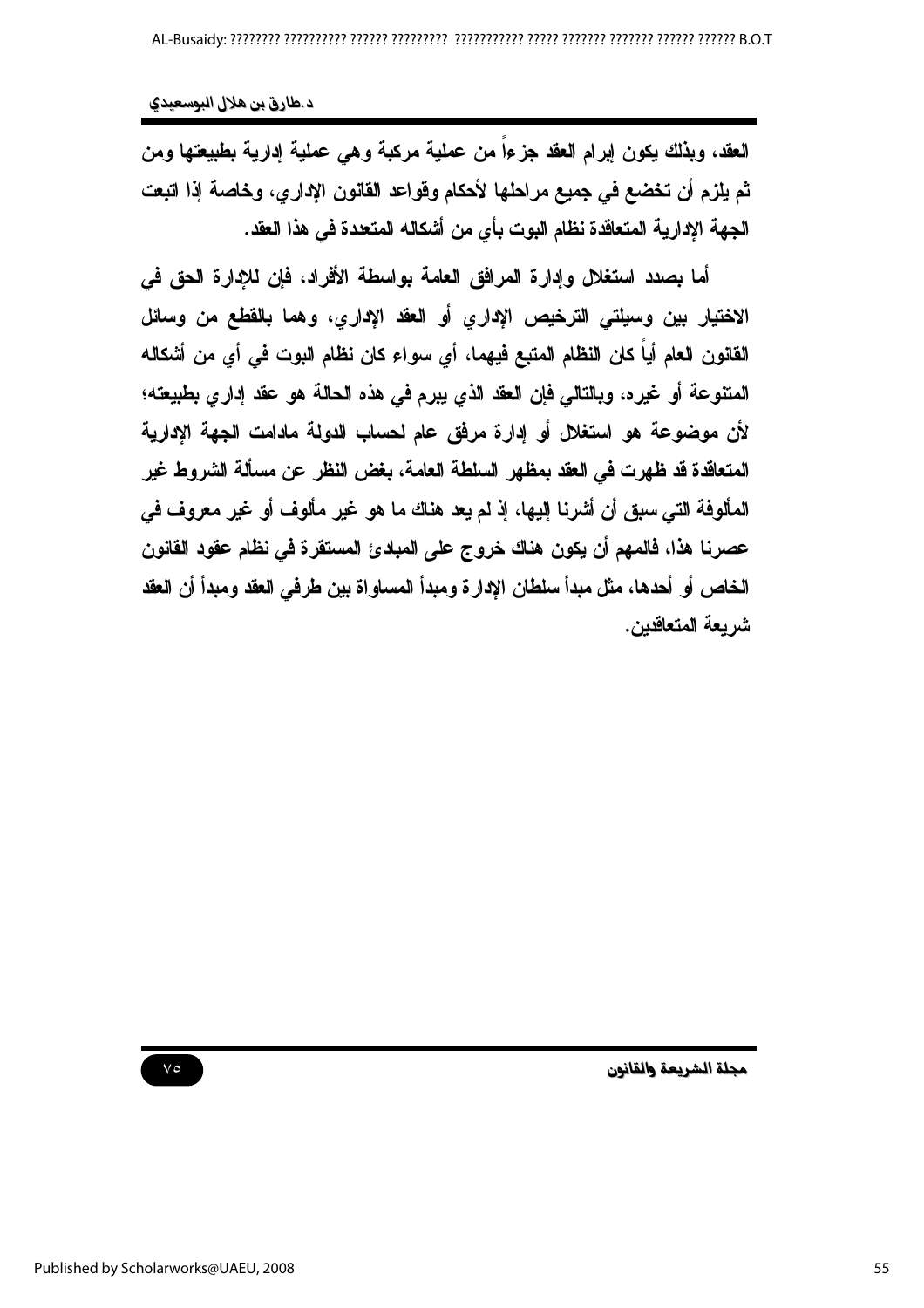```
المراهع
```
- أولاً: المراجع العربية: أ– المراجع العامة:
- ١. الدكتور سليمان محمد الطماوي: الأسس العامة للعقود الإدارية-دار الفكر العربي - القاهر ة-الطبعة الخامسة-١٩٩١.
- ٢. الدكتور جمال عثمان جبريل: العقود الإدارية-إبرام العقد الإدارى وصحته-الطبعة الثانبة - ١٩٩٩.
- لنظام البوت— دار النهضة العريبة–القاهرة–٢٠٠١.
- ٤. الدكتور ماهر محمد حامد: النظام القانوني لعقود الإشاء والتشغيل وإعادة المشروع-دار النهضة العربية-القاهرة-٢٠٠٥.
- 0. الدكتور محمد عبد الحميد القاضي: الطبيعة القانونية لعقود البوت-دار النهضة الع بية-٣٠٠٣.
- ٦. الدكتور سامي جمال الدين: أصول القانون الإداري–منشأة المعارف– الاسكندرية-٤٠٠٤.
- ٧. الدكتور مصطفى كمال طه: القانون التجاري–الدار الجامعية–الإسكندرية–  $.19AA$ 
	- ٨. الدكتور عبد الفضيل محمد أحمد: العقود التجارية وعمليات البنوك-١٩٩٩.

 $\vee$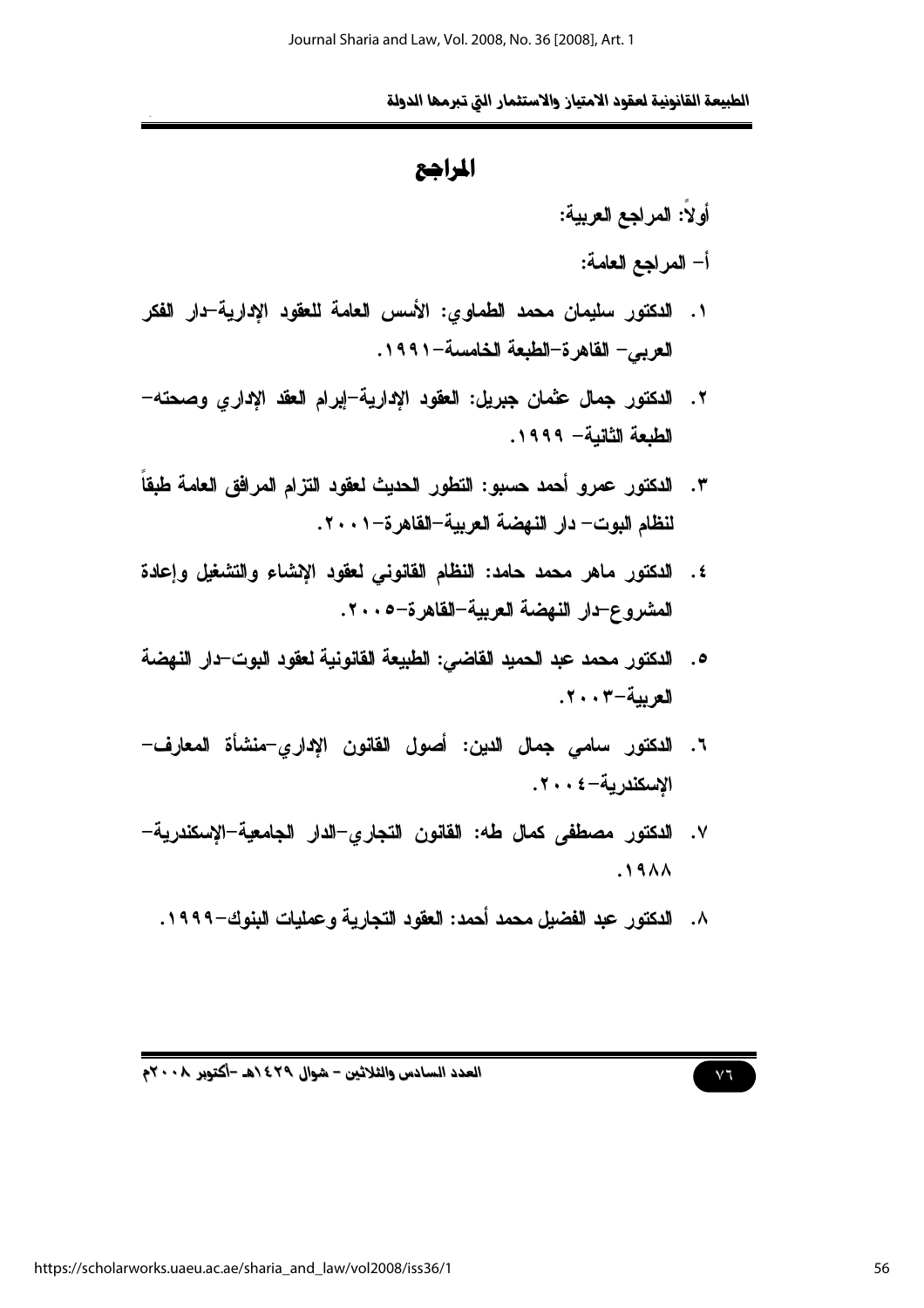- ٩. الدكتور محمد الروبي: عقود التشييد والاستغلال والتسليع . B.O.T-دراسة في إطار التعاون الدولي الخاص-دار النهضة العربية-القاهرة-٢٠٠٤.
- . ١. الدكتور محمد بهجت قايد: إقامة المشروعات الاستثمارية وفقاً الـــ B.O.T أو الـB.O.O.T-دار النهضة العربية-القاهرة-٢٠٠٠.
- ١١. الدكتور محمد سعد أمين: دراسة مقارنة في فكرة العقود الإدارية وأحكام ابر امها-١٩٩٤.
- ١٢. الدكتورة سعاد الشرقاوى: العقود الإدارية-دار النهضة العربية-القاهرة- $.1999/199 \AA$
- ١٣. الدكتورة جيهان حسن سيد أحمد: عقود الـــ B.O.T وكيفية فض المنازعات الناشئة عنها-دار النهضة العربية-القاهر ة-٠٠١.
- ١٤. الدكتورة سميحة القليوبي: شرح فانون التجارة–الطبعة الثانية–دار النهضة العربية-القاهر ة- ٢٠٠٠.
- 10. الأستاذة رحيمة الصغير ساعد: العقد الإداري الاكتروني-دار الجامعة الجديدة–الإسكندرية–٢٠٠٧.
- ١٦. الدكتور محمد أنس جعفر: العقود الادارية-الطبعة الثالثة-دار النهضة الع ببة-القاهر ة-٣٠٠٣.
- ١٧. الدكتور أحمد محمود جمعة: العقود الإدارية طبقاً لأحكام قانون المناقصات والمزايدات الجديد-منشأة المعارف- الاسكندرية-٢٠٠٢.
- ١٨. الدكتور أحمد رشاد محمود سلام: عقد الإنشاء والإدارة وتحويل الملكية B.O.T في مجال العلاقات الدولية الخاصة–دار النهضة العربية–القاهرة–٢٠٠٤.

مجلة الشريعة والقانون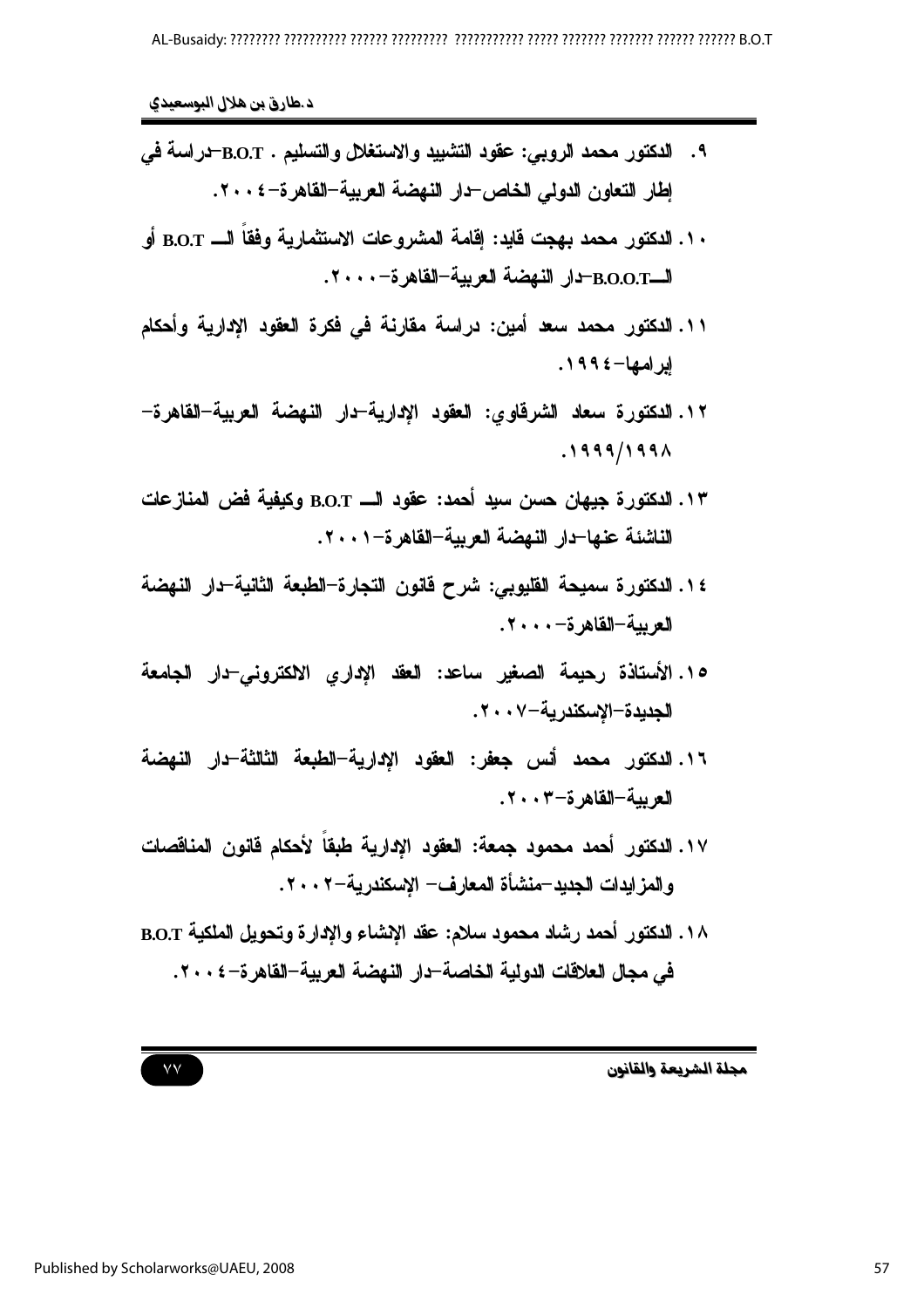العدد السادس والثلاثين – شوال ٤٢٩ ١هـ -أكتوبر ٢٠٠٨م

https://scholarworks.uaeu.ac.ae/sharia and law/vol2008/iss36/1

الطبيعة القانونية لعقود الامتياز والاستثمار التي تبرمها الدولة

- ١٩. الدكتور ماجد راغب الحلو: العقود الادارية والتحكيم-دار الجامعة الجديدة للنشر-الاسكندرية-٤٠٠٤.
- ٢٠. الدكتور جابر جاد نصار: المناقصات العامة-الطبعة الثانية-دار النهضة الع بية-القاهر ة-٢٠٠٢.
- ٢١. الدكتور محمد ماهر أبو العينين: التراخيص الإدارية-الكتاب الرابع-الطبعة الأولى-القاهرة-٦٠٠٢.
	- ب- المراجع الخاصة:
- ٢٢. الدكتور أحمد السعيد الزفرد: عقود البوت وآليات الدولة الحديثة– بحث مقدم إلى المؤتمر السنوى السادس لكلية الحقوق جامعة المنصورة- مارس- $.7.7$
- ٢٣. الدكتور سامي عبد الباقي أبو صالح: الإطار التشريعي والتعاقدي لمشروعات البنية الأساسية الممولة عن طريق القطاع الخاص B.O.T– بحث مقدم إلى المؤتمر الدولي لمشروعات البوت -شرم الشيخ -٠٠١.
- ٢٤. المستشار محمود محمد فهمي: عقود الـــ B.O.T وتكييفها القانوني-بحث مقدم إلى مؤتمر البناء والتشغيل ونفل الملكية B.O.T-القاهرة-يناير ٢٠٠١.
- ٢٥. الدكتور محسن أحمد الخضير ي: التمويل بدون نقود–مجموعة النيل الدولية– القاهر ة-١٠٠١.
- ٢٦. الدكتور هاني صلاح سرى: الصور المختلفة لمشاركة القطاع الخاص في تقديم خدمات البنية الأساسية وتقييم مزاياها ومخاطرها–بحث مقدم إلى مركز

 $V\Lambda$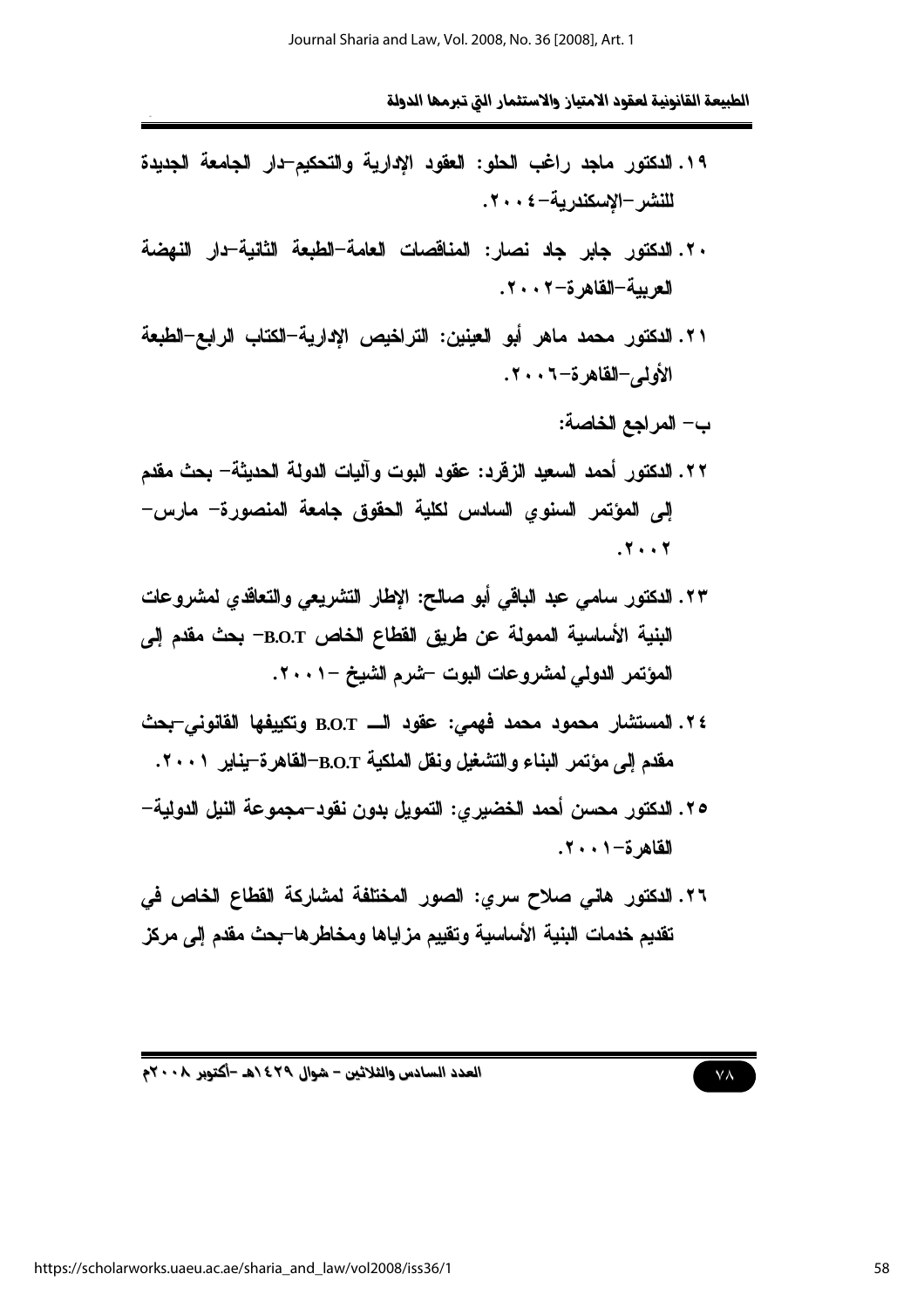القاهرة الإڤليمي للتحكيم التجاري الدولي في المؤتمر الدولي عن عقود البوت وحسم المنازعات الناشئة عنها-القاهرة-٢٨ و ٢٩ أكتوير ٢٠٠٠.

- ٢٧. الدكتور حمال عثمان حيريل: الطبيعة القانونية لعقد البناع والتشغيل ونقل الملكية-بحث منشور لدى د. حمدى عبد العظيم (محرر) بعنوان مشروعات الـــــــ B.O.T و أخو اتها—مر كز \_ أكادبمبة السادات للعلوم الإدار بـة—٢٠٠١.
- ٢٨. الأستاذ خالد بن محمد العطية: النظام القانوني لعقود البناء والتشغيل ونقل الملكية–رسالة ماجستير –كلية الحقوق جامعة القاهر ة–١٩٩٩.
- ٢٩. الدكتور محمد جمال عثمان جبريل: الترخيص الإدار ي رسالة دكتوراه -كلية الحقوق جامعة عين شمس-١٩٩٢-ص ٤٨٠.
- ٣٠. مجموعة المبادئ القانونية التي قررتها محكمة القضاء الاداري العماني من العام الأول للرابع-المكتب الفني- ٠٠١/١٠٠١.
	- ٣١. مجموعة أحكام محكمة القضاع الادار ي في مصر .
	- ٣٢. مجموعة أحكام المحكمة الإدارية العليا في مصر .
	- ٣٣. مجموعة أحكام محكمة النقض المصرية (مدني).
	- ٣٤. المراسيم الصادرة عن البرلمان الأوربي في ٣١/٣/١٠٠٤م . ٣٥. مجلة القانون والاقتصاد-العدد رقم ٣،٤- السنة ٢٧هـ. ٣٦. مجلة القانون والاقتصاد-العدد ٦٩- لسنة ١٩٩٩. أه لاً: المراجع الأجنبية:
- 37. Laurent Richer, Déroit des contrats administratif. 3éme édition. 1999 Paris, L.G.D.J. 38. JACQUES Geargel, contras de l'administration...,J.C.P,1971 f502 Prospar Weil, La critére du contrat administratif en crise, M. Waline, 1974, tome2, Paris.